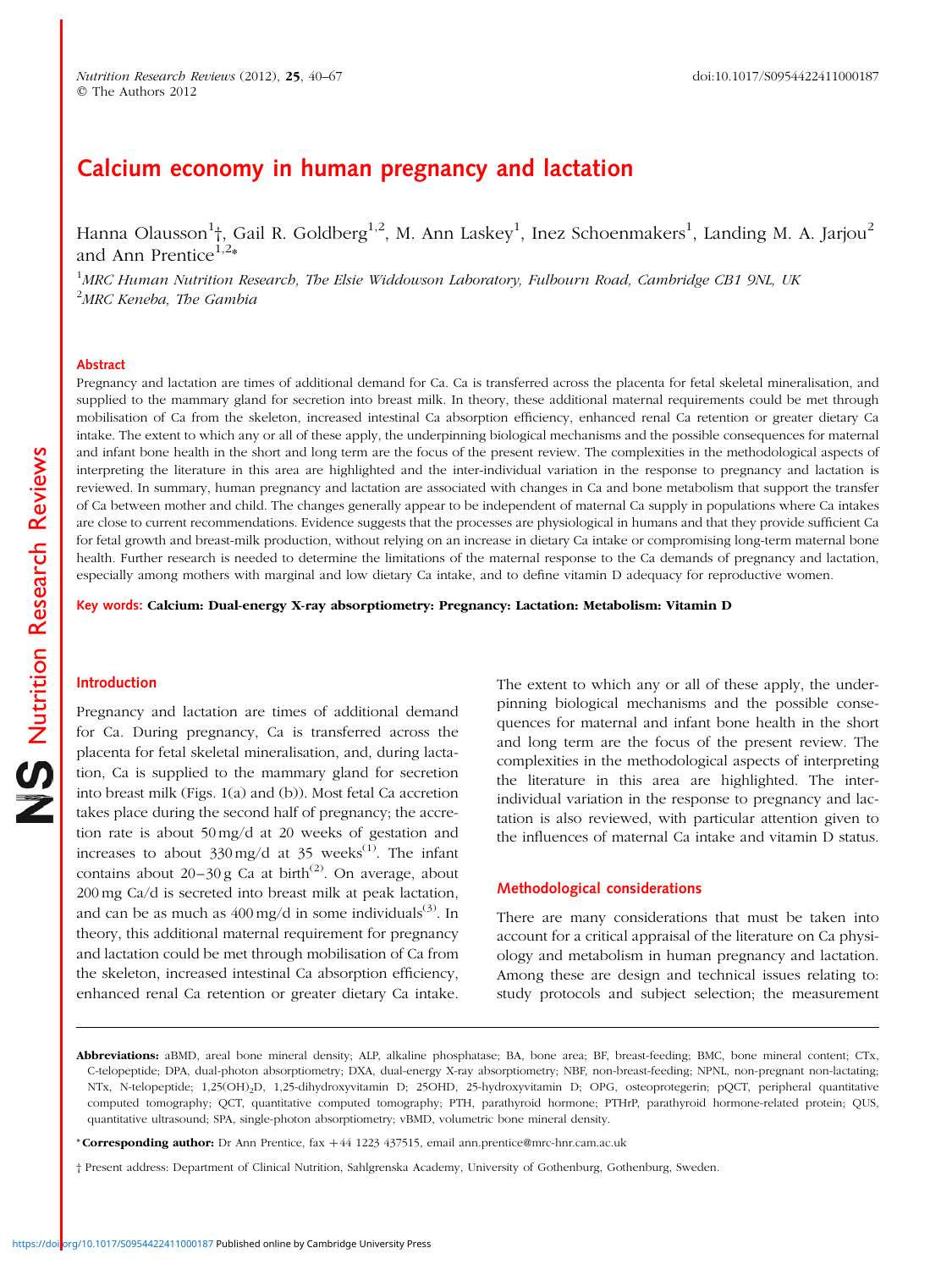of skeletal mineral content, density and size; the physiological changes in weight, plasma volume and glomerular filtration rate; the complexities of dietary assessment; and the measurement of Ca balance and intestinal absorption. These are discussed below. The use of animal models might be expected to overcome some of these difficulties. However, although there is a large literature on pregnancy and lactation in many different animal species, there is no single animal model that closely mimics the physiological changes in human Ca and bone metabolism. Data from the animal literature, therefore, are not considered in the present review but summaries of the evidence can be found elsewhere $^{(4,5)}$ .

#### Study designs, baseline and reference data

When interpreting studies of Ca economy in pregnancy and lactation it is essential to consider the study design and the limitations this may impose. Longitudinal study designs, in which serial measurements are made prospectively on the same individual, are the most informative. This is because the likely changes in bone measurements, biochemical markers, dietary intakes and Ca absorption and excretion within an individual are relatively small compared with the range of absolute values in the population. Cross-sectional studies are less able to detect such changes unless the sample size is very large. In addition, retrospective studies are more difficult to interpret because of potential confounding by factors that may not be accurately recalled such as previous weight, factors affecting vitamin D status or use of hormone contraception. In studies of lactation retrospective studies are rarely able to adequately capture the specifics of infant feeding practice, compounded by a lack of consistent definitions for the term 'lactation' which can cover a range of breast-feeding behaviours that differ in duration of exclusive and partial lactation, number of feeds per d, and the timing and extent of complementary feeding  $(3,6,7)$ .

The most stringent study design is to collect data from women before they become pregnant and to follow them until after lactation has stopped and when sufficient time has elapsed for any permanent effects to become apparent. Serial measurements are required over the same period of time in a comparable group of women who are neither pregnant nor lactating and have not been so recently (non-pregnant non-lactating; NPNL), in order to account for potential variation due to increasing age, weight change and instrument performance<sup> $(8-13)$ </sup>. In addition, it is important to include a comparative group of non-breastfeeding (NBF) women measured serially after parturition in order to differentiate between the effects of lactation and those of a recent pregnancy in breast-feeding (BF) mothers(8). Although useful for the interpretation of longitudinal studies, it is important to recognise that data from NPNL and NBF women should not be used to make judgements about long-term benefits or detriments of

reproduction on maternal Ca economy because, depending on the population being studied, such groups may include women who are less able to conceive<sup> $(14)$ </sup> and/or those with differing socio-economic and lifestyle backgrounds.

In practice, such an ideal study is challenging and difficult to achieve. As a result, many researchers have used more limited designs. For studies of metabolic changes in pregnancy, measurements made in the first or second trimester have commonly been used to provide reference data for each individual. Such studies, although valuable, cannot provide information about any post-conception changes that occur very early in pregnancy. Similarly, data collected in the weeks after delivery cannot be used to quantify the net response to pregnancy unless the possible effects of lactation are considered for BF subjects. For studies of lactation, measurements obtained early in the postpartum period (generally within 1 or 2 weeks) have often been used as the initial reference point with serial measurements thereafter. Such studies cannot be used to draw definitive conclusions about the net effects of pregnancy and lactation, because the influence of a recent pregnancy may still be apparent at the initial 'baseline' value. Additional complexities arise in the design of lactation studies because of the need to make serial measurements at specified intervals. Typically, these have been set variously relative to the day of delivery (i.e. at set times after delivery), stage of lactation (for example, at peak lactation and/or cessation of lactation) or lactational amenorrhoea (for example, time to first menses).

### Measures of bone mineral content, density and size

Studies of Ca economy during pregnancy and lactation require estimates of change in skeletal Ca content. Bone consists of an organic matrix strengthened by deposits of Ca and other minerals; the skeleton contains about 99 % of the total amount of Ca in the body<sup> $(15)$ </sup>. The skeleton of an adult woman contains approximately  $1 \text{ kg } Ca^{(16)}$ . There are two types of bone: cortical and trabecular $(17)$ and their distribution ensures that a bone can withstand forces without breaking. Cortical bone is dense and compact, found mainly in the shafts of long bones and surrounding other bones, for example, vertebrae, and mostly has mechanical and protective functions. Trabecular bone has an open spongy structure, is found in the ends of long bones and throughout other bones, and is more metabolically active. There is a greater ratio of trabecular: cortical bone in the axial skeleton (spine and hip) and in distal regions of the appendicular skeleton (wrists and ankles) than in the shafts of the long bones. The response of bone to physiological and environmental stimuli can differ between regions of the skeleton. It is important, therefore, to obtain information from several skeletal sites when considering the effects of pregnancy and lactation on Ca economy and bone health.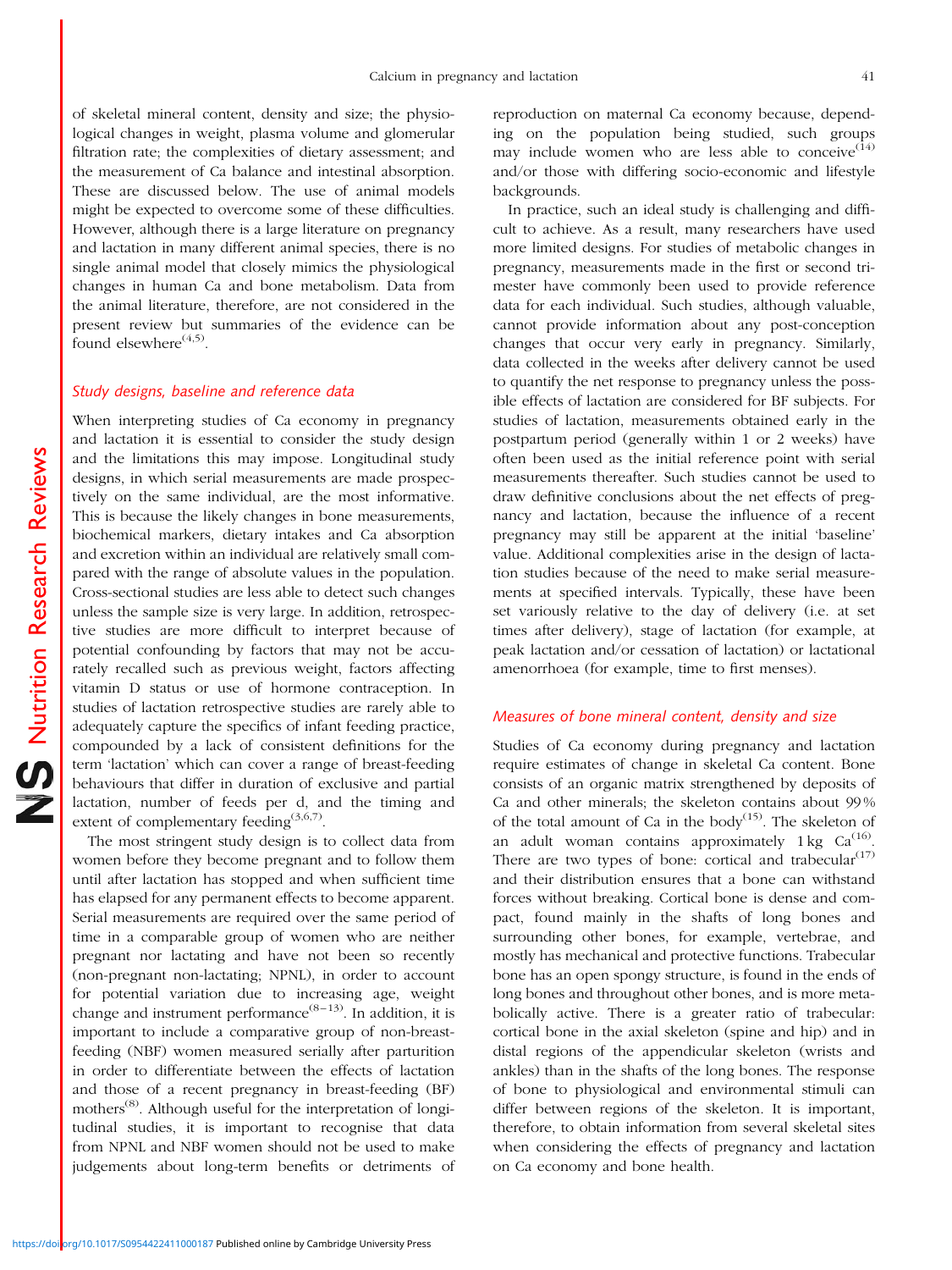Nutrition Research Reviews

NS Nutrition Research Reviews

There are several methods for the *in vivo* determination of human bone mineral content (BMC), density and size. The most commonly used method is dual-energy X-ray absorptiometry  $(DXA)^{(18,19)}$ . DXA has largely replaced dual-photon absorptiometry (DPA), which used radioisotopes rather than X-rays as the source of ionising radiation. DXA and DPA measure BMC, bone area (BA) and areal bone mineral density (aBMD; equivalent to BMC/BA in  $g/cm<sup>2</sup>$ ). These provide information about the total amount of mineral present, the size and areal density of bone in the scanned regions, all of which contribute to bone strength<sup>(20)</sup>. Most or nearly all researchers report only aBMD because this is the variable that is measured with the greatest precision and is most widely used clinically. However, interpretation is more difficult when DXA data are not reported in full and may account for some of the inconsistencies in results and conclusions between different studies. Estimates of Ca content, and the contribution of the skeleton to Ca economy, are obtained by making assumptions about the proportion of Ca present in the mineral phase of human bone, generally considered to be about  $38\%^{(11)}$ . In addition, there are systematic differences in aBMD measurements between different DXA manufacturers.

The reproducibility of DXA is good; the CV of aBMD varies from 1 to 3 %, depending on scanning system and skeletal sites<sup> $(21)$ </sup>. This allows relatively small changes in aBMD within individuals to be detected with confidence. DXA instruments have been optimised for measurements in adults. Several systems have introduced software to enable measurements to be made in infants and children. However, although there are studies that have considered the accuracy and precision of DXA for use in infants<sup>(22)</sup>, there is a lack of consistency between different systems. Estimates of neonatal and infant bone accretion and comparisons of results generated with different instruments, therefore, are problematic and must be viewed with caution<sup> $(23,24)$ </sup>

There are several points that should be considered when interpreting DXA data. First, values derived by absorptiometry represent an integration over the whole of the organ within the skeletal envelope in the region being scanned and cannot distinguish between cortical, trabecular and non-osseous tissue (for example, within the medullary cavity). Second, aBMD represents the X-ray attenuation within a two-dimensional projection of a three-dimensional structure and is not a measure of true density. As a consequence, aBMD is dependent on bone volume, and bones with the same volumetric density but of different size can have different aBMD<sup>(25–27)</sup>. This can be addressed to some extent by adjusting for bone and body size, for example, using a regression method<sup> $(25)$ </sup> or algorithms<sup> $(26,28,29)$ </sup>. Because of this volume effect, the interpretation of aBMD in longitudinal studies can be complicated, especially when there are changes in bone size, for example, during growth or, potentially, in

pregnancy or lactation. In such studies, BA can be used to adjust BMC for bone size (BA-adjusted BMC) and the influence of body weight and weight change considered separately<sup> $(11)$ </sup>. Third, the skeleton is responsive to changes in body weight (the greater the weight gain the greater the BMC and  $aBMD$ <sup>(11)</sup>. Finally, because of technicalities associated with bone-edge detection, BA, and hence BMC and aBMD, is influenced by the amount of mineral present and the depth of overlying soft tissue and may change slightly when the mineral content or the tissue depth changes (the greater the mineral present or overlying tissue, the greater the  $BA$ <sup> $(27,30)$ </sup>. Bone edge detection effects are therefore likely to accompany bone mineral mobilisation/replenishment and changes in body weight and, although generally small, need to be considered when interpreting longitudinal data.

Another X-ray technique for measuring bone mineral and size is quantitative computed tomography (QCT). In contrast to DXA and DPA, QCT measures volumetric bone mineral density (vBMD;  $g/cm<sup>3</sup>$ ) and distinguishes between regions of cortical and trabecular bone. In addition, this method measures cross-sectional BA and can provide information about bone shape and the biomechanical properties of the skeleton. Peripheral QCT (pQCT) is designed specifically to measure appendicular skeletal sites, such as the bones of the forearm (radius and ulna) and the leg (tibia, fibula and femur). The reproducibility of vBMD measurements by pQCT is about  $2-5\%^{(31)}$ .

Quantitative ultrasound (QUS) is a third technique used for studying bone. Two QUS variables are generally reported: broadband ultrasound attenuation (BUA), which is a measure of the energy lost when ultrasound passes through bone mineral and soft tissue, and velocity or speed of sound, through bone. Although these variables are regarded as proxy measures for bone density, the validity of this assumption is uncertain, especially during pregnancy in the presence of peripheral oedema<sup>(32)</sup>. In addition, the reproducibility of QUS is relatively  $poor^{(33-35)}$  which limits its use in longitudinal studies.

DXA, DPA, QCT and pQCT are based on ionising radiation. The radiation dose received during a set of DXA, DPA or pQCT scans is, in general, similar to the daily exposure to background radiation<sup> $(26,36,37)$ </sup>, while that received from QCT is higher<sup>(38)</sup>. Although the dose of radiation is low, whole-body and axial skeletal sites of pregnant women generally are not scanned using DXA, DPA or QCT for research purposes, in order to minimise unnecessary exposure of the fetus and because the results cannot distinguish between maternal and fetal tissues. Peripheral X-ray techniques in which the fetus is not exposed to additional radiation, such as forearm absorptiometry<sup>(39–42)</sup> and pOCT<sup>(43)</sup>, are used for studies in pregnant women.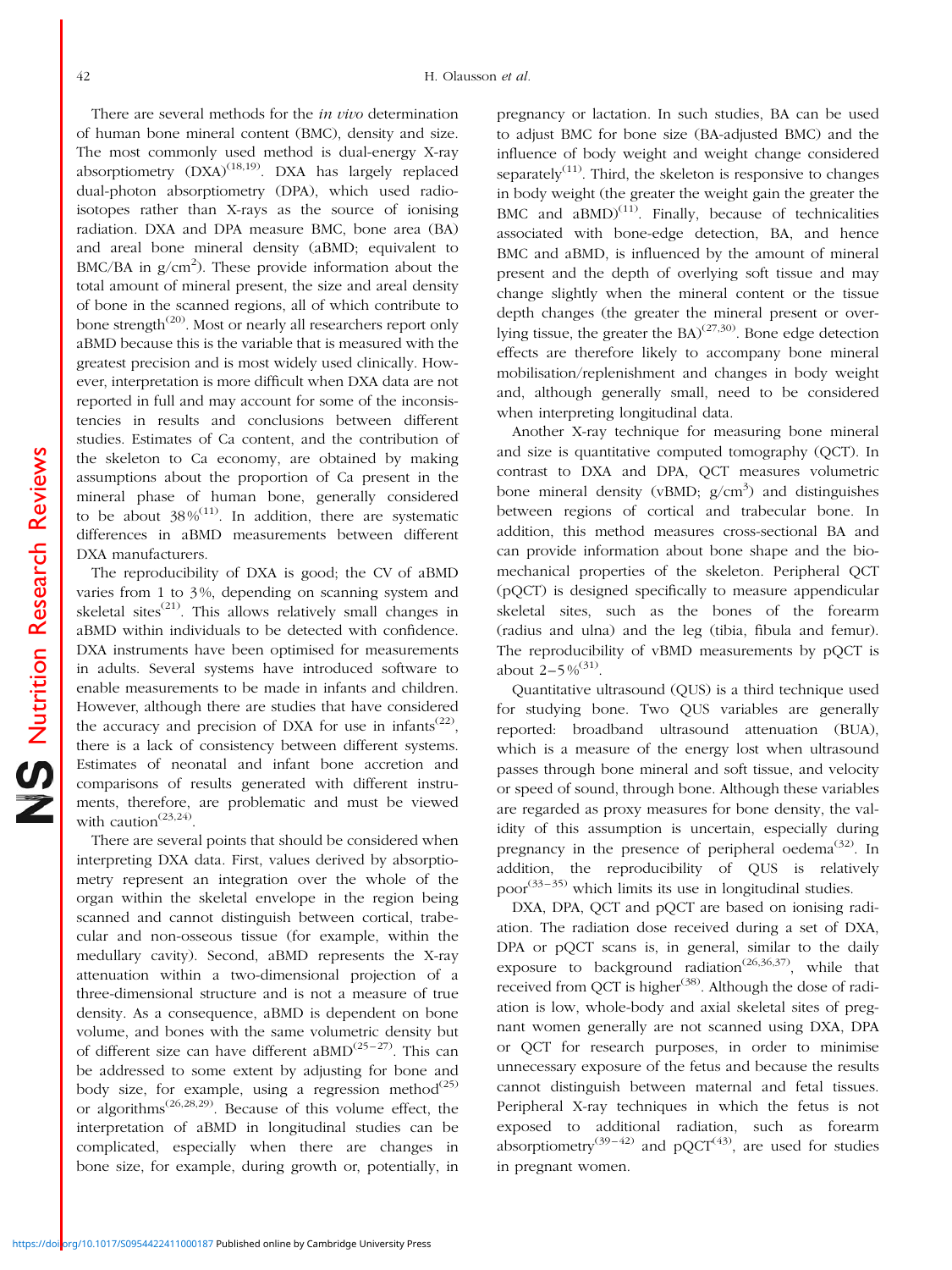#### Measures of bone turnover, mineral metabolism and excretion

Supporting information on the contribution of bone metabolism to Ca economy during pregnancy and lactation can be obtained through studies of bone turnover markers. In addition, indices of mineral metabolism, and calciotropic and other hormones, are useful for identifying underlying mechanisms.

Bone undergoes continuous turnover through the actions of bone-resorbing osteoclasts and bone-forming  $osteoblasts<sup>(44)</sup>$ . Within a single bone-remodelling unit, osteoclasts erode an area of the mineralised surface to produce a resorption cavity. Over a period of time, this is refilled by bone matrix secreted by osteoblasts, which is subsequently mineralised. In the young adult, the process of bone resorption and formation is usually tightly coupled. This results in overall maintenance of the skeleton with little net change in mineral content<sup>(45)</sup>. Bone mineral accretion occurs when bone formation exceeds resorption, for example, during growth. Bone mineral loss occurs when resorption exceeds formation, for example, during age-related bone loss.

Markers of bone resorption include collagen breakdown products such as crosslinks (for example, deoxypyridinoline), hydroxyproline and segments of the N-telopeptide (NTx) or C-telopeptide (CTx). Deoxypyridinoline and hydroxyproline are measured in urine; NTx and CTx may be measured in either urine or blood. Markers of bone formation measured in blood include products of osteoblastic synthesis of new bone matrix, such as Nand C-propeptides of type I collagen (P1NP and P1CP, respectively), and proteins involved in osteoblast function such as osteocalcin and bone-specific alkaline phosphatase (ALP). In studies of pregnancy, the use of assays that are specific for bone-specific ALP is essential because in addition to total ALP derived from extra-skeletal sources, the placenta produces an isoenzyme of ALP which is excreted into the circulation.

There are several well-established laboratory techniques for the analysis of markers of mineral metabolism and calciotropic hormones, including sensitive and specific immunoassays and HPLC. These topics are covered more fully elsewhere<sup>(46)</sup>. Technical variations often mean there are difficulties in drawing comparisons between results generated with different assay methods or in different laboratories because of a lack of methodological standardisation for many of the indices relating to mineral and bone metabolism. In addition, there is biological variation in the measured concentration of many of these factors due to circadian rhythms, the pattern of breast-feeding, and the effects of periodic exogenous influences such as recent food intake. For example, the plasma concentration and urinary output of CTx is higher at night than in the after $n$ oon<sup> $(47)$ </sup>, plasma prolactin concentration is raised after a breast-feed<sup> $(48)$ </sup> and urinary hydroxyproline excretion is

increased temporarily after ingestion of animal protein $(49)$ . Interpretation of urinary markers is further complicated by the variety of urine collection methods that are used, such as a random spot sample, the first void of the day, or a timed collection over a set period, most commonly 2 or 24 h. The choice of collection method should be dictated by the specific question being addressed. For example, studies of urinary Ca output require 24 h collections with no restrictions on eating habits, whereas studies of renal phosphate reabsorption require a 2 h collection under fasting conditions. Thus the interpretation of biochemical data may depend on the time and conditions when samples were collected. Ideally, samples should be collected in a standardised way with respect to time of day, recent food intake, and time elapsed since the last meal and/or breast-feed.

A further complication is that the concentrations of blood-borne analytes in pregnancy are affected by the increase in plasma volume and resulting haemodilution. Albumin concentration has been used as a proxy measure to derive a correction factor for haemodilution<sup> $(50,51)$ </sup> but such corrections are not universally applied. Pregnancy is also accompanied by an increase in glomerular filtration rate, which can affect the interpretation of urinary measures. Other factors that need to be considered when interpreting biochemical data during pregnancy and lactation are most notably the need to distinguish between the contribution of the fetus, placenta and mammary gland to bone markers and hormones in the maternal circula- $\text{tion}^{(4,13,50)}$ . Such issues are rarely discussed in published reports, and studies need to be reviewed with this in mind.

#### Calcium intake, absorption and balance

Measurements of Ca intake, absorption and balance are important when considering Ca economy in pregnancy and lactation, but can be challenging for subjects and investigators, and difficult to interpret<sup> $(52)$ </sup>.

Many techniques are used to assess dietary Ca intake<sup> $(53)$ </sup>. All dietary assessment methods, such as weighed records, diaries, FFQ, diet histories and 24 h recalls have their advantages and disadvantages for use in different subject and population groups. No method is appropriate for all situations and the choice depends on what aspect of the diet is under scrutiny: for example, the description of habitual diet, monitoring dietary change, quantifying nutrient intakes, identifying food sources or characterising eating patterns and food groups<sup> $(54,55)$ </sup>. There are relatively few foods that are rich sources of Ca and some are consumed infrequently. A combination of dietary assessment techniques may be needed to provide a more detailed indication of customary Ca intake, especially in populations where milk and milk products are not major components of the diet<sup> $(56)$ </sup>. In addition, drinking water and some condiments, flavourings, medicines and over-the-counter preparations and supplements may contain substantial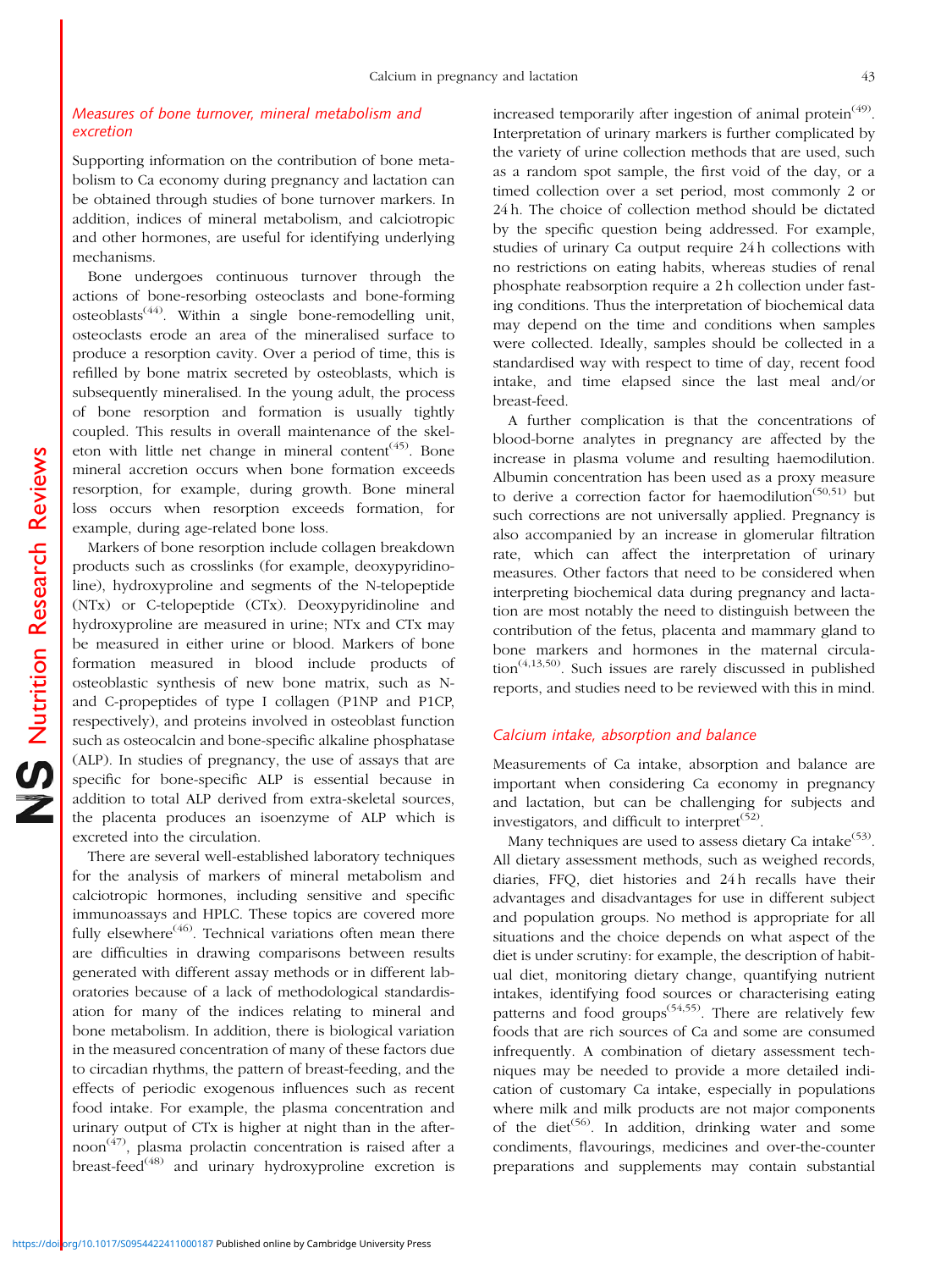<span id="page-4-0"></span>amounts of Ca. Although assessments of Ca intake should include the contribution from these sources, it is uncommon for such information to be routinely collected in dietary studies and surveys, or for the necessary compositional information to be included in food databases. It is important therefore to appreciate fully the dietary assessment methods used when comparing Ca intakes of pregnant and lactating women in different studies.

The absorption of Ca from foods depends on many factors, both endogenous, such as the efficiency of absorption in the intestine and the production of gastric acid, and exogenous, such as vitamin D status (25-hydroxyvitamin D (25OHD) via intake or sun exposure) and the consumption of dietary components that enhance or inhibit Ca absorption<sup> $(57)$ </sup>. The retention of dietary Ca also depends on the extent to which Ca is excreted through faeces, urine and sweat. The traditional Ca balance study, which measures the difference between intake and output, requires collection of all food consumed and all excretory products over a period of several weeks. In practice, Ca excretion in sweat is rarely quantified but an estimate applied. The use of stable isotopes of Ca  $(^{48}Ca, ^{44}Ca,$  $42$ Ca) allows for the direct quantification of intestinal Ca absorption efficiency over 1–4 d without the need for faecal collections<sup>(58)</sup>. Ca absorption efficiency can also be determined by more indirect methods, such as quantifying the effect of an oral Ca load on plasma Ca concentration and urinary Ca excretion<sup>(59)</sup>. Such methods require advanced data-modelling and assumptions about variables that are difficult to measure<sup> $(60)$ </sup>. There is a lack of information about the validity of these models, estimates and assumptions when applied to pregnancy and lactation.

# Calcium economy in pregnancy and lactation: review of the evidence

### Maternal bone mineral mobilisation: bone mineral studies

Bone mineral studies have provided evidence that bone mineral mobilisation occurs during human pregnancy and lactation with replenishment of skeletal mineral in the later stages of lactation and after breast-feeding has stopped (Fig. 1). [Tables 1–5](#page-5-0) and [Figs. 2–4](#page-11-0) summarise the published results from longitudinal studies

in Caucasian women, with Ca intakes close to recommendations, that have investigated whole-body and regional changes in bone mineral measured as change in aBMD or BA-adjusted BMC using DPA or DXA. It was not possible to include change in BMC without correction for BA because few authors provide this information, but where such data are available they have been incorporated in the text. Similarly, the results of the few studies that have used pQCT, QCT or ultrasound are not included in the tables but described in the text. In addition, it has not been possible to provide estimates of the variation between individuals in these studies because insufficient data were provided in most cases. It should also be noted that relatively few studies included comparisons with contemporaneous NPNL controls or, in studies of lactation, comparisons between BF and NBF mothers.

The mean changes in bone mineral in Tables 1–5 are presented for the different skeletal sites as given in, or derived from, the original papers, before any adjustment for the weight changes associated with pregnancy or lactation, unless stated. When used to study change over time within an individual, the value unadjusted for weight change provides a measure of net or actual change in mineral content, and therefore of Ca mobilisation from or accretion into the skeleton, provided that there is no accompanying change in bone size. Adjustment for weight change allows the effects of pregnancy and lactation on the skeleton to be considered independently of weight effects $(11)$ .

Pregnancy. Most longitudinal studies have demonstrated a decrease in bone mineral or no significant change at one or more skeletal sites from before pregnancy to up to 6 weeks postpartum [\(Table 1](#page-5-0) and [Fig. 2](#page-11-0)). Collectively, the mean change in whole-body bone mineral reported in the literature ranges between studies from a significant decrease of  $-2.0\%$  to a non-significant change of  $+0.5$ %. One study divided pre-pregnant women into underweight, normal weight and overweight categories and found a significant interaction with  $BMI^{(61)}$ . A  $-2.0\%$  decrease in maternal whole-body bone mineral equates approximately to the mobilisation of about 25 g Ca, sufficient to account for much of the Ca needed during pregnancy for fetal bone accretion<sup> $(11)$ </sup>.



Fig. 1. Schematic diagrams summarising differences in calcium flux, compared with non-pregnant non-lactating women (NPNL), during pregnancy (a), lactation (b) and post-lactation (c). Thicker arrows denote an increase from NPNL; dashed arrows denote a decrease from NPNL.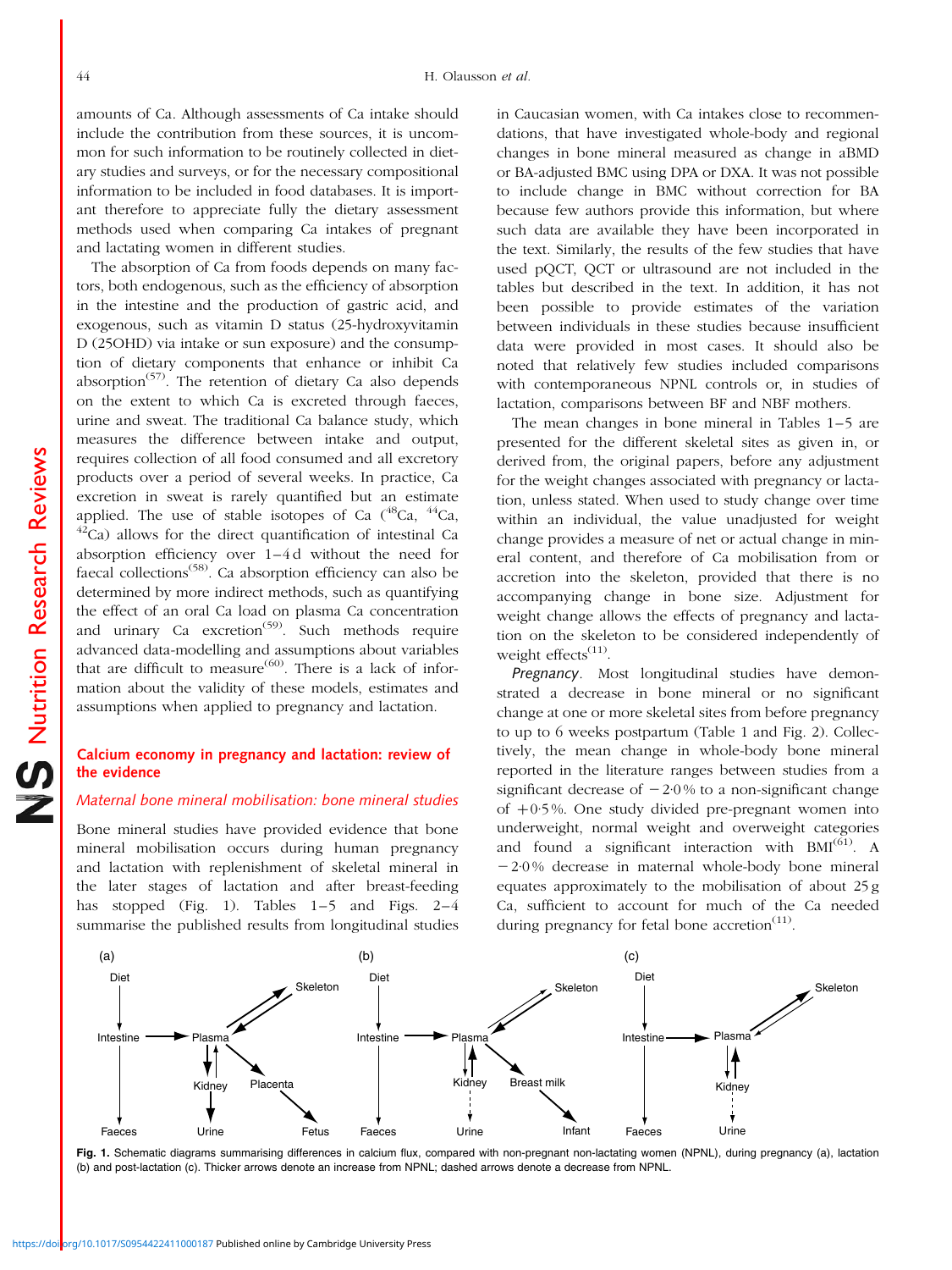Table 1. Mean changes (%) in bone mineral at different sites, measured with dual-energy X-ray absorptiometry (DXA) or dual-photon absorptiometry (DPA), between pre-pregnancy (PRE) and up to 6 weeks postpartum (POST)<sup>+</sup>

|                                                        |                                                                       |                                                |                                                                           |                                                 |                                      | Mean change (%) in bone mineral during pregnancy |              |              |                 |                                  |
|--------------------------------------------------------|-----------------------------------------------------------------------|------------------------------------------------|---------------------------------------------------------------------------|-------------------------------------------------|--------------------------------------|--------------------------------------------------|--------------|--------------|-----------------|----------------------------------|
| Study and country                                      | Description<br>and subjects $(n)$                                     | Method and<br>measurement                      | PRE and POST<br>time points                                               | Contemporaneous<br>NPNL and/or<br>NBF controls? | Whole body                           | Spine                                            | Total hip    | Trochanter   | Femoral<br>neck | Radius                           |
| Olausson et al. (2008) <sup>(11)</sup> , UK‡           | Healthy.<br>longitudinal cohort,<br>n 34                              | <b>DXA</b><br><b>BA-adjusted</b><br><b>BMC</b> | $PRE < 13$ months<br>POST 15 $\pm$ 5d<br>(range 10-21 d)                  | <b>NPNL</b>                                     | $-1.7***$                            | $-2.6***$                                        | $-2.2***$    | $-3.7***$    | $-1.4*$         | $RS - 0.08 NS$<br>$RW - 0.94$ NS |
| Pearson et al. (2004) <sup>(63)</sup> , UK‡            | Healthy, n 60                                                         | <b>DXA</b><br>aBMD                             | $PRE < 16$ months<br>(median 5 months)<br>POST 2 weeks<br>(median 8 d)    | <b>No</b>                                       | Not measured                         | $-1.5***$                                        | $-1.2*$      | $-3.9***$    | 0 <sub>NS</sub> | Not measured                     |
| Fiore et al. $(2003)^{(62)}$ , Italy $\ddagger$        | Healthy, n 16                                                         | <b>DXA</b><br>aBMDII                           | PRE < 90d<br>POST 2 weeks                                                 | No                                              | $-13.4*$                             | $-9.2*$                                          | Not measured | Not measured | $-7.8*$         | Not measured                     |
| Kaur et al. (2003) <sup>(64)</sup> , UK‡               | Healthy, n 42                                                         | <b>DXA</b><br>aBMD                             | $PRE < 13$ months<br>$POST < 2$ weeks                                     | <b>NPNL</b>                                     | Not measured                         | $-0.9$ NS                                        | $-1.2$ NS    | $-4.2$ NS    | $-0.7$ NS       | Not measured                     |
| Butte et al. (2003) <sup>(61)</sup> , USA§             | n 63                                                                  | <b>DXA</b><br><b>BMC</b>                       | PRE 179 $\pm$ 184 d<br>POST 2 weeks                                       | No                                              | $-2.0$ ††<br>$-0.8$ ‡‡<br>$-0.5*$ §§ | Not measured                                     | Not measured | Not measured | Not measured    | Not measured                     |
| Ulrich et al. $(2003)^{(12)}$ , USA‡§                  | Patients attending fertility<br>clinics, some on<br>treatment. $n$ 15 | <b>DXA</b><br>aBMD                             | $PRE < 6$ months<br>POST < 2 weeks                                        | <b>NPNL</b>                                     | Not measured                         | $-3.4**$                                         | $+1.8$ NS    | $-4.3***$    | $-1.7$ NS       | RS 1.3*                          |
| More et al. $(2001)^{(42)}$ , Hungary§                 | Healthy, 1st pregnancy,<br>n 38                                       | <b>DXA</b><br>aBMD                             | $PRE < 3$ months<br>POST < 6d                                             | <b>No</b>                                       | Not measured                         | $-2.1***$                                        | Not measured | Not measured | Not measured    | RS, RW $-3.8***$                 |
| Black et al. (2000) <sup>(39)</sup> , UK‡§             | Patients attending<br>recurrent miscarriage<br>clinic, $n10$          | <b>DXA</b><br>aBMD                             | PRE not defined<br>POST 6 weeks                                           | <b>No</b>                                       | Not measured                         | $-2.0$ *                                         | $-3.6*$      | $-4.8**$     | $-2.0*$         | $RS - 4.2 NS$<br>$RW - 3.1 NS$   |
| Naylor et al. (2000) <sup>(13)</sup> , UK‡§            | Healthy, n 16                                                         | <b>DXA</b><br>aBMD                             | $PRE < 8$ months<br>(mean 3 months)<br>$POST < 4$ weeks<br>(mean 2 weeks) | <b>No</b>                                       | $< +1$                               | $-4.5*$ ¶                                        | Not measured | Not measured | Not measured    | Not measured                     |
| Holmberg-Marttila et al.<br>$(1999)^{(66)}$ , Finland§ | Healthy, n 5                                                          | <b>DXA</b><br>aBMD                             | $PRE < 17$ weeks<br>POST 'some days'                                      | <b>No</b>                                       | Not measured                         | $-2.8$ †††                                       | Not measured | Not measured | $-0.4$ †††      | $RS - 3.5 + + +$                 |
| Ritchie et al. (1998) <sup>(67)</sup> , USA§           | Healthy, n 10                                                         | DXA aBMD<br>and QCT                            | PRE $3.5 \pm 3.2$ months<br>POST 1-2 weeks                                | No                                              | $+0.5$ NS                            | Measured by QCT                                  | Not measured | Not measured | Not measured    | Not measured                     |
| Drinkwater & Chesnut<br>$(1991)^{(65)}$ , USA‡         | Athletes, longitudinal<br>cohort, $n6$                                | <b>DPA</b><br>aBMD                             | PRE 3-3 months<br>$POST < 6$ weeks                                        | <b>NPNL</b>                                     | Not measured                         | $-3.6$ NS                                        | Not measured | Not measured | $-2.4*$         | $RS - 2.2^*$                     |
| Sowers et al. (1991) <sup>(6)</sup> , USA§             | Healthy, longitudinal<br>cohort, n 32                                 | <b>DPA</b><br>aBMD                             | PRE not defined<br>POST < 15d                                             | <b>NPNL</b>                                     | Not measured                         | Not measured                                     | Not measured | $-1.2$ NS    | $+1.2$ NS       | Not measured                     |

NPNL, non-pregnant, non-lactating; NBF, non-breast-feeding; BA, bone area; BMC, bone mineral content; RS, radius shaft; RW, radius wrist; aBMD, areal bone mineral density; QCT, quantitative computed tomography. Statistically significant: \*  $P \le 0.05$ , \*\*  $P \le 0.01$ , \*\*\*  $P \le 0.001$ , NS, non-significant, as indicated in original papers.

†All data are for measurements without correction for changes in body weight.

‡ Bone mineral data taken from paper.

§ Bone mineral data derived from tables or figures in paper.

k Implausible values? (see text).

{ Data adjusted for weight.

<https://doi.org/10.1017/S0954422411000187>Published online by Cambridge University Press

org/10.1017/S0954422411000187 Published online by Cambridge University Press

<span id="page-5-0"></span>https://ac

 $\dagger\dagger$  In women of pre-pregnant BMI  $< 19.8$  kg/m<sup>2</sup>.

 $\ddagger$ ‡ In women of pre-pregnant BMI 19 $\cdot$ 8-26 $\cdot$ 0 kg/m<sup>2</sup>.

§§ In women of pre-pregnant BMI > 26 $0$ kg/m<sup>2</sup>.

 $\| \|\$  Note: value of  $-3.5\%$  cited in abstract is incorrect.

{{ Derived from the original paper by authors of the present review from whole-body scan divided into subregions.

††† Given the small sample size, the original authors concluded that there is <sup>a</sup> tendency for <sup>a</sup> decrease in bone mineral status at the spine, but not at the femoral neck or radial shaft.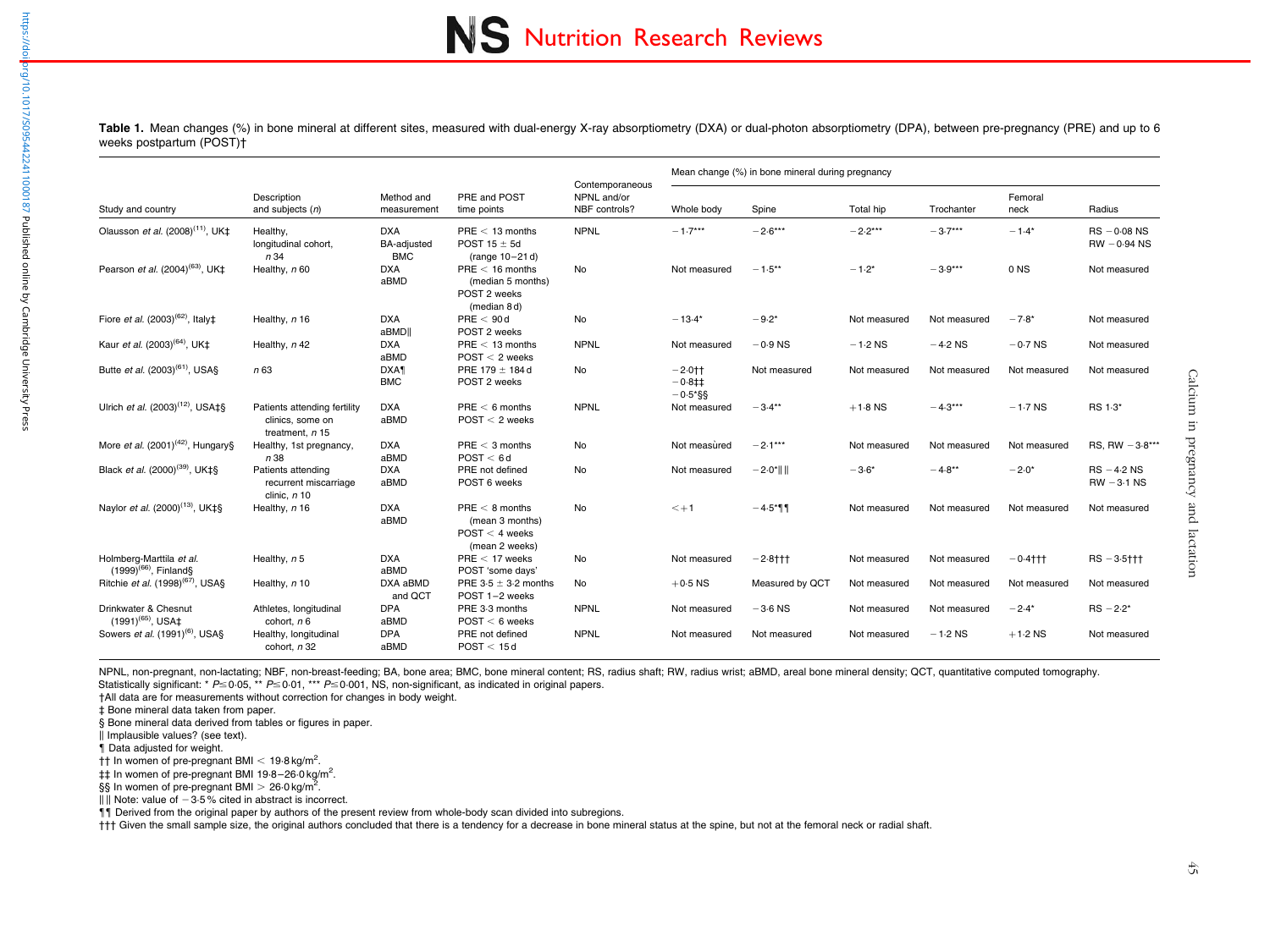<span id="page-6-0"></span>Table 2. Mean changes (%) in bone mineral during 3–6 months lactation at different sites, measured with dual-energy X-ray absorptiometry (DXA) or dual-photon absorptiometry (DPA)†

|                                                      |                                                          |                                                |                                                                                                          |                                                                   |                                                                                                                              |                                                 |                        |                    | Mean change (%) in bone mineral during lactation |                 |                 |                                |
|------------------------------------------------------|----------------------------------------------------------|------------------------------------------------|----------------------------------------------------------------------------------------------------------|-------------------------------------------------------------------|------------------------------------------------------------------------------------------------------------------------------|-------------------------------------------------|------------------------|--------------------|--------------------------------------------------|-----------------|-----------------|--------------------------------|
| Study and country                                    | Description<br>and subjects $(n)$                        | Method and<br>measurement                      | Postpartum<br>time points                                                                                | Lactating<br>at 2nd measurement?                                  | Duration of<br>lactation                                                                                                     | Contemporaneous<br>NPNL and/or NBF<br>controls? | Whole body             | Spine              | Total hip                                        | Trochanter      | Femoral<br>neck | Radius                         |
| Akesson et al.<br>$(2004)^{(71)}$ ,<br>Sweden‡       | 14                                                       | <b>DXA</b><br>aBMD                             | Median 3d<br>$(range 1-9d)$<br>and $3.6$<br>months<br>(range $2.6 - 4.2$<br>months)                      | Yes                                                               | Mean 6 months                                                                                                                | No                                              | $+0.9$ NS              | $-2.8*$            | Not<br>measured                                  | Not<br>measured | Not<br>measured | Not<br>measured                |
| Pearson et al.<br>$(2004)^{(63)}$ , UK‡              | Healthy, n 34                                            | <b>DXA</b><br>aBMD                             | $< 53$ d, median<br>8d and<br>median 3<br>months<br>after 1st scan<br>$(2-4$ months)                     | Yes                                                               | 39 weeks<br>$(14-52$ weeks)                                                                                                  | NBF (bottle<br>feeders)                         | Not measured $-4.7***$ |                    | $-2.3***$                                        | $-2.1***$       | $-3.1***$       | Not<br>measured                |
| Karlsson et al.<br>$(2001)^{(80)}$<br>Sweden‡§       | Healthy, n 25                                            | <b>DXA</b><br>aBMD                             | $<$ 3d and<br>$4.5 \pm 0.1$<br>months                                                                    | Yes                                                               | $> 6$ months                                                                                                                 | <b>NPNL</b>                                     | $-0.9***$              | $-4.1***$          | Not<br>measured                                  | $-3.7$ NS       | $-5.7***$       | Not<br>measured                |
| More et al.<br>$(2001)^{(42)}$<br>Hungary‡           | Healthy,<br>1st pregnancy,<br>n 20                       | <b>DXA</b><br>aBMD                             | 6d and 6 months                                                                                          | Yes                                                               | 9-1 months<br>$(7-12$ months)                                                                                                | <b>No</b>                                       | Not measured           | $-7.4**$           | Not<br>measured                                  | Not<br>measured | Not<br>measured | $RW - 4.9*$                    |
| Hopkinson et al.<br>$(2000)^{(81)}$ , USA§           | Healthy, n 40                                            | <b>DXA</b><br>Size-adjusted<br><b>BMC</b>      | 0.5 months and<br>3 months                                                                               | Yes                                                               | Median 10-7<br>months<br>(range $3.9 - 25$<br>months)<br>All exclusive BF<br>for<br>4 months<br>(total duration<br>119-760d) | NBF (formula<br>feeders)                        | $-0.9*$                | $-3.1***$          | Not<br>measured                                  | Not<br>measured | Not<br>measured | Not<br>measured                |
| Polatti et al.<br>$(1999)^{(82)}$ , Italy $\ddagger$ | Healthy controls in<br>supplementation<br>study, n 135   | <b>DXA</b><br>aBMD                             | $5 - 10d$ , no<br>details                                                                                | Yes                                                               | 7 months, exclu-<br>sive to<br>6 months.<br>chemical<br>suppression                                                          | NBF (formula<br>feeders)                        | Not measured $-4.4***$ |                    | Not<br>measured                                  | Not<br>measured | Not<br>measured | $RW - 2.2***$                  |
| Laskey & Prentice<br>$(1999)^{(8)}$ , UK§            | Healthy, n 20                                            | <b>DXA</b><br><b>BA-adjusted</b><br><b>BMC</b> | $17 \pm 5$ d (range<br>$10 - 42 d$<br>and<br>$181 \pm 11d$<br>(range<br>$157 - 217$ d)                   | Yes                                                               | $426 \pm 157$ d<br>(range<br>$296 - 913 d$                                                                                   | NBF (formula<br>feeders)<br><b>NPNL</b>         | $-1.5*$                | $-4.8*$            | $-4.2*$                                          | $-2.0$ NS       | $-4.7*$         | $RS + 0.6 NS$<br>$RW - 2.0*$   |
| Kolthoff et al.<br>$(1998)^{(41)}$<br>Denmark§       | Healthy, categorised<br>by time to<br>first menses, n 17 | <b>DXA</b><br>aBMD                             | Mean 0.25<br>months<br>(range $0-1.4$<br>months)<br>and $6.4$<br>months<br>(range $5.6 - 8.4$<br>months) | Yes                                                               | 12-2 months<br>$(6.0 - 18.0)$<br>months)                                                                                     | No                                              | Not measured $-7.0*$   |                    | Not<br>measured                                  | Not<br>measured | $-7.0*$         | Not<br>measured                |
| Ritchie et al.<br>$(1998)^{(67)}$ , USA§             | Healthy, n 13                                            | DXA, aBMD<br>and QCT                           | 1-2 weeks and<br>$6-10$ weeks<br>postpartum                                                              | Yes                                                               | 12 months (range No<br>$2-34$ months)                                                                                        |                                                 | $-0.8$ NS              | Measured<br>by QCT | Not<br>measured                                  | Not<br>measured | Not<br>measured | Not<br>measured                |
| Kalkwarf et al.<br>$(1997)^{(83)}$ . USA $\pm$       | Healthy, placebo<br>group in trial,<br>n 42              | <b>DXA</b><br>aBMD                             | $16 \pm 2$ d and 6<br>months                                                                             | Intended to<br>breast-feed<br>$> 6$ months:<br>details not stated | Intended to lac-<br>tate<br>for 6 months                                                                                     | <b>NBF</b>                                      | Not measured           | $-4.9***$          | Not<br>measured                                  | Not<br>measured | Not<br>measured | $RS - 0.1 NS$<br>$RW - 0.5$ NS |
| Krebs et al.<br>$(1997)^{(84)}$ , USA§               | 26                                                       | <b>DXA</b><br>aBMD¶                            | 0.5 and 3 months Not stated                                                                              |                                                                   | Intended $> 5$<br>months                                                                                                     | <b>NBF</b>                                      | Not measured $-4$ *    |                    | Not<br>measured                                  | Not<br>measured | Not<br>measured | Not<br>measured                |
| Affinito et al.<br>(1996) <sup>(85)</sup> , Italy‡§  | 18                                                       | <b>DPA</b><br>aBMD                             | 3d, 3 months,<br>6 months                                                                                | Yes                                                               | 6 months                                                                                                                     | <b>NBF</b>                                      | Not measured $-7.5**$  |                    | Not<br>measured                                  | Not<br>measured | Not<br>measured | $RW - 5.0**$                   |

94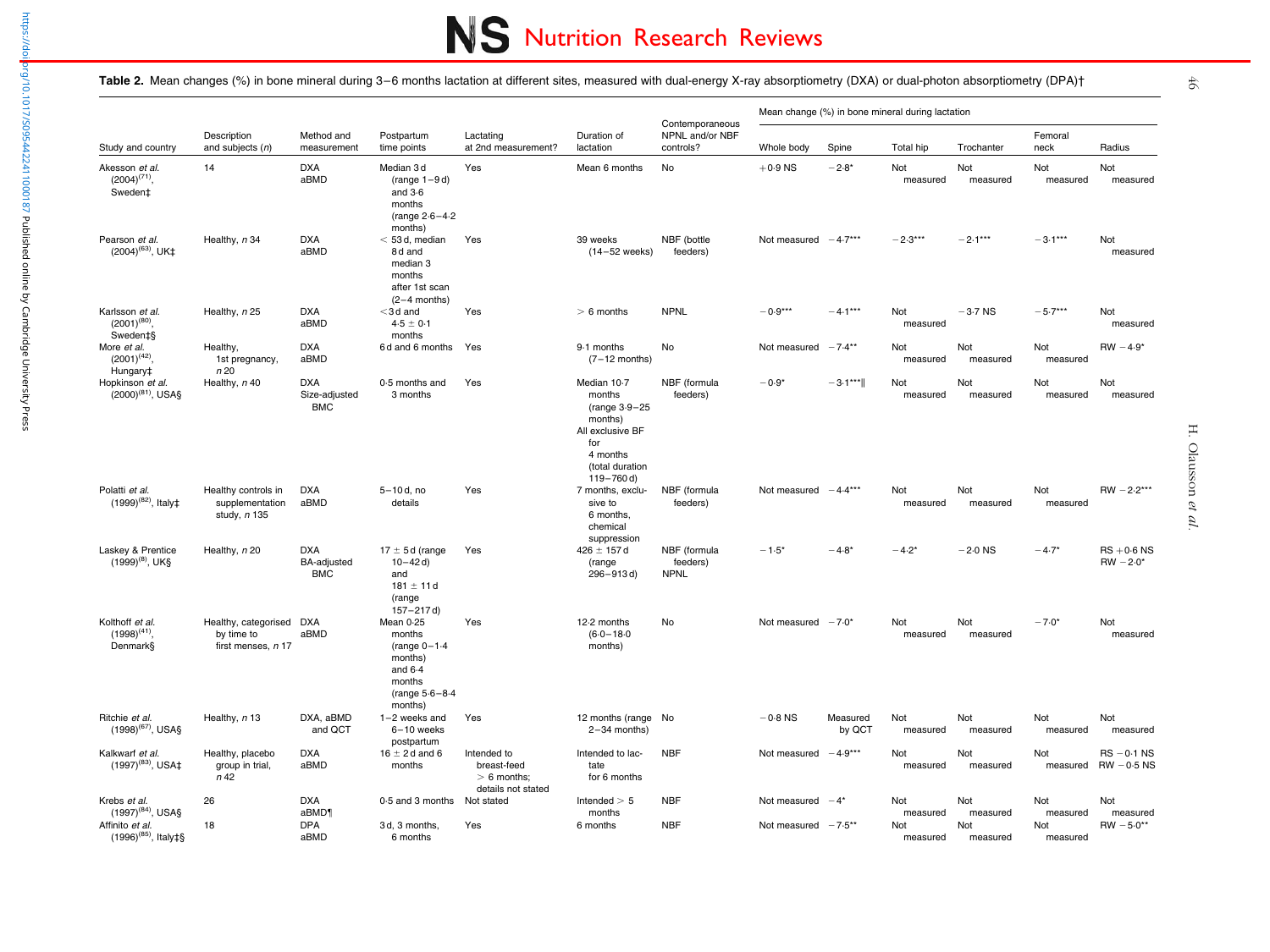Table 2. Continued Continued

|                                             |                                 |                           |                          |                                                                                                                                                                                                                    |                          |                                                 |               |           | Mean change (%) in bone mineral during lactation |            |                 |                  |
|---------------------------------------------|---------------------------------|---------------------------|--------------------------|--------------------------------------------------------------------------------------------------------------------------------------------------------------------------------------------------------------------|--------------------------|-------------------------------------------------|---------------|-----------|--------------------------------------------------|------------|-----------------|------------------|
| Study and country                           | and subjects (n)<br>Description | measurement<br>Method and | Postpartum<br>ime points | at 2nd measurement?<br>Lactating                                                                                                                                                                                   | Duration of<br>lactation | Contemporaneous<br>NPNL and/or NBF<br>controls? | Whole body    | Spine     | Total hip                                        | Trochanter | Femoral<br>neck | Radius           |
| Kalkwarf &                                  | Healthy blinded                 | DXA                       | 2 weeks,                 | Yes                                                                                                                                                                                                                | Described as fully NBF   |                                                 | $-1.5*$       | $-3.9*$   | ğ                                                | ğ          | ă               | RS-0-4 NS        |
| Specker                                     | Ca and placebo                  | aBMD and                  | 14 weeks                 |                                                                                                                                                                                                                    | lactating                |                                                 |               |           | measured                                         | measured   | measured        | <b>RW 0.7 NS</b> |
| $(1995)$ <sup>(86)</sup> , USA <sub>‡</sub> | groups in a trial,              | whole-body                | 2 weeks,                 | Yes                                                                                                                                                                                                                |                          |                                                 | $-2.8^*$      | $-3.9^*$  | ğ                                                | ă          | 5<br>Z          | $BS - 0.6*$      |
|                                             | n 65                            | <b>BMC1</b>               | 24 weeks                 |                                                                                                                                                                                                                    |                          |                                                 |               |           | measured                                         | measured   | measured        | RW 0.9*          |
| Cross et al.                                | Healthy, placebo                | DXA                       | $<$ 2 weeks and          | Yes                                                                                                                                                                                                                | 8-3 months               | Neki                                            | $\frac{1}{2}$ | $-4.3*$   | $\frac{1}{2}$                                    | ğ          | ă               | ă                |
| $(1995)^{(87)}$                             | control group in                | aBMD"                     | 3 months                 |                                                                                                                                                                                                                    | $(3-17$ months)          |                                                 | measured      |           | measured                                         | measured   | measured        | measured         |
| USA‡                                        | supplementation<br>study, n8    |                           |                          |                                                                                                                                                                                                                    |                          |                                                 |               |           |                                                  |            |                 |                  |
| Sowers et al.                               | 64                              | DХА                       | 2 weeks and              | Yes                                                                                                                                                                                                                | $> 6$ months             | le⊨                                             | ă             | $-5.1***$ | ğ                                                | ğ          | $-4.8***$       | ă                |
| $(1993)$ <sup>(89)</sup>                    |                                 | aBMD'                     | 6 months                 |                                                                                                                                                                                                                    |                          |                                                 | measured      |           | measured                                         | measured   |                 | measured         |
| Hayslip <i>et al.</i><br>USA <sub>‡</sub>   | 얻                               | DPA                       | 2 d and                  | Yes                                                                                                                                                                                                                | $> 6$ months             | i<br>9                                          | ğ             | $-6.5***$ | ă                                                | ğ          | ă               | ŏ                |
| $(1989)^{(88)}$                             |                                 | aBMD                      | 6 months                 |                                                                                                                                                                                                                    |                          |                                                 | measured      |           | measured                                         | measured   | measured        | measured         |
| <b>JSA‡</b>                                 |                                 |                           |                          |                                                                                                                                                                                                                    |                          |                                                 |               |           |                                                  |            |                 |                  |
|                                             |                                 |                           |                          |                                                                                                                                                                                                                    |                          |                                                 |               |           |                                                  |            |                 |                  |
|                                             |                                 |                           |                          | NPNL, non-pregnant, non-lactating; NBF, non-breast-feeding; aBMD, areal bone mineral density; RW, radius wrist; BMC, bone mineral content; BA, bone area; RS, radius shaft; QCT, quantitative computed tomography. |                          |                                                 |               |           |                                                  |            |                 |                  |
|                                             |                                 |                           |                          | Statistically significant: * P≤0.05, ** P≤0.01, *** P≤0.001, NS, non-significant, as indicated in original papers.                                                                                                 |                          |                                                 |               |           |                                                  |            |                 |                  |

† Data are for measurements without correction for changes in body weight, unless specified.

Data are for measurements without correction for changes in body weight, unless specified

‡ Bone mineral data taken from paper.

Bone mineral data taken from paper

§ Bone mineral data derived from tables or figures in paper.

Derived by authors from whole-body scan divided into subregions.

by authors from whole-body scan divided into subregions. mineral data derived from tables or figures in paper

 $=$ 

Derived Bone r

-

Data adjusted for weight.

Data adjusted for weight

Significant decreases or non-significant changes in bone mineral are also reported in different regions of the skeleton. Collectively, the majority of these studies observed a decrease at one or more skeletal sites, with the mean change ranging between studies from  $-4.5$  to  $-0.9\%$  at the lumbar spine,  $-3.6$  to  $+1.8\%$  at total hip,  $-4.8$  to  $-1.2\%$  at the trochanter,  $-2.4$  to  $+1.2\%$  at the femoral neck,  $-3.8$  to  $+1.3\%$  at the radial shaft and  $-3.8$  to  $+1.3$ % at the radius. One study reported much larger decreases in bone mineral at the whole-body, lumbar spine and femoral neck than other studies, averaging  $-13.4$ ,  $-9.2$  and  $-7.8\%$ , respectively<sup>(62)</sup>. These changes are implausibly large compared with other studies, suggesting there may have been a technical problem. A few studies have measured peripheral sites using DXA during pregnancy. Some showed a significant change in bone mineral at the distal radius from mid-pregnancy to shortly after delivery<sup>(41,42)</sup>, whereas others did not<sup>(39,40)</sup>

The data in [Table 1](#page-5-0) are from investigations using DXA and  $DPA^{(6,11-13,39,42,61-67)}$ . The one study using pQCT of the distal radius reported a significant decrease in vBMD between the first and last trimester of pregnancy in the trabecular region but not in the cortical region of the bone<sup> $(43)$ </sup>. In one study that used  $OCT^{(67)}$ , vBMD of the lumbar spine increased by 0·6 % (NS) between pre-pregnancy and shortly after delivery. Studies that used QUS of the heel<sup>(62,68–73)</sup> or the hand<sup>(74–76)</sup> reported significant mean decreases in BUA and/or velocity of sound during pregnancy ranging from  $-14.5$  to  $-1.0\%$ .

The extent to which the skeletal changes observed in longitudinal studies of pregnant women are due to pregnancy per se rather than factors such as ageing and changes in weight can only be gauged in those studies where NPNL controls have been studied contemporaneously $^{(6,11,12,64,65)}$ For example, ageing may explain most if not all of the changes observed at the femoral neck but not at other skeletal sites $^{(11)}$ . In addition, decreases in measured BMC or aBMD could be explained either fully or partially by an increase in scanned bone size. An increase in BA may result from periosteal apposition or, as described earlier, from technical artifacts caused by changes in the orientation of the scanned bone relative to the X-ray beam and/or changes in bone edge detection. Evidence that skeletal dimensions may be increased by pregnancy comes from a study of older women which demonstrated a positive correlation between parity and BA of the whole-body and femoral neck<sup> $(77)$ </sup>. In such circumstances the use of change in BMC, aBMD or BA-adjusted BMC as a measure of change in skeletal mineral content may be insecure.

On an individual basis, the skeletal response to pregnancy is highly variable, with some women experiencing substantial bone mineral loss from one or more skeletal sites while other women have no change or gain bone mineral. For example, the change in bone mineral of the spine ranged from  $-7.0$  to  $+3.5\%$  in a study of women in Finland<sup>(66)</sup> and from  $-13.6$  to  $+5.0\%$  among women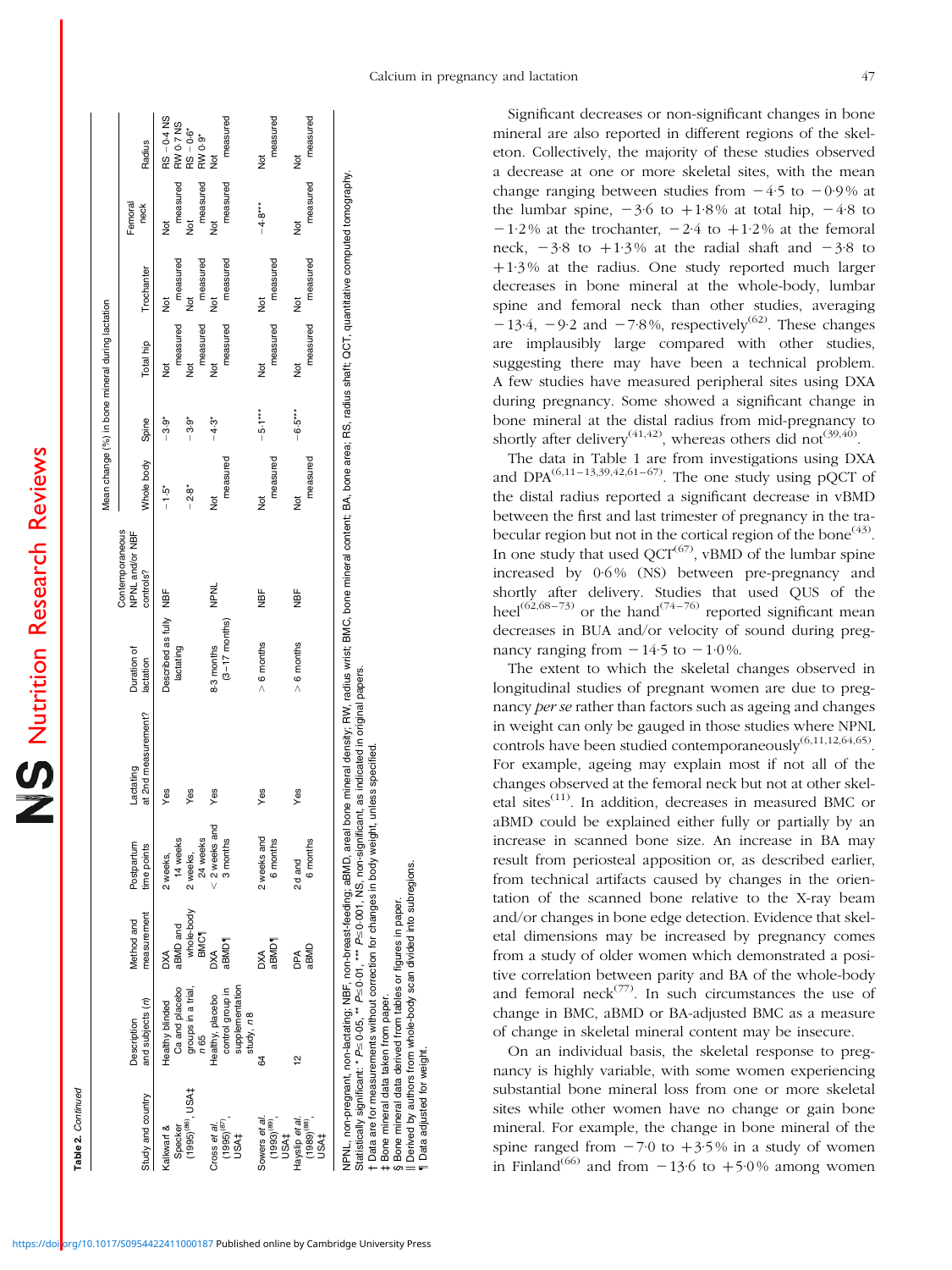<span id="page-8-0"></span>Table 3. Mean net changes (%) in bone mineral at 12 months postpartum at different sites measured with dual-energy X-ray absorptiometry (DXA) or dual-photon absorptiometry (DPA)†

|                                                           |                                                                 |                                  |                                                                                         | Lactating                                |                                                                       | Contemporaneous              |                        | Mean change (%) in bone mineral at 12 months postpartum |           |                           |                           |                                  |
|-----------------------------------------------------------|-----------------------------------------------------------------|----------------------------------|-----------------------------------------------------------------------------------------|------------------------------------------|-----------------------------------------------------------------------|------------------------------|------------------------|---------------------------------------------------------|-----------|---------------------------|---------------------------|----------------------------------|
| Study and country                                         | Description<br>and subjects $(n)$                               | Method and<br>measurement        | Postpartum time points                                                                  | at 12 months<br>postpartum?              | Duration of<br>lactation                                              | NPNL and/or<br>NBF controls? | Whole body             | Spine                                                   | Total hip | Trochanter                | Femoral neck              | Radius                           |
| Pearson et al.<br>$(2004)^{(63)}$ , UK‡                   | Healthy, n 34                                                   | <b>DXA</b><br>aBMD               | $< 53d$ (median 8d)<br>$10-17$ months<br>(median 12 months)                             | No                                       | 39 weeks<br>(range<br>$14-52$ weeks)                                  | No                           | Not measured $+0.3$ NS |                                                         | $-1.0$ NS | $+1.0$ NS                 | $-1.2$ NS                 | Not measured                     |
| Karllson et al.<br>$(2001)^{(80)}$<br>Sweden <sup>#</sup> | 25                                                              | <b>DXA</b><br>aBMD               | $<$ 3d<br>11.5 $\pm$ 0.1 months                                                         | Mixed                                    | $> 6$ months                                                          | <b>NPNL</b>                  | $-0.9**$               | Not measured                                            |           | Not measured Not measured | $-4.0***$                 | Not measured                     |
| More et al.<br>$(2001)^{(42)}$<br>Hungary§                | 20                                                              | <b>DXA</b><br>aBMD               | < 6d<br>12 months                                                                       | <b>No</b>                                | 9-1 months<br>$(7-12$ months)                                         | No                           | Not measured $-10^*$   |                                                         |           | Not measured Not measured | Not measured $RW - 2.0**$ |                                  |
| Laskey &<br>Prentice                                      | Lactated for:<br>3-6 months,                                    | <b>DXA</b><br><b>BA-adjusted</b> | $17 \pm 5d$<br>(range 10-42 d)                                                          | 3-6 months, no                           | $134 \pm 28$ d<br>$(96 - 176d)$                                       | <b>NPNL</b>                  | $1.44***$              | $2.66***$                                               | 0-38 NS   | $3.55***$                 | $-2.07**$                 | $RS - 0.23 NS$<br>$RW - 1.23 NS$ |
| $(1999)^{(8)}$ , UK‡                                      | n <sub>13</sub><br>6-9 months,<br>$n 14$ ; $> 9$ months,<br>n20 | <b>BMC</b>                       | $358 \pm 17$ d<br>(range 290-396d)                                                      | 6-9 months, no<br>$> 9$ months.<br>mixed | $227 \pm 35$ d<br>$(181 - 289d)$<br>$426 \pm 157$ d<br>$(296 - 913d)$ | <b>NBF</b>                   |                        |                                                         |           |                           |                           |                                  |
| Kolthoff et al.<br>$(1998)^{(41)}$ ,<br>Denmark‡          | 17                                                              | <b>DXA</b><br>aBMD               | 0.25 months<br>(range $0-1.4$ months)<br>12-5 months<br>(range<br>$11.9 - 14.8$ months) | Mixed                                    | 12-2 months<br>$(6-18$ months)                                        | No                           | Not measured           | $-3.3***$                                               |           | Not measured Not measured | $-6.0*$                   | Not measured                     |
| Affinito et al.<br>$(1996)^{(85)}$ , Italy§               | 18                                                              | <b>DPA</b><br>aBMD               | 3d<br>12 months                                                                         | No                                       | 6 monthsll                                                            | <b>NBF</b>                   | Not measured           | $-4.5**$                                                |           | Not measured Not measured | Not measured              | $RS - 2.5***$                    |
| Sowers et al.<br>$(1993)^{(89)}$ , USA‡                   | 64                                                              | <b>DXA</b><br>aBMD               | 2 weeks<br>12 months                                                                    | Mixed                                    | $> 6$ months                                                          | <b>NBF</b>                   | Not measured           | $-0.8$ NS                                               |           | Not measured Not measured | $-2.7***$                 | Not measured                     |

NPNL, non-pregnant, non-lactating; NBF, non-breast-feeding; aBMD, areal bone mineral density; RW, radius wrist; BA, bone area; BMC, bone mineral content; RS, radius shaft.

Statistically significant: \* $P \le 0.05$ , \*\* $P \le 0.01$ , \*\*\* $P \le 0.001$ , NS, non-significant, as indicated in original papers.

† Data are for measurements without correction for changes in body weight.

‡ Bone mineral data taken from paper.

§ Bone mineral data derived from tables or figures in paper.

 $\parallel$  Bromocryptine after 6 months.

 $48$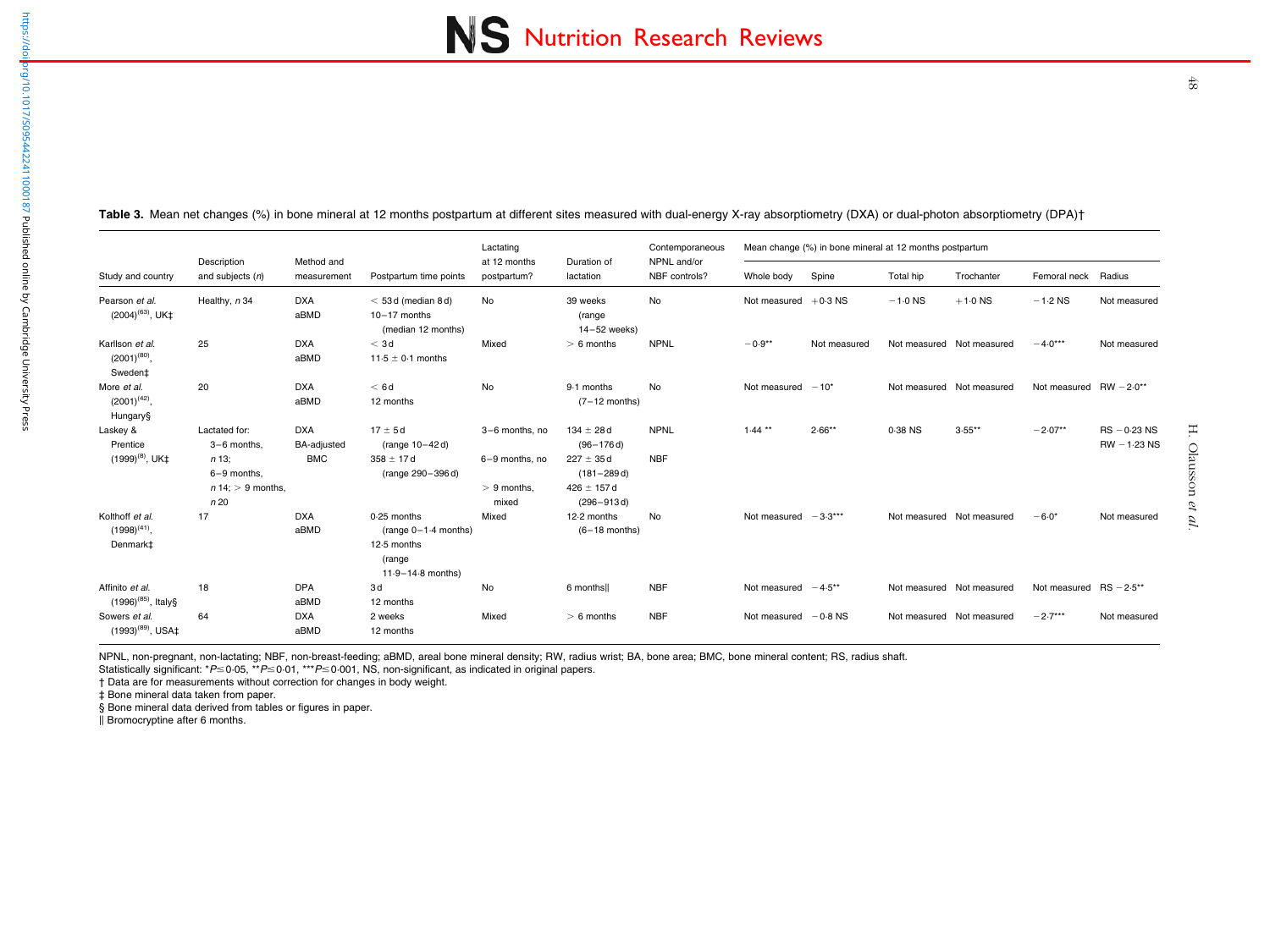<span id="page-9-0"></span>

|                                                         |     |                                        |                                                        |                                       | Contemporaneous          | Mean change (%) in bone mineral during lactation |            |                  |              |                     |                                  |
|---------------------------------------------------------|-----|----------------------------------------|--------------------------------------------------------|---------------------------------------|--------------------------|--------------------------------------------------|------------|------------------|--------------|---------------------|----------------------------------|
| Study and country                                       |     | Subjects (n) measurement<br>Method and | Time points                                            | of lactation<br>Duration              | NPNL or NBF<br>controls? | Whole body<br>Spine                              |            | <b>Total hip</b> | Trochanter   | Femoral neck Radius |                                  |
| Akesson et al.<br>$(2004)^{(71)}$ ,<br>Sweden‡          |     | aBMD<br>DXA                            | $(range 17-19 months)$<br>Median 3d, 18 months         | 6 months                              | å                        | $*^{6}$<br>+1.9*                                 | $+6.6$ **  | Not measured     | Not measured | Not measured        | Not measured                     |
| askey & Prentice<br>$(1999)^{(8)}$ , UK‡                | 59  | BA-adjusted BMC<br>DXA                 | 3 months<br>$17 + 5d$ (range<br>$10-42d$ , $\geq$      | $96 - 913d$                           | <b>NHAN</b><br>ian<br>M  | $+1.44***$                                       | $+2.66***$ | $+0.38$          | $+3.55***$   | $-2.07***$          | $RS - 0.23$ NS<br>$RW - 1.23***$ |
| $(1999)^{(82)}$ , Italy $\frac{1}{2}$<br>Polatti et al. | 135 | aBMD<br>DXA                            | $5-10d$ , 5 months<br>post-lactation<br>post-lactation | exclusive to<br>6 months<br>7 months, | ja<br>B                  | Not measured                                     | $+1.8***$  | Not measured     | Not measured | Not measured        | $-1.3***$                        |
|                                                         |     |                                        |                                                        |                                       |                          |                                                  |            |                  |              |                     |                                  |

able 4. Mean net changes (%) in bone mineral at different sites, measured with dual-energy X-ray absorptiometry (DXA), between early lactation and post-lactationn Mean net changes (%) in bone mineral at different sites, measured with dual-energy X-ray absorptiometry (DXA), between early lactation and post-lactation†

NPN∟, non-pregnant, non-lactating; NBF, non-breast-feeding; aBMD, areal bone mineral density; BA, bone area; BMC, bone mineral content; RW, radius wrist; RS, radius shaft. NPNL, non-pregnant, non-lactating; NBF, non-breast-feeding; aBMD, areal bone mineral density; BA, bone area; BMC, bone mineral content; RW, radius wrist; RS, radius shaft. Statistically significant: \*\* P≤0.01,\*\*\* P≤0.001, NS, non-significant, as indicated in original papers.<br>† All data are for measurements without correction for changes in body weight, unless specified. Statistically significant: \*\* P=0.01, NS, non-significant, as indicated in original papers. Statistically

† All data are for measurements without correction for changes in body weight, unless specified. Bone mineral data taken from paper. ‡ Bone mineral data taken from paper.

§ Data adjusted for weight.

**Data adjusted for weight.** 

in the  $UK^{(11)}$ . Such wide differences are unlikely to reflect statistical or technical artifacts because of the high precision and reproducibility of absorptiometry. The reasons for the observed variation between women are not understood, but the limited evidence suggests that genetic, endocrinological and nutritional factors before or during pregnancy may influence the response<sup> $(3)$ </sup>. For example, substantial increases in bone mineral have been reported in women entering pregnancy after a period of extended lactation compared with those entering pregnancy from the NPNL state<sup> $(78,79)$ </sup>. Women with a low BMI before conception were shown to have greater increases in aBMD at the hip<sup> $(6)$ </sup> and greater decreases in whole-body BMC than other women $(61)$ . Pregnant women with the greatest weight gain have been reported to have smaller decreases in bone mineral in line with the relationships seen in NPNL women, but not at all sites<sup>(11)</sup> and not in all studies<sup>(12,13)</sup> Such increases may result from increased loading on the skeleton due to the increased weight or may reflect technical artifacts caused by increases in tissue depth and changes in bone edge detection<sup> $(11,13)$ </sup>. The potential influences of maternal Ca intake and vitamin D status on an individual's skeletal response to pregnancy are discussed later.

3–6 months lactation. Longitudinal studies among BF Caucasian women have reported either no significant change or decreases in bone mineral from shortly after delivery to between 3 and 6 months of lactation ([Table 2](#page-6-0) and [Fig. 3](#page-11-0)). Collectively, the mean change in whole-body aBMD, BA-adjusted BMC or BMC reported in the literature ranges from  $-0.5$  to  $-1.0\%$ , which for a typical woman averaged over a 3-month period equates to about 50–100 mg/d<sup>(3)</sup>, sufficient to make a substantial contribution to the Ca needed for breast-milk production during that time. [Table 2](#page-6-0) shows that the reported mean changes in bone mineral in different studies ranges from  $-7.5$  to  $-2.8\%$  at the lumbar spine,  $-4.2$  to  $-1.5\%$  at the total hip (trochanter  $= -3.7$  to  $-0.6\%$ ; femoral neck  $= -7$  to  $-2.4\%$ ),  $-5.0$  to  $+0.3\%$  at radial wrist and  $-0.1$  to  $+0.6$ % at radial shaft<sup>(7,8,41,42,63,67,71,80–89)</sup>. In the one study that used QCT of the lumbar spine, a decrease of  $-9\%$  in vBMD was observed during the first 2 months of lactation<sup> $(67)$ </sup>. A study using pOCT reported a significant decrease of  $-4\%$  in vBMD of the trabecular bone region of the radial wrist during the first 6 months of lactation<sup>(90)</sup>. Studies of BF women in non-Caucasian populations (Japanese, Chinese and Chilean) reported mean changes (using DXA) from shortly after delivery to between 3 and 6 months of lactation in aBMD in the range  $-7$  to  $-2.9\%$  at the lumbar spine<sup>(91–93)</sup> and  $-3\%$ in aBMD at the femoral neck<sup> $(94)$ </sup>. These values are similar to those changes reported in Caucasian populations listed in [Table 2](#page-6-0). However, the Chilean study reported no change in aBMD at the lumbar spine during the first 6 months in BF women<sup> $(94)$ </sup>, which contrasts with the decrease in aBMD commonly found in Caucasian women.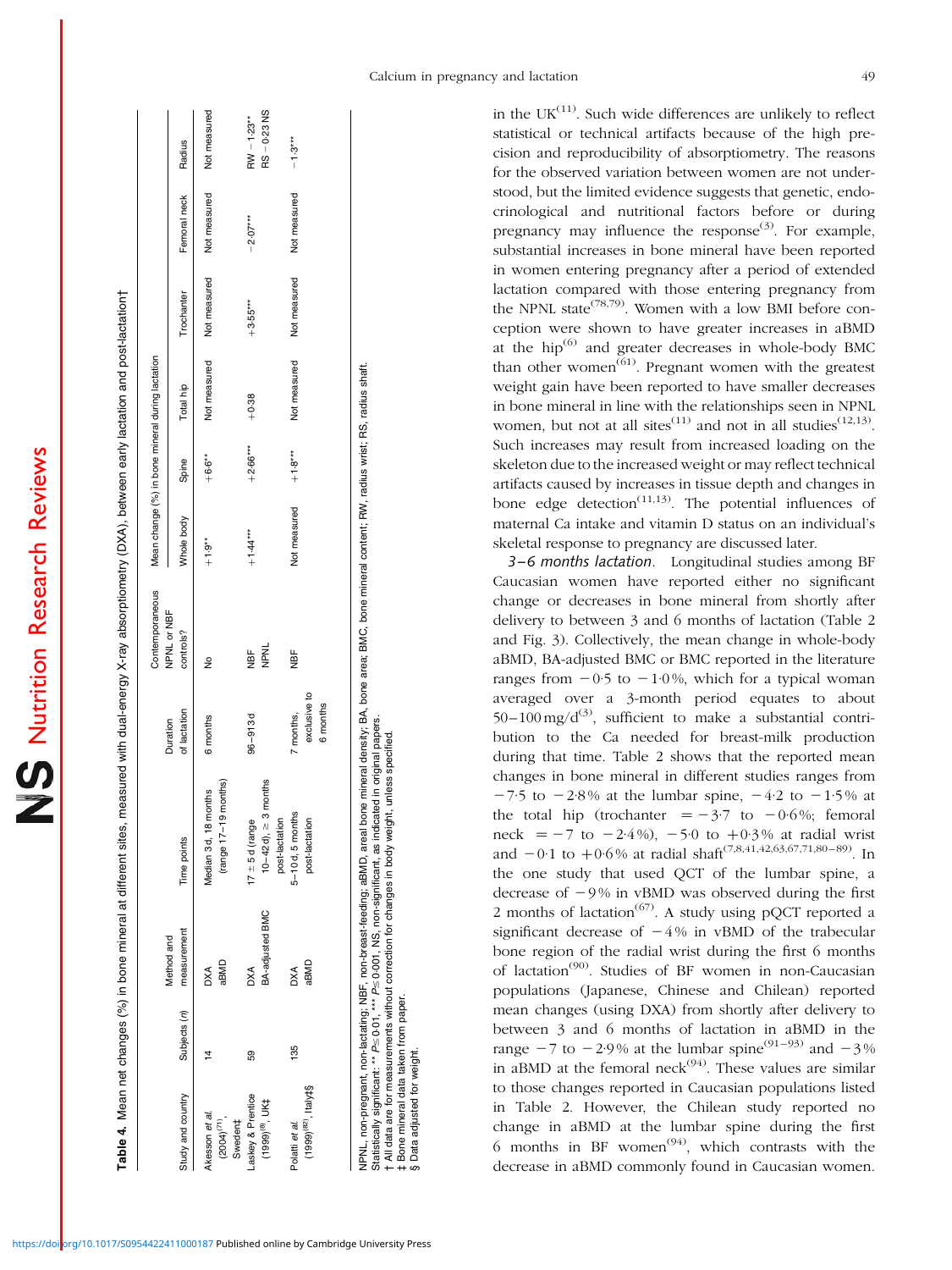| C      |  |
|--------|--|
| Í<br>c |  |
|        |  |
|        |  |

ပ္ပ

| ׇ֚֓֡                     |  |
|--------------------------|--|
|                          |  |
|                          |  |
|                          |  |
| l                        |  |
|                          |  |
|                          |  |
|                          |  |
|                          |  |
|                          |  |
|                          |  |
|                          |  |
|                          |  |
|                          |  |
|                          |  |
|                          |  |
|                          |  |
|                          |  |
|                          |  |
|                          |  |
|                          |  |
|                          |  |
|                          |  |
|                          |  |
|                          |  |
| i                        |  |
|                          |  |
|                          |  |
|                          |  |
| i                        |  |
|                          |  |
|                          |  |
|                          |  |
|                          |  |
| j                        |  |
|                          |  |
|                          |  |
|                          |  |
|                          |  |
|                          |  |
|                          |  |
| i                        |  |
|                          |  |
|                          |  |
|                          |  |
|                          |  |
|                          |  |
|                          |  |
|                          |  |
|                          |  |
|                          |  |
|                          |  |
|                          |  |
|                          |  |
|                          |  |
|                          |  |
|                          |  |
|                          |  |
|                          |  |
|                          |  |
|                          |  |
|                          |  |
|                          |  |
|                          |  |
|                          |  |
|                          |  |
|                          |  |
|                          |  |
|                          |  |
|                          |  |
|                          |  |
|                          |  |
| $\vdots$                 |  |
|                          |  |
|                          |  |
|                          |  |
|                          |  |
|                          |  |
|                          |  |
|                          |  |
|                          |  |
|                          |  |
|                          |  |
|                          |  |
|                          |  |
|                          |  |
|                          |  |
|                          |  |
|                          |  |
|                          |  |
|                          |  |
|                          |  |
|                          |  |
|                          |  |
|                          |  |
|                          |  |
|                          |  |
|                          |  |
|                          |  |
|                          |  |
|                          |  |
|                          |  |
| è                        |  |
|                          |  |
| $\overline{\phantom{a}}$ |  |
|                          |  |
|                          |  |
|                          |  |
| $\vdots$<br>ap<br>Ī      |  |

<span id="page-10-0"></span>

|                                                                   |              |                           |                                                                                                                                                                                                                                                                                                           | of lactation<br>Duration                                         | Contemporaneous              | Change in aBMD (%) |              |              |              |              |              |
|-------------------------------------------------------------------|--------------|---------------------------|-----------------------------------------------------------------------------------------------------------------------------------------------------------------------------------------------------------------------------------------------------------------------------------------------------------|------------------------------------------------------------------|------------------------------|--------------------|--------------|--------------|--------------|--------------|--------------|
| Study and country                                                 | Subjects (n) | measurement<br>Method and | Time points                                                                                                                                                                                                                                                                                               | at 2nd time point<br>and status                                  | NBF controls?<br>NPNL and/or | Whole body         | Spine        | Total hip    | Trochanter   | Femoral neck | Radius       |
| et al. (2000) <sup>(102)</sup> ,<br>Holmberg-Martilla<br>Finland‡ |              | aBMD<br>DXA               | 0.25 months, 1 month<br>after resumption<br>of menses                                                                                                                                                                                                                                                     | $(0.2 - 18$ months)<br>7.7 months                                | $\frac{1}{2}$                | Not measured       | $-2.2**$     | Not measured | Not measured | $-3.6***$    | RS-1-1 NS    |
|                                                                   |              |                           | 0.25 months, 12 months<br>after resumption<br>of menses                                                                                                                                                                                                                                                   |                                                                  |                              | Not measured       | $*3.3**$     | Not measured | Not measured | $-1.0*$      | $BS + 1.1**$ |
| $(1998)^{(67)}$ , USA§<br>Ritchie <i>et al.</i>                   | 4            | aBMD<br><b>DXA</b>        | and $5 \pm 2$ months<br>post-1st menses<br>$3.5 \pm 3.2$ months<br>pre-pregnancy                                                                                                                                                                                                                          | $(2-34$ months)<br>12 months                                     | ş                            | $-0.8$ NS          | Not measured | Not measured | Not measured | Not measured | Not measured |
|                                                                   |              |                           | 1-2 weeks postpartu<br>and $5 \pm 2$ months<br>post-1st menses                                                                                                                                                                                                                                            | $(3-14$ months)<br>$8 \pm 3$ months<br>amenorrhea<br>Duration of |                              | $-0.6$ NS          | Not measured | Not measured | Not measured | Not measured | Not measured |
|                                                                   |              |                           | NPNL, non-lactating; NBF, non-breast-feeding; aBMD, areal bone mineral density; RS, radius shaft. Statistically significant: ^ P ≤ 0.05, ** P ≤ 0.01, ** P ≤ 0.01, NS, non-significant, as indicated in original papers.<br>t All data are for measurements without correction for changes in body weight |                                                                  |                              |                    |              |              |              |              |              |

These skeletal changes reported during the first 3–6 months of lactation in BF women appear to be due to lactation rather than to pregnancy because they differ from those of NBF mothers, with the possible exception of the femoral neck<sup> $(94)$ </sup>. On average, NBF women show either no postpartum change in BMC, aBMD or BA-adjusted  $BMC^{(21, 42, 63, 80, 83, 85, 88, 89, 91, 92, 94)}$  or a significant increase of up to 2% at the spine $^{(82,86)}$ , trochanter<sup>(8)</sup> and whole  $body^{(8,81)}$  by 3–6 months postpartum. It is possible that such increases in NBF women may reflect a reversal of the decreases in bone mineral that occurred during pregnancy.

The magnitude of the bone mineral changes reported among BF women has been shown to depend on the pattern of breast-feeding adopted; women who breast-feed for longer tend to have more pronounced decreases in the first 3–6 months postpartum than those who breastfeed for a shorter period of time (Fig.  $4^{(8,81,89,93)}$ . This may reflect differences in breast-feeding practice, such as the intensity and frequency of suckling episodes, the volume of breast milk produced and the timing of the introduction of complementary and supplementary  ${\rm feeds}^{(7,21)}$ . There is considerable variation between individuals in the skeletal response in the early months postpartum, even among women who breast-feed for similar lengths of time. For example, in a study of women in Cambridge, UK, who breast-fed exclusively for 3 months, the changes in BA-adjusted BMC observed in the lumbar spine varied from  $-8.5$  to  $+1.2\%$ <sup>(7)</sup>. The changes in bone mineral experienced by an individual woman during lactation also vary considerably from one skeletal site to another with little correlation between them $(8)$ . The reasons for this variation are not fully understood. In the study of Cambridge women above, the volume of breast milk consumed by the infant and maternal height were identified as explanatory variables for change in BA-adjusted BMC at the spine<sup>(21)</sup>. Most studies have shown that weight and weight change are not significant predictors of change in BMC, aBMD or BA-adjusted BMC during lactation<sup> $(8,21)$ </sup> or have only a modest effect and only partially account for the skeletal changes observed(41,80–82,95,96). Genetic and hormonal variation may also have an influence on changes in bone mineral postpartum; relationships have been noted with polymorphisms in the oestrogen receptor and parathyroid hormone (PTH) receptor-1 genes<sup> $(97)$ </sup> but not of the vitamin D receptor  $\text{gene}^{(21,97,98)}$ . The possible influences of maternal Ca intake and vitamin D status on the skeletal response to lactation are discussed later.

Lactation for  $>6$  months. The decrease in bone mineral among BF women appears, in general, to be reversed in later lactation and after lactation has stopped [\(Figs. 3](#page-11-0) [and 4\)](#page-11-0). This may be related to the reduced requirement for additional Ca, to a diminution of the stimuli associated with breast-feeding, or to hormonal changes related to the return of ovulation and menstruation. To date, it has not been possible to distinguish between these possibilities

‡ Bone mineral data taken from paper.

Bone r<br>Bone r

§ Bone mineral data derived from tables or figures in paper.

mineral data taken from paper.<br>mineral data derived from tables or figures in paper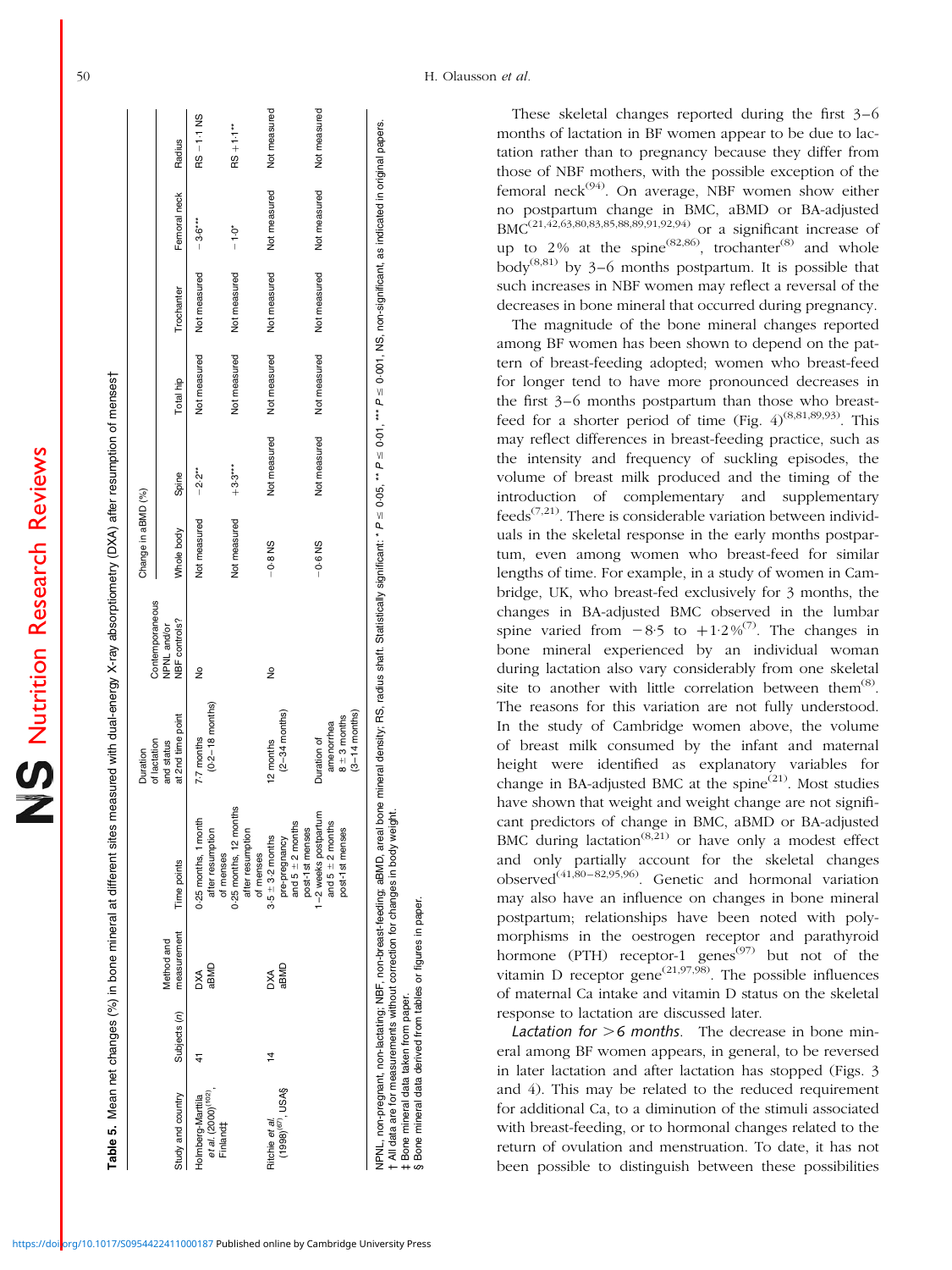<span id="page-11-0"></span>

Fig. 2. Mean percentage change in bone area-adjusted bone mineral content (BA-adjusted BMC) during pregnancy (pre-pregnancy to 2 weeks postpartum;  $\equiv$ ; n 34) and in non-pregnant, non-lactating (NPNL) controls ( $\Box$ ; n 84). Values are means, with standard errors represented by vertical bars. WB, whole body; LS, lumbar spine; TH, total hip; FN, femoral neck. Data taken from Olausson et  $al.$ <sup>(11)</sup>.

because inter-related factors such as breast-milk output, number of breast-feeds per d, length of lactation, plasma oestradiol concentration and duration of amenorrhoea tend to be predictive of the magnitude of change in bone mineral when considered separately but not in the presence of each other<sup> $(7,8,86,99)$ </sup>. Bone mineral at the femoral neck, however, tends to remain significantly lower than after delivery, but the magnitude of the difference is less than at 3–6 months of lactation and similar to decreases observed in NBF and NPNL women over the same period of time $^{(8)}$ . It seems likely, therefore, that this reduction in women who have recently breast-fed is related to ageing and not to lactation<sup> $(11,21)$ </sup>.

[Table 3](#page-8-0) presents values for the mean change in aBMD or BA-adjusted BMC from shortly after delivery to 12 months postpartum. These studies involved Caucasian women who had breast-fed for variable amounts of time, from about 3 months to  $>18$  months<sup>(8,41,42,63,80,85,89)</sup>. At 12 months postpartum, in BF women who had lactated for 3–12 months, aBMD was lower at the spine<sup> $(42)$ </sup>, wrist<sup> $(42)$ </sup> and trochanter<sup> $(63)$ </sup> compared with before pregnancy. No net change was observed at any site in NBF women in these studies<sup>(42,63)</sup>. As can be appreciated from [Table 3,](#page-8-0) there is considerable variation that may be explained partly by differences in the mean duration of lactation, and by the fact that, in some studies, a proportion of the women were still breast-feeding and/or may not have resumed menstruation.

Longitudinal studies  $\geq 6$  months postpartum in non-Caucasian lactating women are rare. One study reported that aBMD at the lumbar spine in exclusively BF Chinese women (for at least  $3$  months) was  $-1\%$  lower at 12 months postpartum compared with baseline (within 1 week postpartum) $^{(91)}$ . However, aBMD at the trochanter and femoral neck had returned to values similar to those at baseline. There are few studies of BF women in populations where breast-feeding beyond 12 months is common. Data from a traditional African society in The Gambia, where women typically breast-feed for 18–24 months and experience lactational amenorrhoea for many months, show only partial reversal of skeletal changes by 12 months postpartum<sup> $(100,101)$ </sup>. Whether such women experience further increases later in lactation, once menstruation resumes, or after breast-feeding stops is a subject of ongoing research.

Post-lactation and resumption of menses. [Table 4](#page-9-0) presents data on mean change in aBMD or BA-adjusted BMC from early lactation to after breast-feeding had stopped<sup>(8,71,82)</sup>, and [Table 5](#page-10-0) presents changes in aBMD from early lactation to after the resumption of menses<sup> $(41,67,102)$ </sup>. In general, these studies showed either no significant net difference or an increase in bone mineral in BF women relative to 2 weeks postpartum at most skeletal sites other than the femoral neck. Several months after the cessation of lactation or the resumption of menses, no distinction in bone mineral could be drawn between BF and NBF women<sup> $(8,102)$ </sup>. Thus, long-term changes in bone mineral observed in BF women post-lactation may be due to having been pregnant and not to lactation per se. However, as discussed earlier, definitive studies of the net changes in bone mineral due to pregnancy and lactation require prospective investigations throughout a whole reproductive cycle within an individual mother from pre-pregnancy to post-lactation or post-amenorrhoea. To date, there have been few such studies<sup> $(42,63,66,67)$ </sup>. In one study using QCT, no net change in trabecular bone of the spine was observed 5 months after the resumption of menses (approximately 13 months after delivery) compared with before pregnancy, although some women were still lactating at the time<sup> $(67)$ </sup>. Another study of five women from before pregnancy until 1 year after resumption of menses (13–23 months after delivery) showed no net change in aBMD at the spine, femoral neck and distal radius for those who had lactated for less than 12 months.



Fig. 3. Percentage changes in bone area-adjusted bone mineral content from baseline (2 weeks postpartum) to 3, 6 and 12 months postpartum and 3 months post-lactation (PL) for women lactating  $> 9$  months (n 20). ( $\bullet$ ), Whole body;  $(\blacksquare)$ , lumbar spine;  $(\blacktriangle)$ , femoral neck;  $(\blacktriangledown)$ , trochanter. Values are means, with standard errors represented by vertical bars. Modified from data published by Laskey & Prentice<sup>(8)</sup>.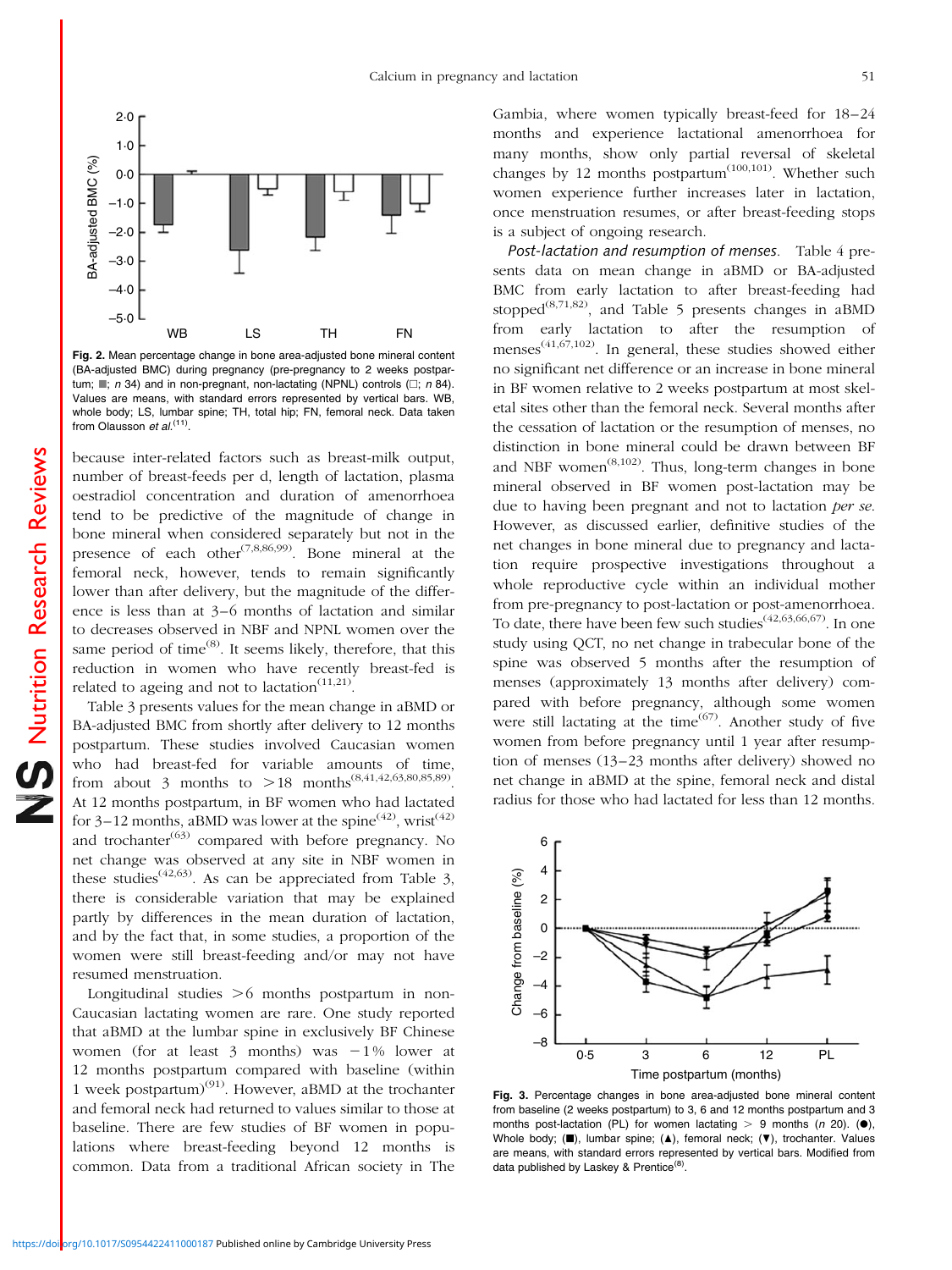<span id="page-12-0"></span>

Fig. 4. Percentage changes in bone area-adjusted bone mineral content at the spine from baseline (2 weeks postpartum) to 3, 6 and 12 months postpartum and post-lactation (PL) (12 months postpartum or 3 months post-lactation for mothers who breast-fed for more than 9 months). Subjects are grouped according to length of lactation:  $<$  3 months ( $\bullet$ : n 12); 3–6 months  $(\blacksquare; n 13)$ ; 6-9 months  $(\blacktriangle; n 14)$ ; > 9 months ( $\nabla$ ; n 20); formula feeders (non-breast-feeding;  $\blacklozenge$ ; n 11). A group of twenty-two non-pregnant non-lactating controls  $( \circ )$  was studied in parallel. Values are means, with standard errors represented by vertical bars. Modified from data published by Laskey & Prentice(8).

Two women who lactated longer than 12 months had lower aBMD at the femoral neck, spine and distal radius compared with before pregnancy $(66)$ .

## Maternal bone mineral mobilisation: bone turnover studies

Supporting evidence for bone mineral mobilisation during human pregnancy and lactation with later replenishment of bone mineral ([Fig. 1\)](#page-4-0) comes from biochemical and stableisotope studies of bone turnover.

Pregnancy. Ca kinetic measurements using the stable isotope 48Ca have demonstrated increases in Ca bone turnover during pregnancy and pronounced upward shifts in both accretion and resorption rates<sup> $(103)$ </sup>. In a study of fifteen young pregnant women from mid-pregnancy and nine non-pregnant age-matched controls, Ca accretion, resorption and turnover increased steadily from midpregnancy to a peak in the last 10 weeks of pregnancy to levels that were approximately twice non-pregnant  $levels^{(103)}$ . Longitudinal biochemical studies have demonstrated significant increases in plasma or urinary markers of bone turnover during pregnancy compared with before conception. Elevations in bone resorption markers (NTx, CTx, deoxypyridinoline) have been detected as early as the first trimester of pregnancy, well before fetal Ca accretion reaches its peak in the third trimester<sup> $(12,13,39)$ </sup>. In contrast, no significant increases in markers of bone formation (P1CP, P1NP and bone-specific ALP) have been reported before the third trimester $(12,13,39,50)$ . Markers of bone resorption and bone formation reach their highest concentration during the last trimester of pregnancy(12,13,39,43,50,62,71,75,104--109). Osteocalcin is an

exception, because its concentration decreases significantly during pregnancy<sup>(12,13,67,82,104,106)</sup> or remains unchanged<sup> $(109,110)$ </sup>. It has been suggested that this may be due to increased placental clearance $^{(111)}$  or to production of osteocalcin fragments<sup> $(13)$ </sup>. The usefulness of osteocalcin as an indicator of bone turnover during pregnancy, therefore, has been questioned $^{(13)}$ . However, lower concentrations have been reported in women classified as 'slow losers' on the basis of change in forearm trabecular vBMD during pregnancy, and the authors speculated that reduced osteocalcin concentrations may facilitate bone formation<sup>(43)</sup>.

Lactation and postpartum. Longitudinal studies in both BF and NBF women have demonstrated elevations in markers of both bone formation and resorption in the first weeks postpartum compared with measurements made in the same individual before pregnancy $(39,67,104,109)$ , in late pregnancy<sup>(112)</sup>, 1 year after delivery<sup>(113)</sup>, postweaning<sup>(71,87)</sup> or 1 year after resumption of menses<sup>(114)</sup>. In cross-sectional studies higher concentrations of bone turnover markers than in NPNL women have been reported during the first weeks postpartum<sup>(93,104,115,116)</sup>. The patterns of change in the various bone turnover markers postpartum are influenced by lactation; at the same time points BF women have higher concentrations of all markers than NBF mothers<sup>(72,91,95,116,117)</sup>. The extent to which these changes are driven directly by blood ionised Ca, calciotropic hormones, lactation stimuli or reproductive hormones is not known. One study showed that both the duration of exclusive BF and length of postpartum amenorrhoea were positively associated with high concentrations of both bone formation and resorption markers measured after resumption of menses $^{(114)}$ .

In general, markers of bone resorption decrease after a few weeks postpartum in both BF and NBF mothers whereas bone formation markers remain elevated or increase further before declining<sup> $(109,114)$ </sup>. These temporal differences may account for the observed sequence of changes in bone mineral postpartum, with bone mineral mobilisation occurring when resorption exceeds formation and replenishment when formation exceeds resorption. A recent study has found increases in both bone resorption and formation markers, together with bone loss in lactating women<sup>(118)</sup>. The authors concluded that bone loss in lactation was different from pathological bone loss (where there is a decoupling of formation and resorption) and speculated that complete osteoblast differentiation and osteoid mineralisation do not occur during lactation, but after lactation stops.

Longitudinal studies in Caucasian BF women breastfeeding for  $>6$  months show that at 12 months postpartum concentrations of markers of bone formation were still higher than before pregnancy<sup>(104,109)</sup>, whereas bone resorption markers are similar to concentrations before pregnancy<sup>(104,109)</sup>. Thus, bone resorption markers reach concentrations similar to before pregnancy earlier than do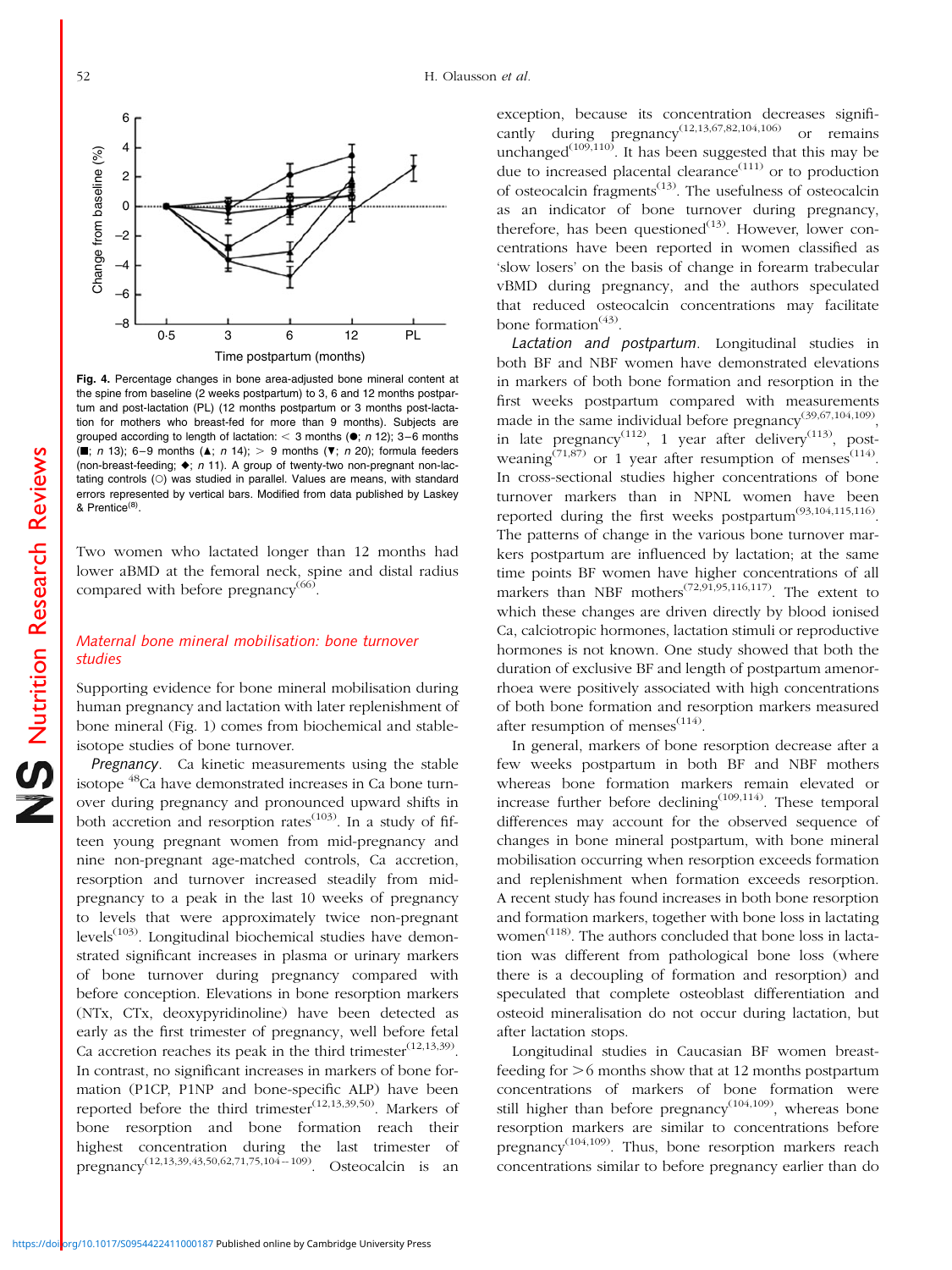bone formation markers. No differences in bone turnover markers between BF and NBF women have been found at 12 months postpartum<sup> $(85,91)$ </sup>, 18 months postpartum<sup> $(117)$ </sup>, or 6 months after resumption of menses<sup> $(84)$ </sup>. In Gambian women, who breast-feed for  $>1$  year, osteocalcin was still higher at 78 weeks postpartum than shortly after delivery, whereas deoxypyridinoline had declined rapidly during the first 3 months and then remained  $\text{low}^{(113)}$ .

#### Bone mineral mobilisation: osteoporosis and fractures

Further evidence for bone mineral mobilisation comes from rare cases of osteoporotic fragility fractures, often vertebral, that occur during late pregnancy and in lactation. The aetiology is unknown, although in one study nine of eleven subjects had at least one of the traditional risk factors for osteoporosis, including low body weight, family history of fragility fractures or osteoporosis, low vitamin D status or smoking. Data from this study suggested that women with a low aBMD before pregnancy were at increased risk of fracture in late pregnancy or postpartum<sup> $(119)$ </sup>. However, it has also been reported that fragility fractures in pregnancy and lactation can occur in the absence of low  $aBMD^{(120)}$ . There is little evidence that osteoporosis of pregnancy and lactation is related to diet<sup>(121,122)</sup>.

No prospective studies have investigated if there is an increased risk of osteoporosis in later life that can be attributed to pregnancy or lactation. Findings from retrospective studies investigating relationships between parity, lactation history and bone mineral measurements in pre- and postmenopausal women are inconsistent. Studies report positive associations between parity or lactation history and greater bone mineral<sup>(77,123–127)</sup>, an inverse association<sup>(128,129)</sup> or no significant association<sup>(77,130,131)</sup>. Secondary analysis of survey data from the third National Health and Nutrition Examination Survey (NHANES III) of 819 women aged 20–25 years indicated that those who had been pregnant as adolescents had the same BMD as women pregnant as adults and as nulliparous women. Those who had breast-fed as adolescents had higher BMD than those who had not breast-fed $^{(132)}$ .

Regarding relationships between parity or lactation history and hip fracture incidence in later life, however, most studies suggest either no association or a protective effect. Studies have reported no association with parity<sup> $(133)$ </sup>, reduced hip fracture incidence with increasing parity<sup> $(134-136)$ </sup>, and an association between longer duration of lactation and lower risk of hip fracture<sup>(133,137–139)</sup>. There are very few data in non-Caucasian populations in developing countries, but retrospective studies have found no associations between aBMD and parity or lactation history in Bangladeshi or Sri Lankan women<sup>(140,141)</sup>, and no differences in bone dimensions between South African Bantu women who had had two or fewer children compared with seven or more<sup> $(142)$ </sup>. One study found a greater aBMD and reduced prevalence of osteoporotic fracture in multiparous compared with nulliparous postmenopausal Colombian women $(143)$ .

### Intestinal absorption and renal excretion of calcium

Studies of Ca absorption efficiency and renal Ca excretion have demonstrated that physiological contributions to maternal Ca economy are made by increased absorption in pregnancy, decreased excretion in lactation and both increased absorption and decreased excretion postlactation [\(Fig. 1](#page-4-0)).

Pregnancy. Ca absorption efficiency increases approximately 2-fold during pregnancy in association with increased expression of enterocytic Ca-binding protein<sup> $(3,67,144)$ </sup>. As with bone resorption, this increase occurs before the third trimester, ahead of peak fetal bone accretion, and is, therefore, likely to be in anticipation of, rather than being driven by, the increased requirement for  $Ca^{(145)}$ . The increase in 24h urinary Ca excretion during pregnancy<sup>(3,13,67,144)</sup> is considered to be due to the combined effects of the increase in intestinal Ca absorption and the higher glomerular filtration rate associated with pregnancy and not to a change in fractional renal Ca reabsorp- $\text{tion}^{(3,146,147)}$ . Fasting Ca excretion, corrected for creatinine clearance, is normal or decreased $^{(3,103)}$ .

Lactation and postpartum. By 2-3 months postpartum in both BF and NBF mothers, intestinal Ca absorption returns to values close to those observed pre-pregnancy or in early gestation<sup>(67,112,144,148)</sup>, although there is evidence that fractional absorption is significantly higher in BF women who have resumed menstruation compared with those who have not at the same stage postpartum $(148)$ . Urinary Ca excretion also returns from the high levels of pregnancy to values close to those observed prepregnancy or in NPNL women<sup> $(13,149)$ </sup>. The decrease in urinary Ca output partly reflects the reduction in glomerular filtration rate after parturition<sup>(150)</sup>. Some studies, but not  $all^{(151)}$ , have shown that urinary Ca output of BF mothers during the first 3–6 months of lactation is lower than that of NBF mothers at the same stage postpartum or of NPNL women<sup>(91,115,152)</sup>.

Compared with NPNL women, in BF women who lactate for 6–12 months or more, lactation has been associated with decreases in urinary Ca excretion<sup>(67,113)</sup> or no difference<sup>(153)</sup>. Post-lactation has been associated with decreases in urinary Ca excretion<sup>(115,144)</sup> or no difference<sup>(95)</sup> and with increases in intestinal Ca absorption efficiency<sup> $(148)$ </sup>. Differences in the timing of the return of menses may complicate these findings $(3)$ ; these effects are not apparent several months after breast-feeding has ceased $(154)$ .

#### Fetal calcium accretion and breast-milk calcium secretion

There is wide variation in fetal Ca accretion and in breastmilk Ca secretion, the other components of maternal Ca economy. Relatively little is known about the Ca content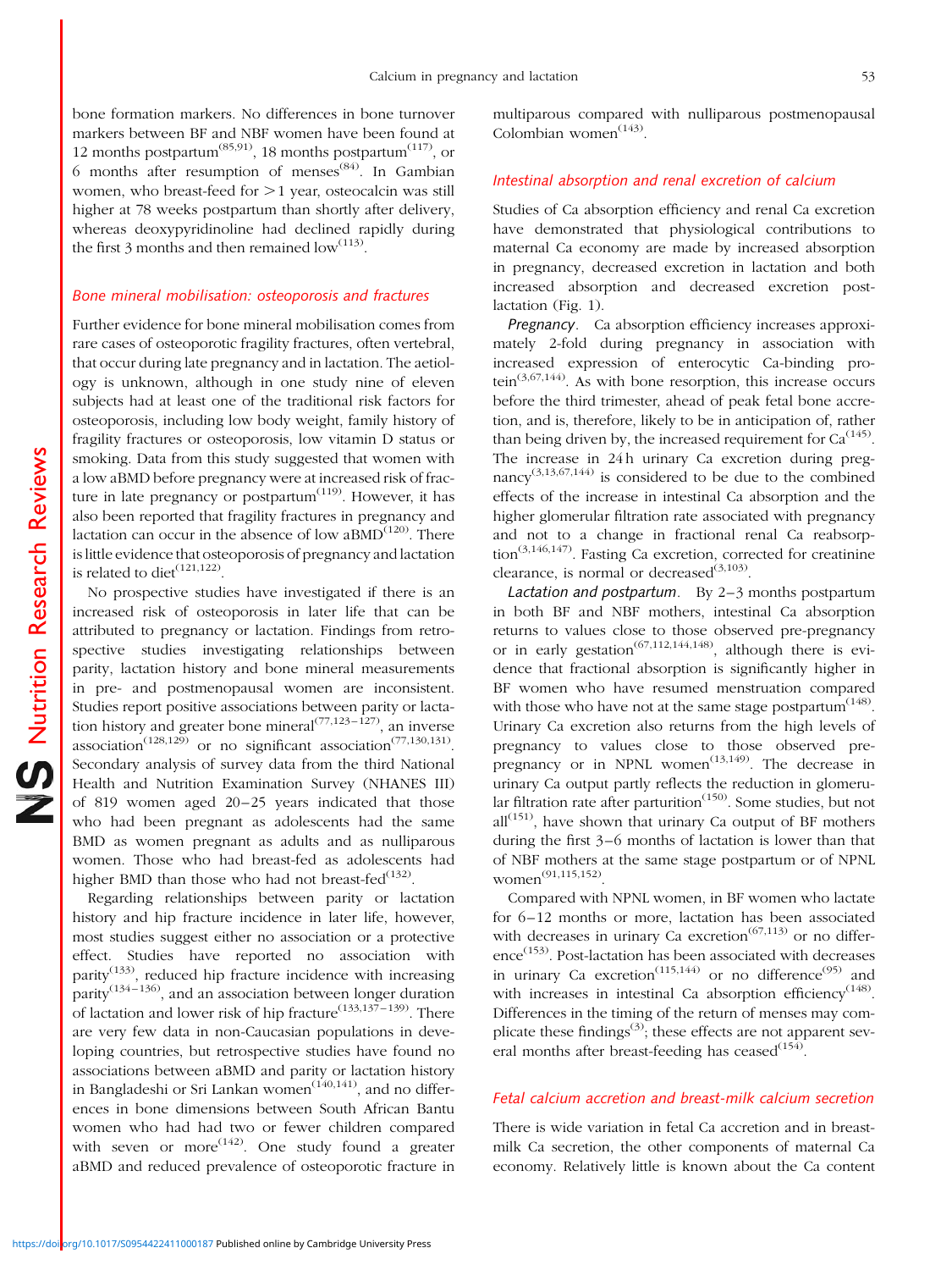of the fetal skeleton other than that derived directly from studies of stillborn fetuses<sup> $(155-157)$ </sup> and indirectly from maternal Ca balance studies $(103)$  and measures of skeletal size in studies of fetal growth and development among neonates of different gestational age, with assumptions made about bone composition<sup> $(156)$ </sup>. Studies of neonatal and infant bone mineral using single-photon absorptiometry (SPA) and, more recently, DXA have added to the litera- $\textrm{ture}^{(24,158-162)}$  but many assumptions have to be made (see Introduction) and there are ongoing difficulties with the technology and associated software that can lead to problems with interpretation<sup> $(163)$ </sup>. Evaluation of methodologies against a neonatal pig model have improved confidence in the DXA technique for assessing total Ca and mineral content of small babies<sup> $(164,165)$ </sup> but these have not been conducted for all instruments. Nevertheless, variations in fetal bone accretion at different stages of gestation, between individuals and between different pregnancies in the same mother, need to be considered in studies of maternal Ca economy in pregnancy.

After the colostral phase, breast-milk Ca concentration is relatively constant during the first 3 months of lactation, averaging about 200–300 mg/l (5·0–7·5 mmol/l) depending on the population<sup> $(7)$ </sup>, but declines progressively thereafter<sup> $(7,166,167)$ </sup>. The concentration of Ca in breast milk is independent of the volume of milk produced $(7,168)$ , and variation in both results in wide differences in breast-milk Ca secretion between individual mothers and between populations at the same time postpartum $(7,168)$ . The reasons for these differences are not known, although genetic effects may play a role; for example, polymorphisms in the PTH/PTH-related protein (PTHrP) receptor 1 gene have been associated with differences in breast-milk Ca concentration<sup> $(169)$ </sup>. PTHrP may be one determinant of breast-milk Ca concentration, because associations have been shown with the concentration of PTHrP in breast milk<sup> $(170,171)$ </sup> and in plasma<sup> $(172)$ </sup>. However, Ca is associated with the casein, phosphate and citrate fractions of human milk and it is probable that the major determinants of breast-milk Ca concentration are those that regulate the concentration of these components<sup> $(173)$ </sup>. Studies investigating the possible influence of maternal Ca intake and vitamin D status are described later.

## Regulation of calcium metabolism in pregnancy and lactation

Pregnancy. Longitudinal studies have demonstrated that the total plasma concentration of Ca (the sum of ionised and protein-bound fractions) decreases during pregnancy compared with before pregnancy or in early gestation<sup> $(12,39,43,67)$ </sup>. This may reflect the increase in plasma volume, as indicated by the fall in plasma albumin<sup>(39,150)</sup>. However, the concentration of ionised Ca, the tightly regulated fraction in the circulation, is

unchanged between early and late pregnancy $(43)$  and remains within the range found in NPNL women $^{(150)}$ .

Of the calciotropic hormones, PTH is reported to be either unchanged during pregnancy<sup>(67,109,144)</sup> or significantly decreased<sup> $(13,39)$ </sup>. There is evidence to suggest that, following a nadir in early gestation, plasma PTH concentration increases during pregnancy relative to the first trimester $^{(3,43,60)}$ .

In contrast, an increase in plasma 1,25-dihydroxyvitamin D  $(1,25(OH)<sub>2</sub>D)$  concentration is apparent in the first trimester in studies using NPNL women as reference<sup>(67,144,145,174)</sup>. Plasma concentrations of  $1,25(OH)_{2}D$ continue to rise during pregnancy, and in late pregnancy are several-fold higher than before pregnancy $(67,144)$  and early gestation<sup>(60,67,107,112,144,145,174–178)</sup>. However, the concentration of D-binding protein (DBP) also increases, and as such the proportion of free to bound  $1,25(OH)_2D$  is only elevated in the last trimester<sup>(5)</sup>. Thus the assumption that the increase in  $1,25(OH)_2D$  may account for the enhanced intestinal Ca absorption efficiency at that  $time^{(67,112,144)}$  is unlikely to be the explanation. Renal synthesis of  $1,25(OH)_{2}D$  is enhanced during pregnancy due to increased stimulation of renal  $1-\alpha$ -hydroxylase activity, the enzyme that converts 25OHD to  $1,25(OH)_{2}D^{(179)}$ .  $1,25(OH)<sub>2</sub>D$  is also present in the placenta and is produced by the fetus and both may contribute to the increased concentrations in the maternal circulation<sup> $(179)$ </sup>. However, the contribution from these extrarenal sources is unlikely to be great; negligible plasma  $1,25(OH)_2D$  concentrations have been reported in an anephric woman during pregnancy<sup>(180)</sup>.

The mechanism behind the increase in  $1,25(OH)_2D$  production is not clear. In general, PTH is the key hormone that stimulates renal  $1,25(OH)_2D$  synthesis. However, because PTH concentration is lowered or unchanged in pregnant women, it is unlikely to be primarily responsible for the increase in  $1,25(OH)_2D$  seen in pregnancy<sup>(3)</sup>, although it remains responsive to changes in Ca  $load^{(147)}$ . Although hormones, such as oestrogen, prolactin, growth hormone and insulin-like growth factor-I, have the ability to induce 1- $\alpha$ -hydroxylase activity<sup>(174,175,181)</sup>, it is likely that PTHrP has a key role<sup>(3,179,182)</sup>. This activates the PTH/PTHrP receptor and therefore exhibits PTH-like effects, including stimulation of renal  $1,25(OH)_2D$  production(182,183). Increased concentrations of PTHrP are detected in the plasma of pregnant women, probably originating from fetal, placental and mammary tissues<sup> $(4)$ </sup>, and its concentration rises by about two-fold from early to late pregnancy<sup> $(110,176)$ </sup>. PTHrP may also have other roles in pregnancy, such as regulating placental Ca transport and modulating bone turnover $(150,184)$ .

The physiological function of calcitonin during pregnancy is not fully understood. It may have a role in promoting renal Ca excretion<sup> $(185)$ </sup> and in protecting the maternal skeleton from excessive resorption<sup>(186)</sup>. The response of calcitonin to pregnancy, however, appears to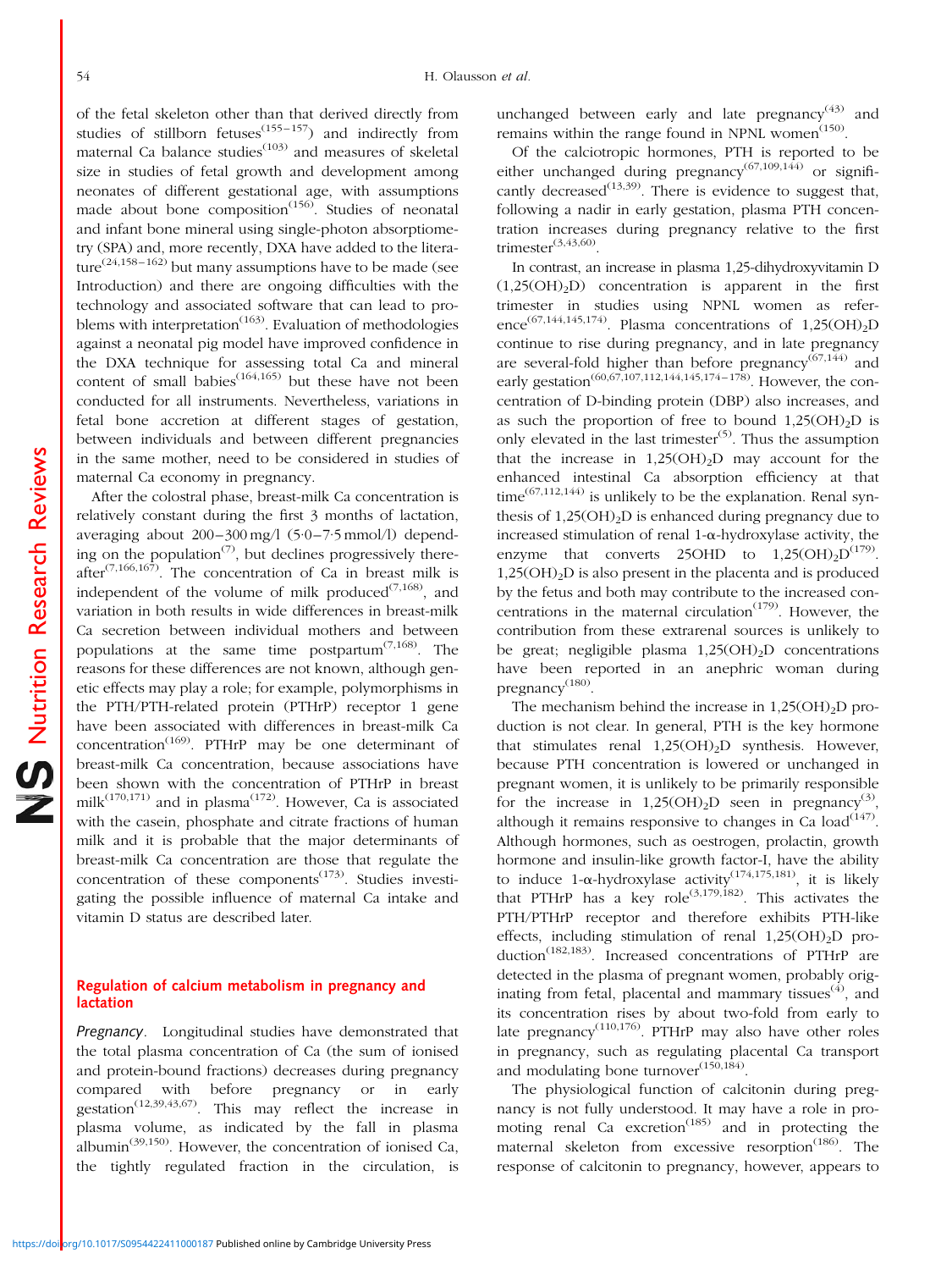be highly variable<sup>(3,187)</sup>. Some studies observed increases of more than two-fold between the first and last trimesters<sup>(176)</sup> while others report no change<sup>(43,67)</sup>.

Other possible regulators in pregnancy of changes in Ca metabolism through their actions on the skeleton include insulin-like growth factor-I, human placental lactogen, osteoprotegerin (OPG) and the ratio of OPG to other circulating components of the OPG/RANKL/RANK (OPG/ receptor activator of NF-kB/receptor activator of NF-kB ligand) system, all of which increase during pregnancy<sup>(13,104,105,107,188,189)</sup>. The maternal concentrations of insulin-like growth factor- $I^{(13,60,112)}$ , oestrogen and human placental lactogen<sup> $(104)$ </sup> are positively correlated with markers of bone formation and bone resorption, and insulinlike growth factor-I with net Ca balance<sup> $(60)$ </sup>. However, no relationships have been observed during pregnancy between changes in, or absolute values of, plasma OPG, or its ratio to RANKL, and any markers of bone turnover<sup>(105,107)</sup> or  $BMD$ <sup>(105)</sup>. Overall the importance of the many different hormones, growth factors and cytokines in pregnancy and their interactions with Ca metabolism are still to be established.

### Lactation and postpartum

After delivery, total plasma Ca concentration returns towards a value similar to that before pregnancy<sup>(39,67,115,150)</sup>, possibly in parallel with the return of plasma volume to pre-pregnancy levels. BF women tend to have higher total and ionised plasma Ca concentrations than before pregnancy, during pregnancy or in NPNL women<sup>(3)</sup> but similar to those observed in NBF mothers at the same stage postpartum $(3,95)$ .

The plasma concentration of PTH during the first few months postpartum is similar to  $(67,84)$  or slightly decreased<sup>(91,113,190,191)</sup> compared with before pregnancy or shortly after delivery. The plasma concentration of  $1,25(OH)_{2}D$  is also either unchanged<sup>(67,107)</sup> or slightly decreased<sup>(113,191)</sup> compared with pre-pregnancy or those of NPNL women. Increases in  $1,25(OH)_{2}D$  concentration during the first months postpartum in both BF and NBF mothers have been reported<sup>(84)</sup>. In general, BF women tend to have lower plasma PTH concentrations but higher  $1,25(OH)_2D$  concentrations than NBF women at the same time postpartum(84,95,148,191,192). However, BF mothers nursing twins have elevated plasma concentrations of both PTH and  $1,25(OH)_{2}D$  compared with those nursing single infants<sup> $(193)$ </sup>. Elevated PTH and  $1,25(OH)_{2}D$  have been reported in BF women relative to early lactation and to NPNL women during the later stages of lactation and after breast-feeding stops<sup>(83,95,109,113,115,144,190,191)</sup>, although the pattern is not consistent. The increases in PTH and  $1,25(OH)_2D$  may play a role in the replenishment of bone mineral postlactation through their effects on intestinal absorption and renal retention of Ca.

The plasma concentration of calcitonin decreases during the first months postpartum in both BF and NBF women compared with shortly after delivery<sup> $(84)$ </sup>. The concentration in BF women has been reported to be higher than in NPNL women in some studies<sup>(113,194)</sup> but not others<sup>(67,84,195)</sup> and to be raised in mothers nursing twins<sup>(195)</sup>. No changes have been observed in later lactation<sup>(67,84)</sup>.

In general, the early postpartum changes in PTH, 1,25(OH)2D and calcitonin do not correlate with breastmilk Ca content or with changes in maternal bone mineral and bone turnover markers<sup> $(67,84,191)$ </sup>. This suggests that the Ca homeorrhesis of lactation is not driven by the three classical calciotropic hormones, and that Ca loss into breast milk drives the hormonal response and other factors that direct the Ca flux out of and into bone in response to lactation. However, Ca supplementation is associated with the expected lowering effects on PTH and  $1,25(OH)_2D^{(95)}$  indicating that Ca homeostatic mechanisms are intact and capable of regulating plasma Ca concentrations<sup> $(3,95)$ </sup>.

An indicator of PTH activity is nephrogenous cyclic AMP production. No differences have been found between women who have recently ceased breast-feeding and either non-lactating control women or those who have not recently been pregnant<sup> $(95,115,147)$ </sup>. It is considered probable that a key regulator of Ca and bone metabolism during the first weeks of lactation is PTHrP. This is produced by the lactating mammary gland, possibly under the influence of prolactin, and is released into the maternal bloodstream and into breast milk $^{(151,196)}$ . The plasma concentration is high after delivery and declines over time, possibly in association with the decrease in prolactin concentration and the return of menstruation<sup> $(90,196)$ </sup>. PTHrP is elevated in BF women compared with NBF women<sup>(196,197)</sup> and in those who have weaned their infants $^{(151)}$  in the first weeks after delivery. However, it is virtually undetectable at 6 months postpartum even in women who continue to breast-feed $^{(191)}$ . Higher concentrations of PTHrP have been shown to correlate with greater reductions in maternal aBMD at the lumbar spine and femoral neck postpartum $(196)$  but not in established lactation<sup> $(90)$ </sup>. The key role for PTHrP in the first months of lactation is further supported by a clinical case report of a woman with PTH deficiency whose requirement for Ca and 1,25(OH)<sub>2</sub>D therapy decreased during breast-feeding, a circumstance that was attributed to elevated PTHrP  $\overline{\text{concentrations}}^{(198)}$ . However, the biology of PTHrP is complex and the evidence for its role in human lactation is inconsistent and needs further investigation.

Other hormonal changes of lactation may be involved in regulating Ca and bone metabolism in BF women. For example, lactation is associated with increased prolactin concentrations, which suppress the hypothalamic– pituitary–ovarian axis resulting in low oestrogen concentrations and amenorrhoea<sup> $(199)$ </sup>. Both prolactin and oestrogen have recognised direct effects on Ca and bone metabolism and may be involved in Ca homeorrhesis.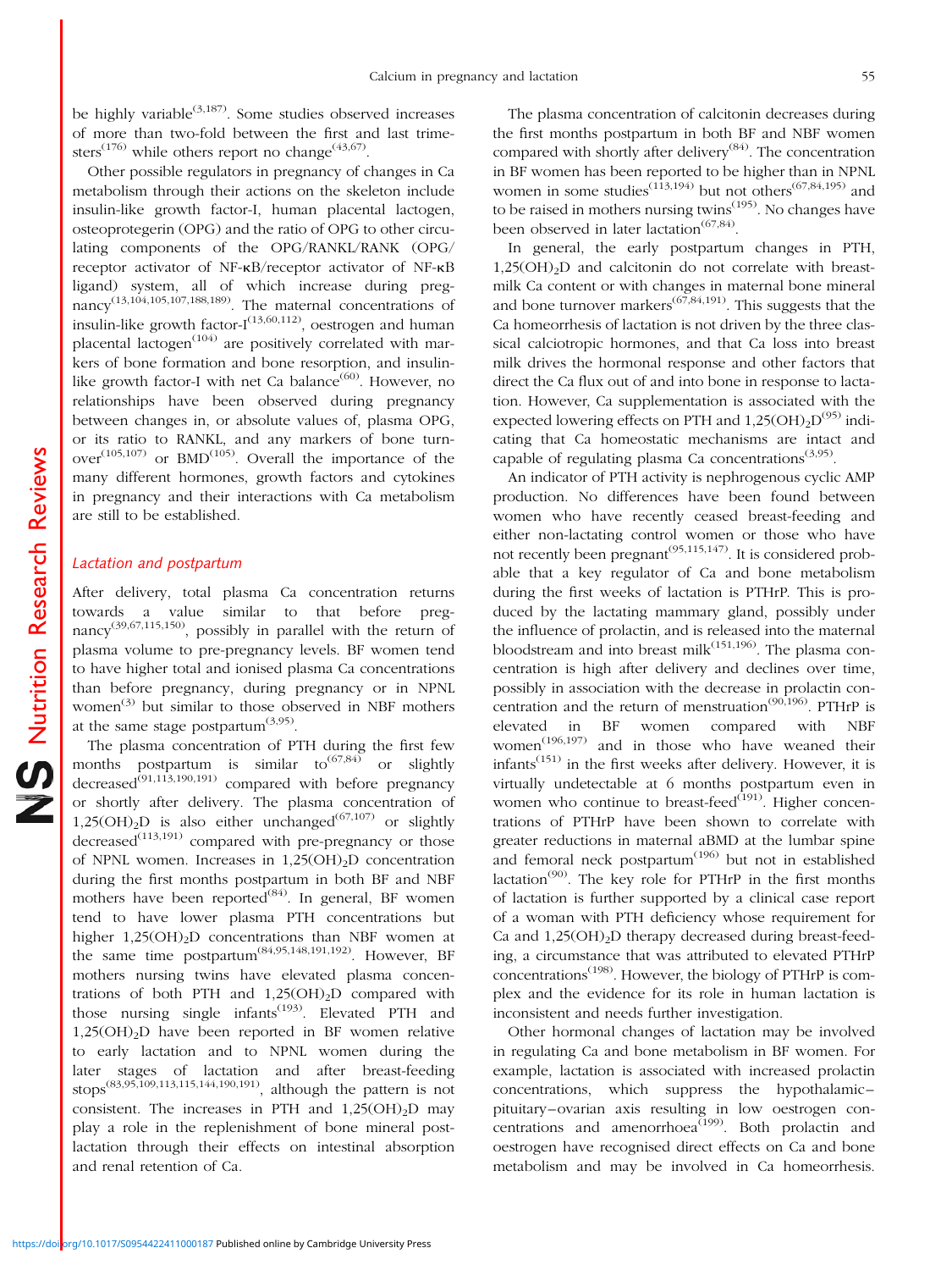It is notable that, in respect to low oestrogen concentrations, lactation has parallels with the postmenopausal period, also a time when mineral is mobilised from the skeleton. The changes in bone mineral during the first few months of lactation, therefore, may be related, at least in part, to low oestrogen concentrations<sup>(41,83,85,86)</sup>. However, NPNL women of reproductive age who are oestrogen deficient as a result of gonadotrophin-releasing hormone (GnRH) agonist therapy have higher Ca excretion, suppressed PTH and  $1,25(OH)_2D$ , i.e. a pattern that does not resemble the metabolic response to lactation<sup> $(4,185)$ </sup>.

### Influence of maternal dietary calcium intake on maternal calcium economy and the bone health of mother and child

The extent to which Ca economy is dependent on maternal Ca intake has been the subject of much debate. In theory, the Ca required for fetal skeletal mineralisation and for incorporation into breast milk could be supplied by an increase in dietary Ca intake. However, there is no evidence that pregnant or lactating women experience a physiological drive to increase Ca intake. Higher Ca intakes among BF than NBF mothers have been reported in some studies<sup> $(21,91)$ </sup> and, in some cultures, special foods are prepared for women during the puerperium that may temporarily increase Ca intake together with other key nutrients<sup> $(200)$ </sup>. However, these are not universal findings (for example, Prentice *et al.*<sup>(56)</sup>) and an increase in dietary Ca intake is not a recognised characteristic of human pregnancy and lactation.

Several observational studies have investigated the possible influence of maternal dietary Ca intake on Ca economy and, more specifically, on the bone health of the mother and child. There have been relatively few controlled supplementation trials that have studied the relationships directly and thus minimised the likelihood of confounding from socio-economic and other factors. The available evidence is reviewed below. The possible influence of maternal Ca intake (both dietary intake and supplements) on other maternal and child health outcomes, such as blood pressure, body composition and lipid profile, are beyond the scope of the present review but recent summaries can be found elsewhere<sup> $(201-205)$ </sup>.

### Influence on the mother in pregnancy

For women in the UK and USA with a Ca intake close to recommendations, changes in maternal bone mineral using DXA during pregnancy appear to be independent of dietary Ca intake, as shown by observational studies<sup> $(6,11)$ </sup>. In contrast, observational studies among populations where Ca intakes are low suggest that the skeletal response may be dependent on maternal Ca intake. A detailed longitudinal study of bone Ca turnover during pregnancy and lactation in Brazilian women (mean Ca intake 463 mg/d) found significant positive associations

with dietary Ca intake in early and late pregnancy and in early lactation; a higher Ca intake was associated with improved Ca balance<sup>(60)</sup>. A study in Mexico reported smaller increments in bone turnover markers from the second to third trimester and lower NTx in pregnant women with a higher dietary intake (average intake about 500 mg/d). Two studies using ultrasound have reported that pregnant women consuming less than 1000 mg Ca/d in Spain<sup>(76)</sup> or less than 568 ml (1 pint) of milk/d in the  $UK<sup>(69)</sup>$  had a greater decrease in calcaneal bone ultrasound measures during pregnancy than those women with higher intakes, although in the UK study neither an overall correlation with milk intake nor a relationship with Ca supplement use was observed.

There have been few Ca supplementation studies of pregnant women that have investigated directly the effect of maternal Ca intake in pregnancy on bone mineral and the results are inconsistent. A randomised, double-blind, placebo-controlled Ca supplementation study (1500 mg Ca/d as calcium carbonate) of Gambian women (mean intake about 350 mg Ca/d) from 20 weeks of pregnancy to parturition demonstrated, contrary to expectations, lower BA-adjusted BMC of the hip measured at 2 weeks postpartum in the Ca-supplemented group<sup> $(206)$ </sup>. This, combined with more accentuated lactational bone changes that were observed at the lumbar spine, distal radius and whole body, and the accompanying biochemical effects, suggest that the Ca supplement in pregnancy had disrupted the processes of adaptation to the habitually low Ca intake of these women. A non-blinded randomised supplementation study among thirty-six Chinese women (mean baseline dietary intake 480 mg Ca/d) allocated to remain on their habitual diet (group I) or supplemented with milk powder (containing 350 mg Ca/d; group II) or both milk powder and 600 mg Ca/d as calcium carbonate (950mg Ca/d in total; group III) from 18 weeks pregnancy to 6 weeks postpartum reported a higher aBMD at 45d postpartum of the whole body and spine in group III v. group I, and of the spine in group II v. group I. There was no difference between the groups at the hip<sup> $(207)$ </sup>. Some of the differences between the Gambian and Chinese studies may relate to the fact that the outcome measures were obtained in the Gambian study several weeks after supplementation was stopped, whereas the data in the Chinese study were collected at the end of the supplementation period. The reported increase may, therefore, have reflected a bone remodelling transient and the effect may have been temporary. Furthermore, there is no indication of whether the Chinese women were, or had been, lactating. A study of pregnant Indian women<sup>(208)</sup>, from an area with a habitual Ca intake of about  $300 \text{ mg/d}^{(209)}$ , found a tendency towards an increase in hand bone density and significant increase of the fourth metacarpal bone as assessed by radiodensitometry in those who were supplemented with 600 mg Ca/d (as calcium lactate) from 20 weeks pregnancy to term compared with women receiving 300 mg/d or placebo.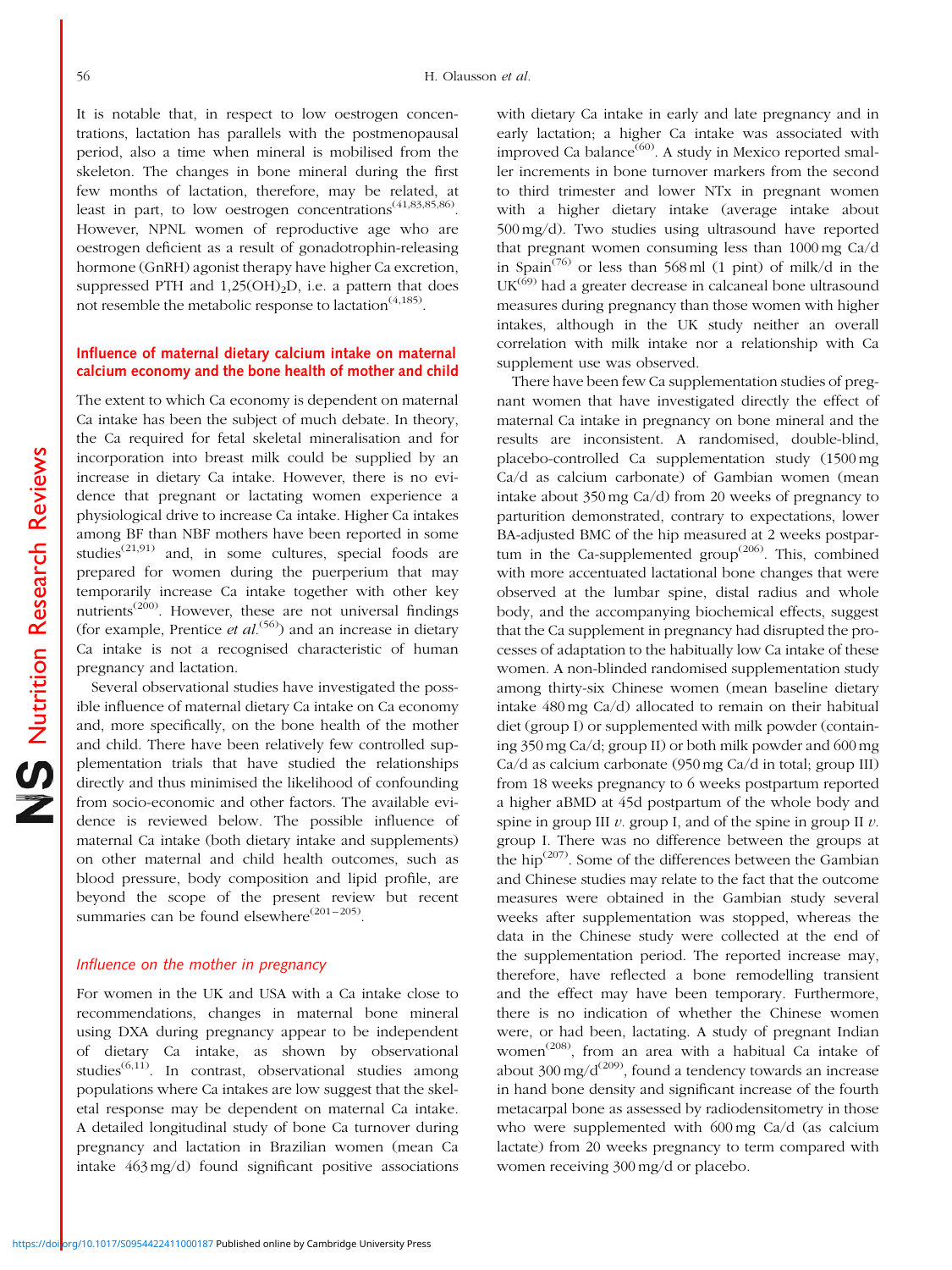The expected effects of an increase in Ca intake on bone resorption have been noted in studies of pregnant women. Pregnant Mexican women experienced a 14 % reduction in the bone resorption marker NTx after supplementation for  $12 d^{(210)}$ . This parallels findings from the Chinese supplementation study described above in which lower hydroxyproline excretion was observed in the supplemented groups at the end of the treatment period<sup>(207)</sup>. These studies provide further evidence that the physiological response to a higher Ca load remains effective during pregnancy. However, rare cases of life-threatening milk alkali syndrome (hypercalcaemia, metabolic alkalosis and renal insufficiency) during or after pregnancy have been reported in women consuming large quantities of Cacontaining supplements as antacids<sup> $(211)$ </sup> or combining moderate antacid consumption with a high dietary Ca intake<sup>(212)</sup>. Total Ca intakes of 2500 mg/d have not been shown to cause milk alkali syndrome<sup>(213)</sup>, and this is reflected in the recent tolerable upper intake levels set by the Institute of Medicine in 2010 of 2500 mg/d for pregnant or lactating women aged  $19-50$  years<sup> $(214)$ </sup>.

### Influence on the mother in lactation

Observational and supplementation studies have demonstrated that the skeletal response to lactation is independent of the BF mother's Ca intake $^{(149)}$ . Most observational studies of BF women have shown no significant relationship between dietary Ca intake and changes in bone mineral during lactation<sup>(21,41,79,89,94)</sup>. Similarly, controlled supplementation studies have demonstrated little or no effect of increases in Ca intake on changes in bone mineral, intestinal Ca absorption efficiency, renal Ca handling or Ca metabolism during or after lactation<sup>(82,83,87,95,148)</sup> even among Gambian women with a very low dietary Ca intake<sup>(113,152,215)</sup>. Transient effects of Ca supplements on aBMD have been reported in BF women during and after lactation<sup>(82,83)</sup> but these are also observed in NBF and NPNL women and are likely to be due to the expected alterations in bone remodelling, similar to those seen when Ca is used as an anti-resorptive agent in older women<sup>(3)</sup>.

Adolescent mothers may be an exception, although the evidence is inconclusive. In a US dietary intervention study from 2 to 16 weeks postpartum in which forearm BMC was measured by SPA, control BF adolescents on their normal diet of 900 mg Ca/d had a 10 % decrease in BMC. In contrast, experimental adolescent and adult BF groups who received dietary advice to increase daily Ca intake through dairy products and other Ca-rich foods and supplements (to  $\geq 1600$  and 1200 mg Ca/d, respectively) had no significant decreases (3 and 5 %, respect $i$ vely)<sup>(216)</sup>. In a Gambian study, no significant effect of age (teenage  $v$ . adult women) was observed on changes in BA-adjusted BMC of the radius measured by SPA or biochemistry during lactation among BF women randomised to receive a Ca supplement  $(714 \text{ mg } Ca/d)$  for 12 months $(113,152)$ 

There is evidence that Ca intake during pregnancy may influence the mother's response to lactation. In the Gambian study described earlier among women with a low Ca intake in a population where breast-feeding is continued for 18–24 months, there was evidence that Ca supplementation (1500 mg/d) during the latter half of pregnancy resulted in more pronounced lactational bone mineral mobilisation from the lumbar spine and distal radius measured up to 12 months postpartum $^{(206)}$ . The Ca-supplemented group also had biochemical changes measured at 13 weeks of lactation consistent with greater turnover of mineral between the maternal skeleton and the extracellular pool, and greater urinary Ca excretion. These effects may represent a disruption of the processes of adaptation to a low dietary Ca intake and research is ongoing to determine whether they are temporary or remain after breast-feeding stops.

Observational studies and the wide inter-individual and geographical variations in breast-milk Ca concentration have suggested that breast-milk Ca content may be influenced by maternal Ca intake during lactation or during the previous pregnancy<sup>(217,218)</sup>. However, Ca supplementation studies of women during lactation<sup> $(83,152)$ </sup>, and more recently during pregnancy<sup>(24)</sup>, have demonstrated that breast-milk Ca concentration is independent of maternal Ca intake, even amongst women with very low Ca intakes. In addition, because breast-milk Ca secretion is regulated by the casein, phosphate and citrate components, it is now recognised that maternal Ca intake is unlikely to influence breast-milk Ca secretion directly $(173)$ .

### Influence on the mother in later life

Few studies have investigated whether a low Ca intake during pregnancy and lactation increases the risk of postmenopausal osteoporosis $(3)$ . In studies that have attempted to look for interactions between Ca intake and reproductive history, no associations have been identified<sup>(219)</sup>. However, African women with low habitual dietary Ca intake, high parity and long lactation periods are not at increased risk of fragility fractures in old age compared with Western women $(142,220-222)$ 

#### Influence on the child

Early studies of body Ca content of newborn infants suggest that fetal Ca accretion is influenced by maternal nutrition<sup> $(157)$ </sup>. Infants born to mothers from a poor socioeconomic community in India had lower bone density, assessed by radiodensitometry within 48 h of birth, in the arms and legs than infants born to matched controls from a more affluent group<sup>(209)</sup>. Infants born to mothers supplemented with Ca, either 300 or 600 mg/d, during pregnancy had higher radiographic bone density of their arms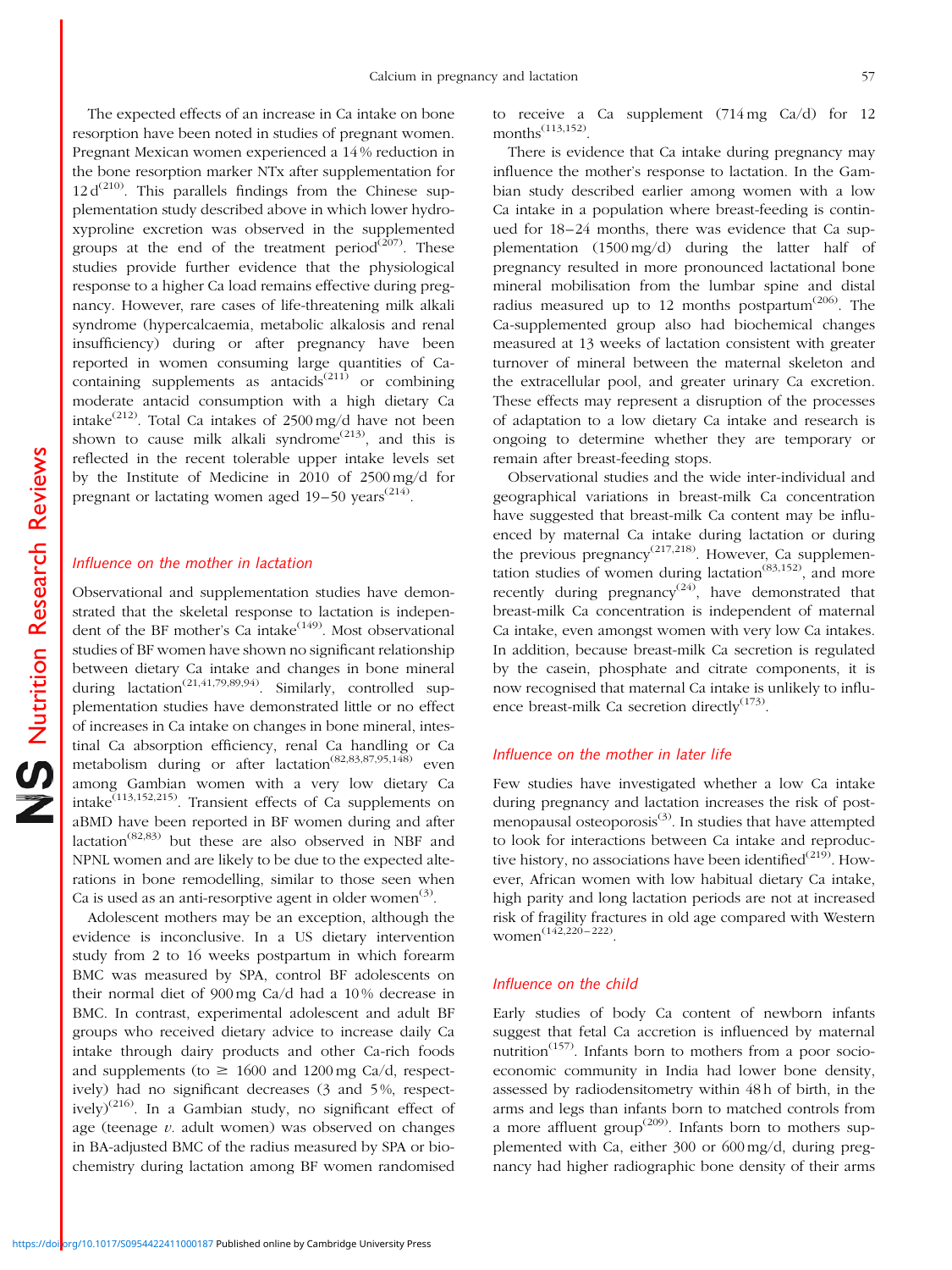and legs than those born to controls, but there was no difference between the supplemented groups<sup> $(208)$ </sup>. A DXA study has suggested that infants in rural areas of The Gambia have lower whole-body BMC, and hence total body Ca content, than infants of the same age in Western populations<sup> $(24)$ </sup>. However, the extent to which these results in Indian and African women reflect low maternal Ca intakes as opposed to small maternal and fetal size associated with poor general nutrition is unclear. The Gambian study also showed that Ca supplementation (1500 mg/d) of the mothers during pregnancy had no significant effect on fetal bone mineral accretion, as measured by SPA and DXA at 2 weeks, or on birth weight and other anthropome $try^{(24)}$ . An intervention study in the USA showed a higher whole-body BMC 2d after delivery in the offspring of women in the lowest quintile of dietary Ca intake  $(< 600 \,\text{mg/d})$  randomised to receive 2000 mg Ca/d in pregnancy compared with those given placebo and those with higher dietary Ca intakes<sup> $(223)$ </sup>. In addition, studies looking at dietary determinants of birth weight and fetal bone dimensions have suggested that there are positive associations between fetal growth and bone mineral and Carich foods, such as dairy products<sup> $(224,225)$ </sup>. It is possible therefore that, in the Indian and Gambian studies, shortages of other nutrients may have prevented a response to the increased maternal Ca intake, but suggests that Ca alone does not limit fetal bone accretion in these populations<sup> $(23)$ </sup>. However, it is possible that a low maternal Ca intake may be limiting in mothers with poor vitamin D status, but to date there have been no studies directly exploring this possibility.

Based on a small number of studies, there are conflicting indications about whether maternal Ca intake during pregnancy influences the bone mineral accretion of the child in the long term. An observational study in India among women with a low Ca intake reported that women with a higher frequency of intake of Ca-rich foods during pregnancy had children with higher BMC and aBMD of the spine and whole body at 6 years of age than mothers with lower intakes of Ca-rich foods<sup> $(226)$ </sup>. However, in an Australian longitudinal study, no association was found between maternal dietary intake of Ca during pregnancy and aBMD at the spine, hip or whole body of their children at 8 years of age<sup> $(227)$ </sup>. Additionally, in the Gambian study described above<sup>(24)</sup>, there was no evidence of a beneficial effect of Ca supplementation in pregnancy on skeletal dimensions as measured by crown–heel length and head circumference at 12 months of  $age^{(24)}$  or on stature at age  $5-10$  years<sup> $(228)$ </sup>.

### Influence of maternal vitamin D status on calcium economy and bone health of mother and child

Vitamin D is essential for Ca and bone metabolism, and maternal vitamin D status is important during pregnancy and lactation in the context of maternal and infant

bone health. Vitamin D is supplied by endogenous skin synthesis under the action of UVB light and by the diet. The contribution of each source to vitamin D supply depends on many factors, including those that influence cutaneous synthesis, such as skin exposure to sunlight, season, latitude, weather and atmospheric pollution, and those that influence oral intake, such as food fortification and supplementation practices<sup> $(229)$ </sup>. Vitamin D status is generally assessed by measuring plasma 25OHD, a long-lived metabolite of vitamin D that is considered to reflect vitamin D supply from skin synthesis and the diet<sup>(230,231)</sup>. A summary of the evidence relating maternal vitamin D status to bone health outcomes is presented below. The possible influence of maternal vitamin D status on other health outcomes for the mother and child, such as pre-eclampsia, premature or complicated delivery, insulin sensitivity, immune function, cancer and CVD risk, and the current debate on the definition of vitamin D adequacy based on 25OHD measurements are beyond the scope of the present review but recent summaries can be found  $e$ lsewhere<sup>(214,230–234)</sup>.

#### Influence on the mother

There is no evidence that the biological requirement for vitamin D is increased by pregnancy and lactation because only small amounts of vitamin D and its metabolites cross the placenta or are transferred into breast milk<sup> $(5,213,235)$ </sup>. Frank clinical vitamin D deficiency in adults causes osteomalacia, hypocalcaemia and secondary hypoparathyroidism; there is no evidence to suggest that this worsens during pregnancy<sup>(5)</sup>. In theory, poor vitamin D status during pregnancy and lactation, at 25OHD concentrations above those associated with clinical vitamin D deficiency, might compromise Ca homeorrhesis, such as the ability to increase intestinal Ca absorption and renal Ca retention, and might lead to a more exaggerated maternal skeletal response and compromise the mother's bone health. However, the extent to which this is the case is not known. Few studies have investigated the possible interaction between vitamin D status and maternal Ca and bone metabolism during pregnancy and lactation. One observational study reported that British women who were pregnant during the winter had greater reductions in QUS bone variables than those pregnant during the summer, suggesting an interaction with vitamin D status<sup>(69)</sup>.

Maternal vitamin D status during lactation also influences the concentration of breast-milk vitamin D metabolites. Vitamin D (cholecalciferol and ergocalciferol) transfers readily into breast milk from the maternal circulation, 25OHD less so and  $1,25(OH)_{2}D$  hardly at all<sup>(5)</sup>. The concentrations of vitamin D and its metabolites in breast milk parallel those in the mother's circulation, but at lower concentrations. In US women, the breast-milk concentration of vitamin D increased 10-fold to a peak within 48h of a single exposure to UVB radiation at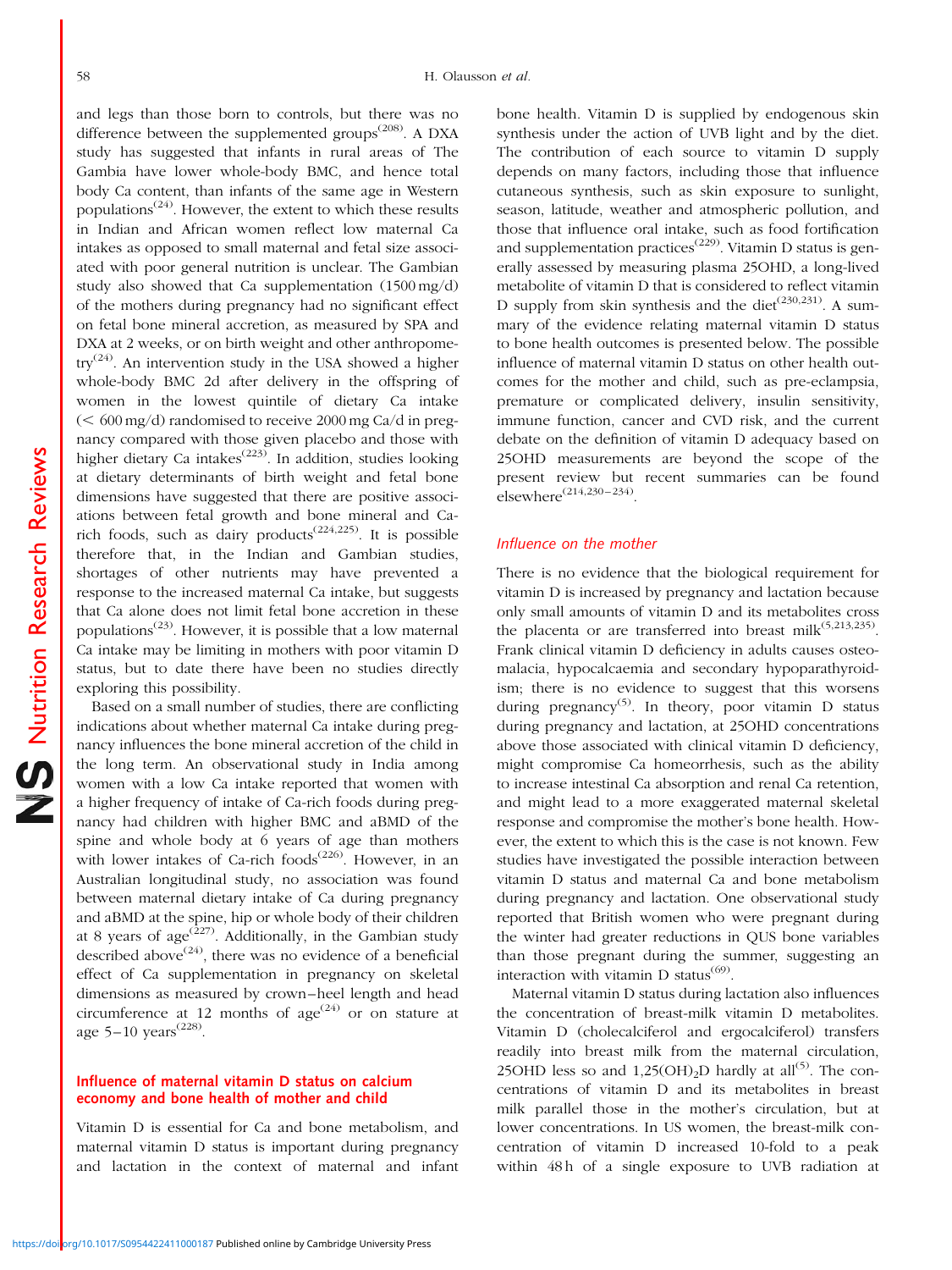1·5 minimal erythmal dose and remained above baseline levels for at least 2 weeks<sup> $(236,237)$ </sup>. These changes closely paralleled the concentrations of maternal serum vitamin D but were lower by approximately 10- to 15-fold. Similarly, oral supplementation with vitamin  $D_3$  or  $D_2$  has been shown to increase the vitamin D content of breast milk, with smaller increases in  $25OHD<sup>(238-240)</sup>$ . Very high concentrations were measured when vitamin D was given at therapeutic doses during pregnancy to treat an underlying clinical disorder<sup> $(241)$ </sup>. These data, and those from animal studies, suggest that only unmetabolised vitamin D is found in significant quantities in milk and thus is the predominant dietary form of vitamin D available to the exclusively breast-fed infant<sup>(236)</sup>.

It is also plausible that maternal vitamin D status might influence the incorporation of Ca into breast milk. However, no association between breast-milk Ca concentration and maternal vitamin D status (25OHD) was observed in a study of British and Gambian women<sup> $(242)$ </sup>, and no differences in breast-milk Ca were observed between US mothers who consumed  $50 \mu g/d$  (2000 IU/d) or  $100 \mu g/d$ (4000 IU/d) supplemental vitamin D between 1 and 4 months of lactation compared with historical controls consuming  $10 \mu g/d (400 \text{ IU}/d)^{(238)}$ .

### Influence on the child

Fetal 25OHD, as measured in cord blood, mirrors that in the maternal circulation, at similar or slightly lower concentrations. Therefore, maternal vitamin D status in pregnancy is the key determinant of neonatal vitamin D status<sup> $(5,243,244)$ </sup>, and, together with infant UVB skin exposure and the limited supply through breast milk, of vitamin D status in the first months of life<sup>(154,213,231,243,245)</sup>. Vitamin D deficiency in the pregnant mother is associated with congenital rickets, craniotabes and hypocalcaemia in the newborn, and rickets in infancy<sup>(213,214,231,243)</sup>. There is evidence that maternal vitamin D status during pregnancy at 25OHD concentrations above that associated with clinical deficiency may influence fetal and infant bone growth and dental development<sup> $(231,243)$ </sup>, although the data are conflicting. Birth weight and neonatal BMC and bone turnover have been related to season of birth in countries where maternal vitamin D status is seasonally dependent<sup> $(246-248)$ </sup>. Positive associations have been reported between birth weight and length and maternal vitamin D intake<sup>(249)</sup> and infant vitamin D status<sup>(250)</sup> among infants in Canada; however, these observations were confounded by maternal milk intake because Canadian milk is fortified with vitamin D. Infants of Australian mothers who were vitamin D deficient at 28–32 weeks of pregnancy (25OHD ,28 nmol/l) had shorter knee–heel length at birth than other infants, indicating a difference in long-bone growth, but other birth measures were unaffected<sup> $(251)$ </sup>. A study in The Gambia, in which all women had a plasma 25OHD concentration  $> 50$  nmol/l at 20 weeks of pregnancy,

found no significant relationships between maternal vitamin D status and infant growth or bone mineral during the first year of life<sup>(252)</sup>. Maternal vitamin D status during pregnancy may have long-term effects on bone mineral accretion in childhood. A low concentration of maternal 25OHD in late pregnancy has been associated with lower whole-body and lumbar spine BMC in UK offspring at 9 years of age; maternal UVB skin exposure and vitamin D supplement use in late pregnancy were also predictors $(253)$ .

In pregnant women at risk of low vitamin D status, vitamin D supplementation in mid–late gestation with doses ranging from 10 to 30  $\mu$ g/d (400 to 1200 IU/d) has demonstrated greater cord and plasma Ca concentrations, lower plasma ALP concentrations, smaller fontanelle size and lower incidence of growth retardation and neonatal hypocalcaemia in the newborns<sup> $(244,254-260)$ </sup> and effects on subsequent infant growth<sup> $(255)$ </sup>. Other studies have reported no effects on birth weight $^{(260)}$  or infant forearm bone min $eral<sup>(261)</sup>$ . It should be noted that many of these studies were small and did not have randomised, controlled protocols.

As described in the previous section, unmetabolised vitamin D is the predominant form of vitamin D transferred postnatally from the mother to the breast-fed infant. The concentrations of vitamin D in breast milk are influenced by the mother's UVB exposure and dietary intake. Supplementation of US women during lactation with doses of  $10 \mu g/d$  (400 IU/d) vitamin D has been shown to have relatively little influence on the vitamin D status of their breast-fed child, but increases in serum 25OHD concentrations have been observed in the infants of US lactating women consuming supplemental vitamin D at doses of 50–160  $\mu$ g/d (50–6400 IU/d)<sup>(235,238–240)</sup>.

There is considerable controversy over the definition of vitamin D adequacy for pregnant and lactating women that takes into account the requirements for the mother and infant, other potential health outcomes for the mother and child, and the UVB exposure and/or supplemental doses required to achieve  $it^{(262)}$ . Large supplementation trials<sup> $(263–265)$ </sup> are currently ongoing in the UK, USA and Canada to provide more definitive evidence.

#### Summary and implications for nutrition policy

The evidence presented in this review suggests that human pregnancy and lactation are associated with changes in Ca and bone metabolism that support the transfer of Ca between mother and child. Decreases in maternal bone mineral are observed in pregnancy and lactation, predominantly from regions of the skeleton rich in trabecular bone. These decreases are sufficient to make a sizeable contribution to Ca economy<sup>(3,11,103)</sup>. Other changes that contribute to Ca economy are also observed, such as increases in intestinal absorption efficiency during pregnancy and the later stages of lactation, and enhanced renal Ca reabsorption during lactation. The classical calciotropic hormone PTH, while continuing to play a role in Ca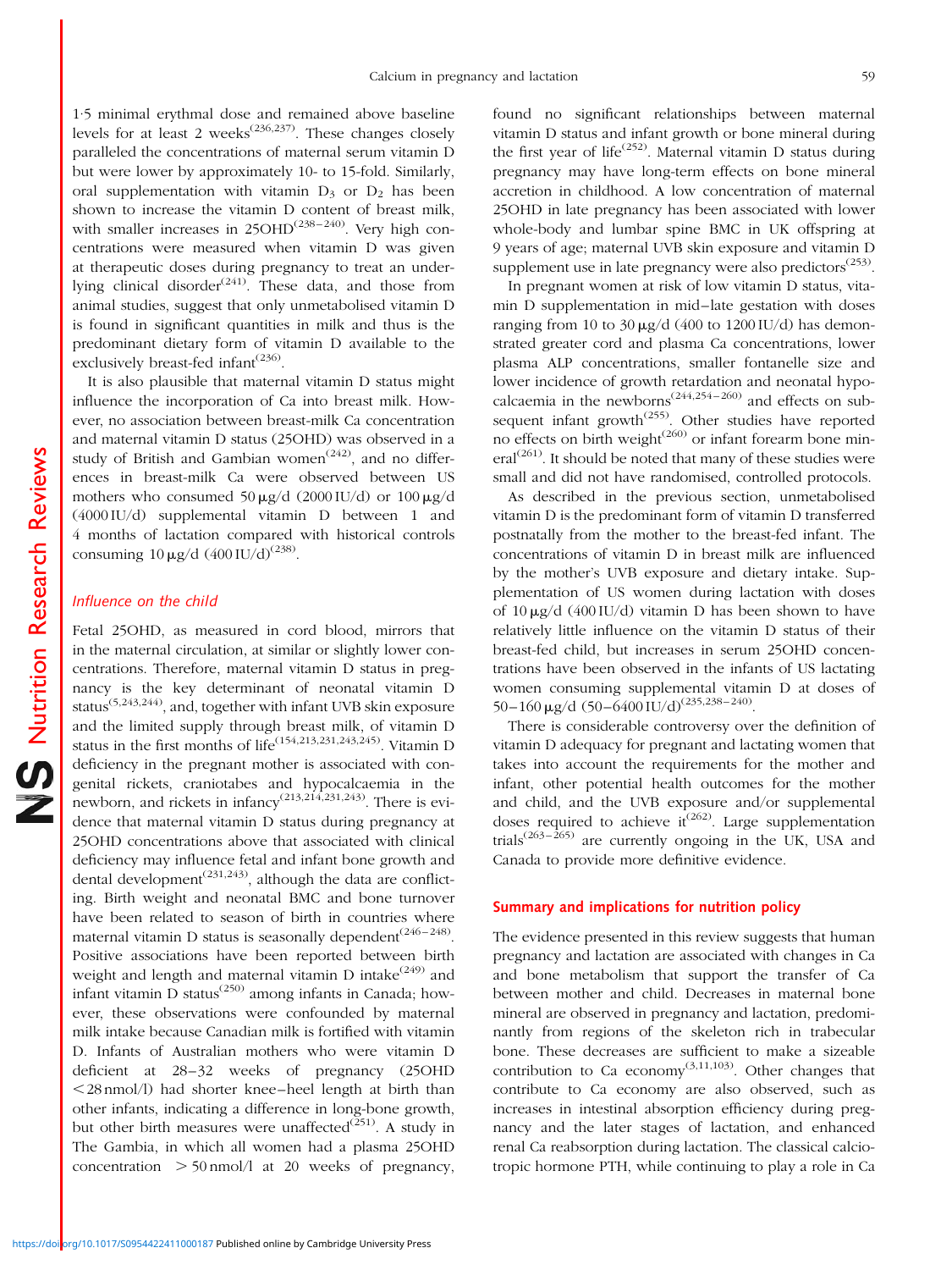homeostasis, appears not to be the primary mechanistic driver for the changes in Ca and bone metabolism during pregnancy and lactation, except potentially during the phase of adjustment after lactation stops and for mothers nursing twins in whom the demands for Ca transfer into breast milk are particularly high. Instead, PTHrP is considered to play a key role. The changes in Ca and bone metabolism observed in pregnancy and lactation generally appear to be independent of maternal Ca supply in populations where Ca intakes are close to current recommendations. The effects are reversed in later lactation or after breast-feeding has stopped and there is no evidence of residual effects on the skeleton that might suggest any detriment to the long-term bone health of the mother. Taken together, therefore, the evidence suggests that these processes are physiological in the human and that they provide sufficient Ca for fetal growth and breastmilk production, without relying on an increase in dietary Ca intake and without compromising maternal bone health in the long term. However, more research is needed to determine whether this holds true for women with marginal and low dietary Ca intake. In addition, maternal vitamin D status during pregnancy is an important factor influencing Ca and bone metabolism of the mother and child that needs to be considered especially in populations at risk of vitamin D deficiency.

Nutrition policy and dietary guidelines with respect to Ca and vitamin D in pregnancy and lactation differ between countries<sup>(213,214,229,231,266)</sup>. In the UK, no increase in Ca intake in pregnancy is recommended, in line with the existing evidence, and, although the recommendation is currently for an increase of 550 mg Ca/d in lactation, it is considered that such an increment may not be necess $ary^{(266)}$ . For vitamin D there is a reference nutrient intake for pregnant and lactating women in the UK of  $10 \mu g/d$ , with a recommendation to consume a supplement<sup> $(231)$ </sup>, and it is recognised that the re-emergence of rickets is occurring among some sectors of the population, and that many UK women have a low vitamin D status before and during pregnancy $(267)$ .

Further research is needed to determine the limitations of the maternal response to the Ca demands of pregnancy and lactation, especially among mothers with low Ca intakes, and to define vitamin D adequacy for reproductive women.

### Acknowledgements

The authors were supported by the UK Medical Research Council (unit programme no. U105960371 and U123261351). The present review received no specific grant from any funding agency in the public, commercial or not-for-profit sectors.

H. O. and G. R. G. had the original idea for this review, the contents and where it would be submitted. H. O. conducted the majority of the literature review,

drafted the original manuscript, and compiled the tables. G. R. G. and A. P. critically reviewed the manuscript, and revised and prepared it for submission. All authors contributed to the interpretation of the data and review contents: H. O. (maternal physiology, biochemistry and endocrinology); G. R. G. (maternal and infant physiology and nutrition); M. A. L. (bone imaging and biology); L. M. A. J. (maternal and infant nutrition); I. S. (biochemistry and endocrinology); A. P. (mineral metabolism, reproductive physiology, public health nutrition). All authors read and approved the final version of the manuscript before submission.

None of the authors has any conflicts of interest.

#### **References**

- 1. Forbes GB (1976) Calcium accumulation by the human fetus (letter). Pediatrics 57, 976–977.
- 2. Prentice A & Bates CJ (1994) Adequacy of dietary mineral supply for human bone growth and mineralisation. Eur J Clin Nutr 48, Suppl. 1, S161–S176.
- 3. Prentice A (2003) Pregnancy and lactation. In Pediatric Bone: Biology and Diseases, pp. 249–269 [J Pettifor, H Juppner and F Glorieux, editors]. London: Academic Press.
- 4. Kovacs CS & Kronenberg HM (1997) Maternal-fetal calcium and bone metabolism during pregnancy, puerperium, and lactation. Endocr Rev 18, 832–872.
- 5. Kovacs CS (2008) Vitamin D in pregnancy and lactation: maternal, fetal, and neonatal outcomes from human and animal studies. Am J Clin Nutr 88, 520S–528S.
- 6. Sowers M, Crutchfield M, Jannausch M, et al. (1991) A prospective evaluation of bone mineral change in pregnancy. Obstet Gynecol 77, 841–845.
- 7. Prentice A, Laskey MA & Jarjou LMA (1999) Lactation and bone development: implications for the calcium requirements of infants and lactating mothers. In Nutrition and Bone Development, pp. 127–145 [JP Bonjour and RC Tsang, editors]. Philadelphia: Vestey/Lippincott-Raven Publishers.
- 8. Laskey MA & Prentice A (1999) Bone mineral changes during and after lactation. Obstet Gynecol 94, 608–615.
- 9. Laskey MA & Prentice A (2000) Bone mineral changes in young women. *J Bone Miner Res* 15, 1232.
- 10. Parsons TJ, Prentice A, Smith EA, et al. (1996) Bone mineral mass consolidation in young British adults. J Bone Miner Res 11, 264–274.
- 11. Olausson H, Laskey MA, Goldberg GR, et al. (2008) Changes in bone mineral status and bone size during pregnancy, and the influences of body weight and calcium intake. Am J Clin Nutr 88, 1032–1039.
- 12. Ulrich U, Miller PB, Eyre DR, et al. (2003) Bone remodeling and bone mineral density during pregnancy. Arch Gynecol Obstet 268, 309–316.
- 13. Naylor KE, Iqbal P, Fledelius C, et al. (2000) The effect of pregnancy on bone density and bone turnover. J Bone Miner Res 15, 129–137.
- 14. Sowers M (1996) Pregnancy and lactation as risk factors for subsequent bone loss and osteoporosis. *J Bone Miner Res* 11, 1052–1060.
- 15. Ilich JZ & Kerstetter JE (2000) Nutrition in bone health revisited: a story beyond calcium. J Am Coll Nutr 19, 715–737.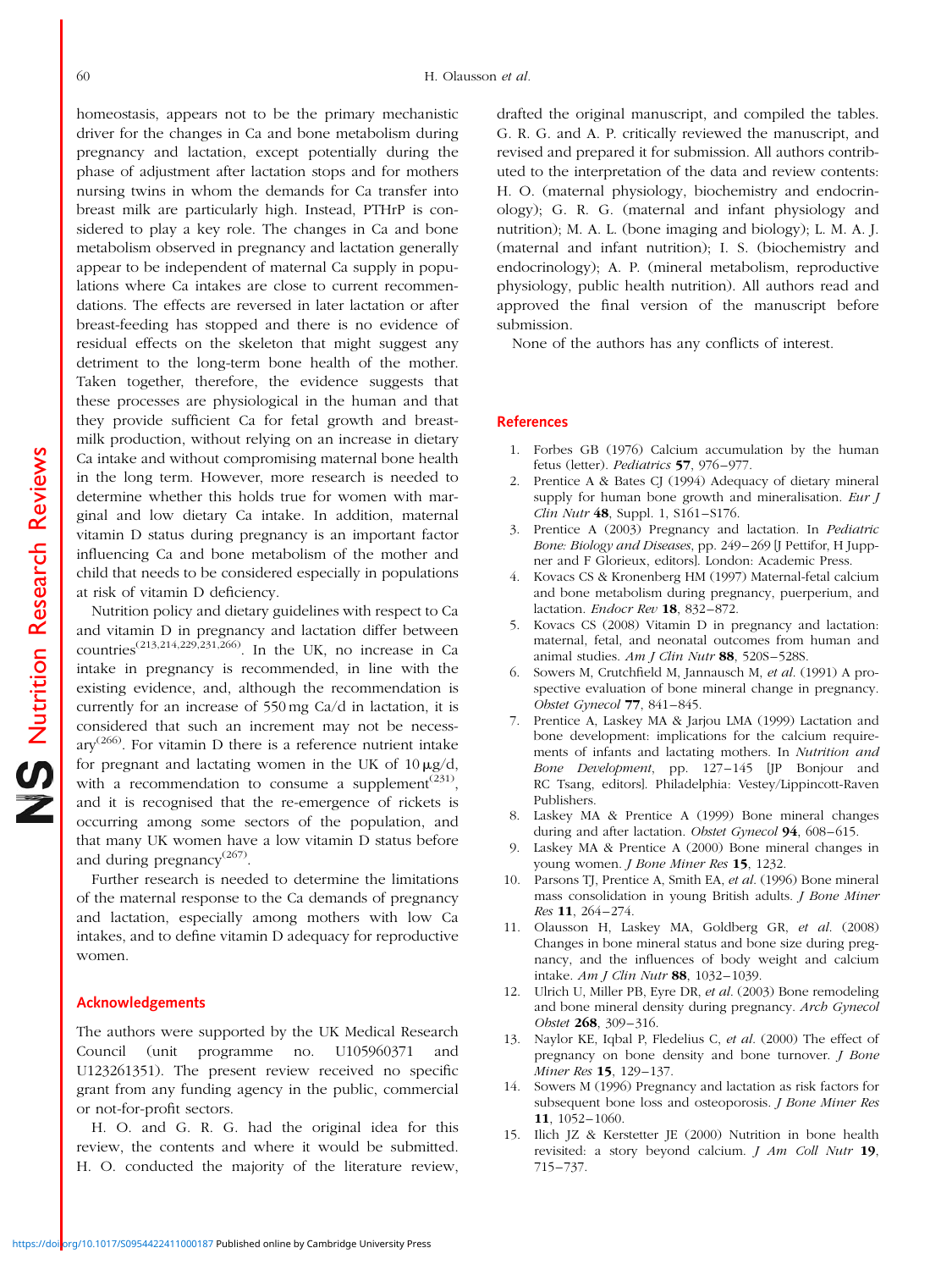- 16. Widdowson EM & Dickerson JWT (1964) Chemical composition of the body. In Mineral Metabolism, pp. 1–247 [CL Comar and F Bronner, editors]. New York: Academic Press.
- 17. Marks SC Jr & Odgren PR (2002) Structure and development of the skeleton. In Principles of Bone Biology, pp. 3–15 [JP Bilezikian, LG Raisz and GA Rodan, editors]. San Diego: Academic Press.
- 18. Prentice A (1995) Application of dual-energy X-ray absorptiometry and related techniques to the assessment of bone and body composition. In Body Composition Techniques in Health and Disease. Society for the Study of Human Biology Symposium, no. 36, pp. 1–13 [PSW Davies and TJ Cole, editors]. Cambridge: Cambridge University Press.
- 19. Laskey MA (1996) Dual-energy X-ray absorptiometry and body composition. Nutrition 12, 45–51.
- 20. Orwoll ES (2003) Towards an expanded understanding of the role of the periosteum in skeletal health. J Bone Miner Res 18, 949–954.
- 21. Laskey MA, Prentice A, Hanratty LA, et al. (1998) Bone changes after 3 mo of lactation: influence of calcium intake, breast-milk output, and vitamin D-receptor genotype. Am J Clin Nutr 67, 685-692.
- 22. Koo W (2006) Maternal calcium supplementation and bone accretion in infants (letter). Am J Clin Nutr 84, 943.
- 23. Prentice A, Laskey MA, Goldberg GR, et al. (2006) Maternal calcium supplementation and bone accretion in infants (letter). Am J Clin Nutr 84, 944.
- 24. Jarjou L, Prentice A, Sawo Y, et al. (2006) Randomized, placebo-controlled, calcium supplementation study in pregnant Gambian woman: effects on breastmilk calcium concentrations and infant birth weight, growth, and bone mineral accretion in the first year of life. Am J Clin Nutr 83, 657–666.
- 25. Prentice A, Parsons TJ & Cole TJ (1994) Uncritical use of bone mineral density in absorptiometry may lead to sizerelated artifacts in the identification of bone mineral determinants. Am J Clin Nutr  $60$ , 837–842.
- 26. Adams J & Shaw N, (editors) (2004) A Practical Guide to Bone Densitometry in Children. Bath: National Osteoporosis Society.
- 27. Prentice A, Schoenmakers I, Laskey A, et al. (2006) Nutrition and bone growth and development. Proc Nutr Soc **65**, 348-360.
- 28. Molgaard C, Thomsen BL, Prentice A, et al. (1997) Whole body bone mineral content in healthy children and adolescents. Arch Dis Child 76, 9-15.
- 29. Fewtrell MS British Paediatric and Adolescent Bone Group (2003) Bone densitometry in children assessed by dual X ray absorptiometry: uses and pitfalls. Arch Dis Child 88, 795–798.
- 30. Laskey MA, Murgatroyd PR & Prentice A (2004) Comparison of narrow-angle fan-beam and pencil-beam densitometers: in vivo and phantom study of the effect of bone density, scan mode, and tissue depth on spine measurements. J Clin Densitom 7, 341–348.
- 31. Veitch SW, Findlay SC, Ingle BM, et al. (2004) Accuracy and precision of peripheral quantitative computed tomography measurements at the tibial metaphysis. *J Clin Densitom* 7, 209–217.
- 32. Johansen A & Stone MD (1997) The effect of ankle oedema at the heel. Osteoporos Int 7, 44–47.
- 33. Laskey MA & Prentice A (2004) Do appendicular bone measurements reflect changes in the axial skeleton?: the use of dual-energy X-ray absorptiometry and ultrasound measurements during lactation. J Clin Densitom 7, 296–301.
- 34. Stewart A & Reid DM (2000) Precision of quantitative ultrasound: comparison of three commercial scanners. Bone 27, 139–143.
- 35. Njeh CF, Hans D, Li J, et al. (2000) Comparison of six calcaneal quantitative ultrasound devices: precision and hip fracture discrimination. Osteoporos Int 11, 1051–1062.
- 36. Blake GM, Naeem M & Boutros M (2006) Comparison of effective dose to children and adults from dual X-ray absorptiometry examinations. Bone 38, 935–942.
- 37. Njeh CF, Fuerst T, Hans D, et al. (1999) Radiation exposure in bone mineral density assessment. Appl Radiat Isot 50, 215–236.
- 38. Kalender WA (1992) Effective dose values in bone mineral measurements by photon absorptiometry and computed tomography. Osteoporos Int 2, 82-87.
- 39. Black AJ, Topping J, Durham B, et al. (2000) A detailed assessment of alterations in bone turnover, calcium homeostasis, and bone density in normal pregnancy. J Bone Miner Res 15, 557–563.
- 40. Kent GN, Price RI, Gutteridge DH, et al. (1993) Effect of pregnancy and lactation on maternal bone mass and calcium metabolism. Osteoporos Int 3, Suppl. 1, S44–S47.
- 41. Kolthoff N, Eiken P, Kristensen B, et al. (1998) Bone mineral changes during pregnancy and lactation: a longitudinal cohort study. Clin Sci (Lond) 94, 405–412.
- 42. More C, Bettembuk P, Bhattoa HP, et al. (2001) The effects of pregnancy and lactation on bone mineral density. Osteoporos Int 12, 732–737.
- 43. Wisser J, Florio I, Neff M, et al. (2005) Changes in bone density and metabolism in pregnancy. Acta Obstet Gynecol Scand 84, 349–354.
- 44. American Society for Bone and Mineral Research (2006) Primer of the Metabolic Bone Diseases and Disorders of Mineral Metabolism, 6th ed. Washington, DC: The American Society for Bone and Mineral Research.
- 45. Prentice A (2004) Diet, nutrition and the prevention of osteoporosis. Public Health Nutr 7, 227–243.
- 46. Bilezikian J, Raisz L and Martin TJ (editors) (2008) Principles of Bone Biology, 3rd ed. San Diego: Academic Press.
- 47. Hannon R & Eastell R (2000) Preanalytical variability of biochemical markers of bone turnover. Osteoporos Int 11, Suppl. 6, S30–S44.
- 48. Riordan J & Auerbach KG (1993) Breastfeeding and Human Lactation. Boston, MA: Jones and Bartlett Publishers Inc.
- 49. Gasser A, Celada A, Courvoisier B, et al. (1979) The clinical measurement of urinary total hydroxyproline excretion. Clin Chim Acta 95, 487–491.
- 50. Kaur M, Godber IM, Lawson N, et al. (2003) Changes in serum markers of bone turnover during normal pregnancy. Ann Clin Biochem 40, 508–513.
- 51. Olausson H, Laskey MA, Smith E, et al. (2007) Longitudinal studies of changes in calcium and bone metabolism during pregnancy and lactation. *J Hum Lact* 23, 98.
- 52. Weaver CM (2006) Clinical approaches for studying calcium metabolism and its relationship to disease. In Calcium in Human Health, pp. 65-82 [CM Weaver and RP Heaney, editors]. Totowa, NJ: Humana Press.
- 53. Boushey CJ (2006) Nutritional epidemiology: dietary assessment methods. In Calcium in Human Health, pp. 39–64 [CM Weaver and RP Heaney, editors]. Totowa, NJ: Humana Press.
- 54. Rutishauser I & Black AE (2002) Measuring food intake. In Introduction to Human Nutrition, pp. 225–248 [M Gibney, E Vorster and F Kok, editors]. Oxford: Blackwell Publishing on behalf of the Nutrition Society.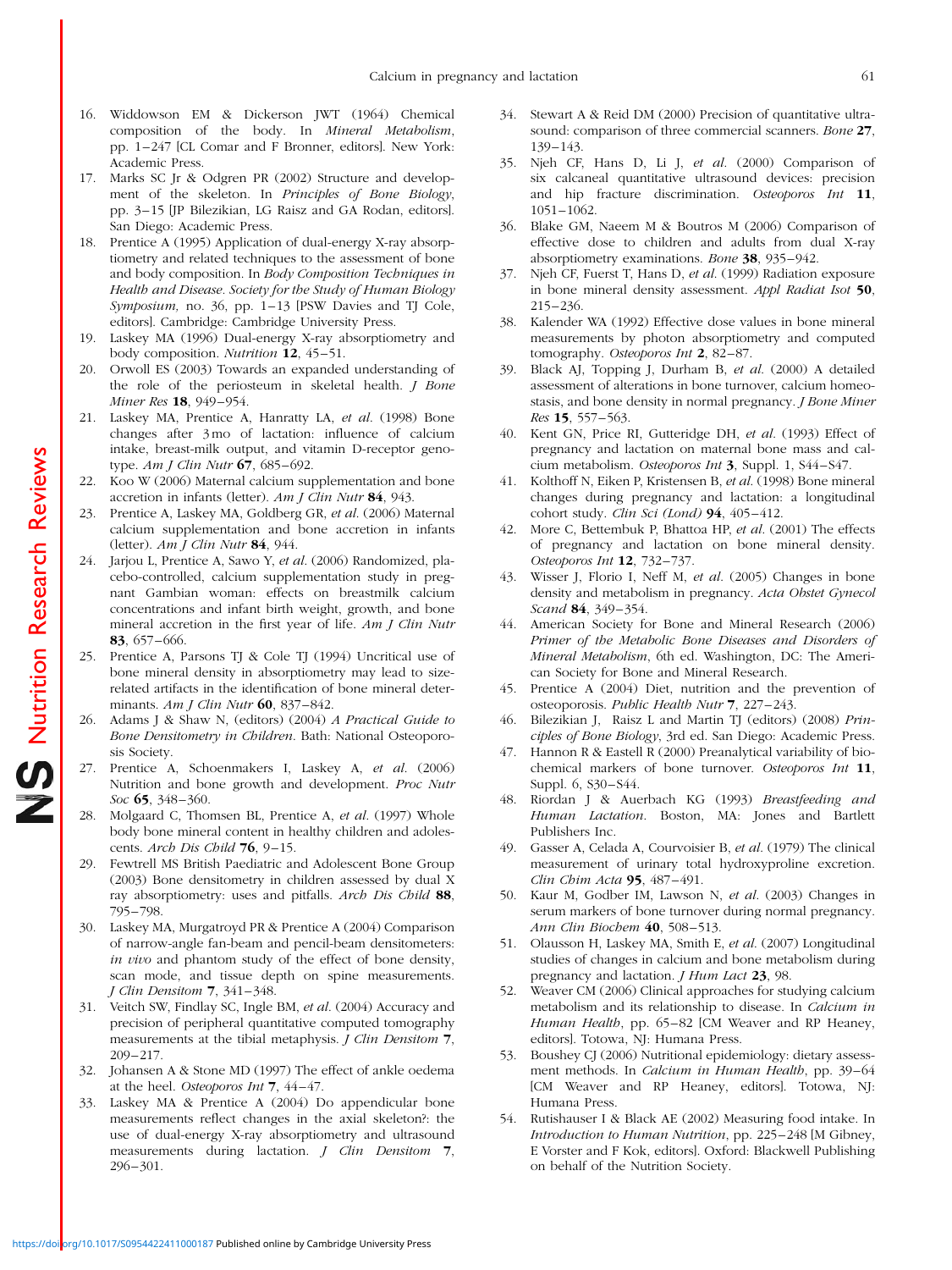- 55. Goldberg GR (2003) Assessment of dietary intake and nutritional status. In Nutritional Aspects of Bone Health, pp. 91–109 [S New and J-P Bonjour, editors]. Cambridge: Royal Society of Chemistry.
- 56. Prentice A, Laskey MA, Shaw J, et al. (1993) The calcium and phosphorus intakes of rural Gambian women during pregnancy and lactation. Br J Nutr 69, 885–896.
- 57. Heaney RP (2008) Vitamin D and calcium interactions: functional outcomes. Am J Clin Nutr 88, 541S–544S.
- 58. DeGrazia JA, Ivanovich P, Fellows H, et al. (1965) A double isotope technique for measurement of intestinal absorption of calcium in man. J Lab Clin Med 66, 822–829.
- 59. Weaver CM, Rothwell AP & Wood KV (2006) Measuring calcium absorption and utilization in humans. Curr Opin Clin Nutr Metab Care 9, 568–574.
- 60. O'Brien KO, Donangelo CM, Zapata CL, et al. (2006) Bone calcium turnover during pregnancy and lactation in women with low calcium diets is associated with calcium intake and circulating insulin-like growth factor 1 concentrations. Am J Clin Nutr 83, 317–323.
- 61. Butte NF, Ellis KJ, Wong WW, et al. (2003) Composition of gestational weight gain impacts maternal fat retention and infant birth weight. Am J Obstet Gynecol 189, 1423–1432.
- 62. Fiore CE, Pennisi P, DiStefano A, et al. (2003) Pregnancyassociated changes in bone density and bone turnover in the physiological state: prospective data on sixteen women. Horm Metab Res 35, 313–318.
- 63. Pearson D, Kaur M, San P, et al. (2004) Recovery of pregnancy mediated bone loss during lactation. Bone 34, 570–578.
- 64. Kaur M, Pearson D, Godber I, et al. (2003) Longitudinal changes in bone mineral density during normal pregnancy. Bone 32, 449–454.
- 65. Drinkwater BL & Chesnut CH III (1991) Bone density changes during pregnancy and lactation in active women: a longitudinal study. Bone Miner 14, 153–160.
- 66. Holmberg-Marttila D, Sievanen H, et al. (1999) Changes in bone mineral density during pregnancy and postpartum: prospective data on five women. Osteoporos Int 10, 41–46.
- 67. Ritchie LD, Fung EB, Halloran BP, et al. (1998) A longitudinal study of calcium homeostasis during human pregnancy and lactation and after resumption of menses. Am J Clin Nutr **67**, 693-701.
- 68. Gambacciani M, Spinetti A, Gallo R, et al. (1995) Ultrasonographic bone characteristics during normal pregnancy: longitudinal and cross-sectional evaluation. Am J Obstet Gynecol 173, 890–893.
- 69. Javaid MK, Crozier SR, Harvey NC, et al. (2005) Maternal and seasonal predictors of change in calcaneal quantitative ultrasound during pregnancy. J Clin Endocrinol Metab 90, 5182–5187.
- 70. To WW, Wong MW & Leung TW (2003) Relationship between bone mineral density changes in pregnancy and maternal and pregnancy characteristics: a longitudinal study. Acta Obstet Gynecol Scand 82, 820–827.
- 71. Akesson A, Vahter M, Berglund M, et al. (2004) Bone turnover from early pregnancy to postweaning. Acta Obstet Gynecol Scand 83, 1049–1055.
- 72. Yamaga A, Taga M, Minaguchi H, et al. (1996) Changes in bone mass as determined by ultrasound and biochemical markers of bone turnover during pregnancy and puerperium: a longitudinal study. J Clin Endocrinol Metab 81, 752–756.
- 73. Paparella P, Giorgino R, Maglione A, et al. (1995) Maternal ultrasound bone density in normal pregnancy. Clin Exp Obstet Gynecol 22, 268–278.
- 74. Tranquilli AL, Giannubilo SR & Corradetti A (2004) Ultrasound measurement of pregnancy-induced changes in maternal bone mass: a longitudinal, cross-sectional and biochemical study. Gynecol Endocrinol 18, 258–262.
- 75. Pluskiewicz W (2004) Drozdzowska B & Stolecki M Quantitative ultrasound at the hand phalanges in pregnancy: a longitudinal study. Ultrasound Med Biol 30, 1373-1378.
- 76. Aguado F, Revilla M, Hernandez ER, et al. (1998) Ultrasonographic bone velocity in pregnancy: a longitudinal study. Am J Obstet Gynecol 178, 1016–1021.
- 77. Specker B & Binkley T (2005) High parity is associated with increased bone size and strength. Osteoporos Int 16, 1969–1974.
- 78. Laskey MA & Prentice A (1997) Effect of pregnancy on recovery of lactational bone loss. Lancet 349, 1518–1519.
- 79. Sowers M, Randolph J, Shapiro B, et al. (1995) A prospective study of bone density and pregnancy after an extended period of lactation with bone loss. Obstet Gynecol 85, 285–289.
- 80. Karlsson C, Obrant KJ & Karlsson M (2001) Pregnancy and lactation confer reversible bone loss in humans. Osteoporos Int 12, 828–834.
- 81. Hopkinson JM, Butte NF, Ellis K, et al. (2000) Lactation delays postpartum bone mineral accretion and temporarily alters its regional distribution in women. J Nutr 130, 777–783.
- 82. Polatti F, Capuzzo E, Viazzo F, et al. (1999) Bone mineral changes during and after lactation. Obstet Gynecol 94, 52–56.
- 83. Kalkwarf HJ, Specker BL, Bianchi DC, et al. (1997) The effect of calcium supplementation on bone density during lactation and after weaning. N Engl J Med 337, 523–528.
- 84. Krebs NF, Reidinger CJ, Robertson AD, et al. (1997) Bone mineral density changes during lactation: maternal, dietary, and biochemical correlates. Am J Clin Nutr 65, 1738–1746.
- 85. Affinito P, Tommaselli GA, di Carlo C, et al. (1996) Changes in bone mineral density and calcium metabolism in breast feeding women: a one year follow-up study. J Clin Endocrinol Metab 81, 2314–2318.
- 86. Kalkwarf HJ & Specker BL (1995) Bone mineral loss during lactation and recovery after weaning. Obstet Gynecol 86, 26–32.
- 87. Cross NA, Hillman LS, Allen SH, et al. (1995) Changes in bone mineral density and markers of bone remodeling during lactation and postweaning in women consuming high amounts of calcium. *J Bone Miner Res* **10**, 1312–1320.
- 88. Hayslip CC, Klein TA, Wray HL, et al. (1989) The effects of lactation on bone mineral content in healthy postpartum women. Obstet Gynecol 73, 588–592.
- 89. Sowers M, Corton G, Shapiro B, et al. (1993) Changes in bone density with lactation. JAMA 269, 3130–3135.
- 90. Dobnig H, Kainer F, Stepan V, et al. (1995) Elevated parathyroid hormone-related peptide levels after human gestation: relationship to changes in bone and mineral metabolism. J Clin Endocrinol Metab 80, 3699–3707.
- 91. Chan SM, Nelson EA, Leung SS, et al. (2005) Bone mineral density and calcium metabolism of Hong Kong Chinese postpartum women - a 1-y longitudinal study. Eur J Clin Nutr 59, 868–876.
- 92. Honda A, Kurabayashi T, Yahata T, et al. (1998) Lumbar bone mineral density changes during pregnancy and lactation. Int J Gynaecol Obstet  $63$ ,  $253-258$ .
- 93. Yasumizu T, Nakamura Y, Hoshi K, et al. (1998) Bone metabolism after human parturition and the effect of lactation: longitudinal analysis of serum bone-related proteins and bone mineral content of the lumbar spine. Endocr J 45, 679–686.

Nutrition Research Reviews

NS Nutrition Research Reviews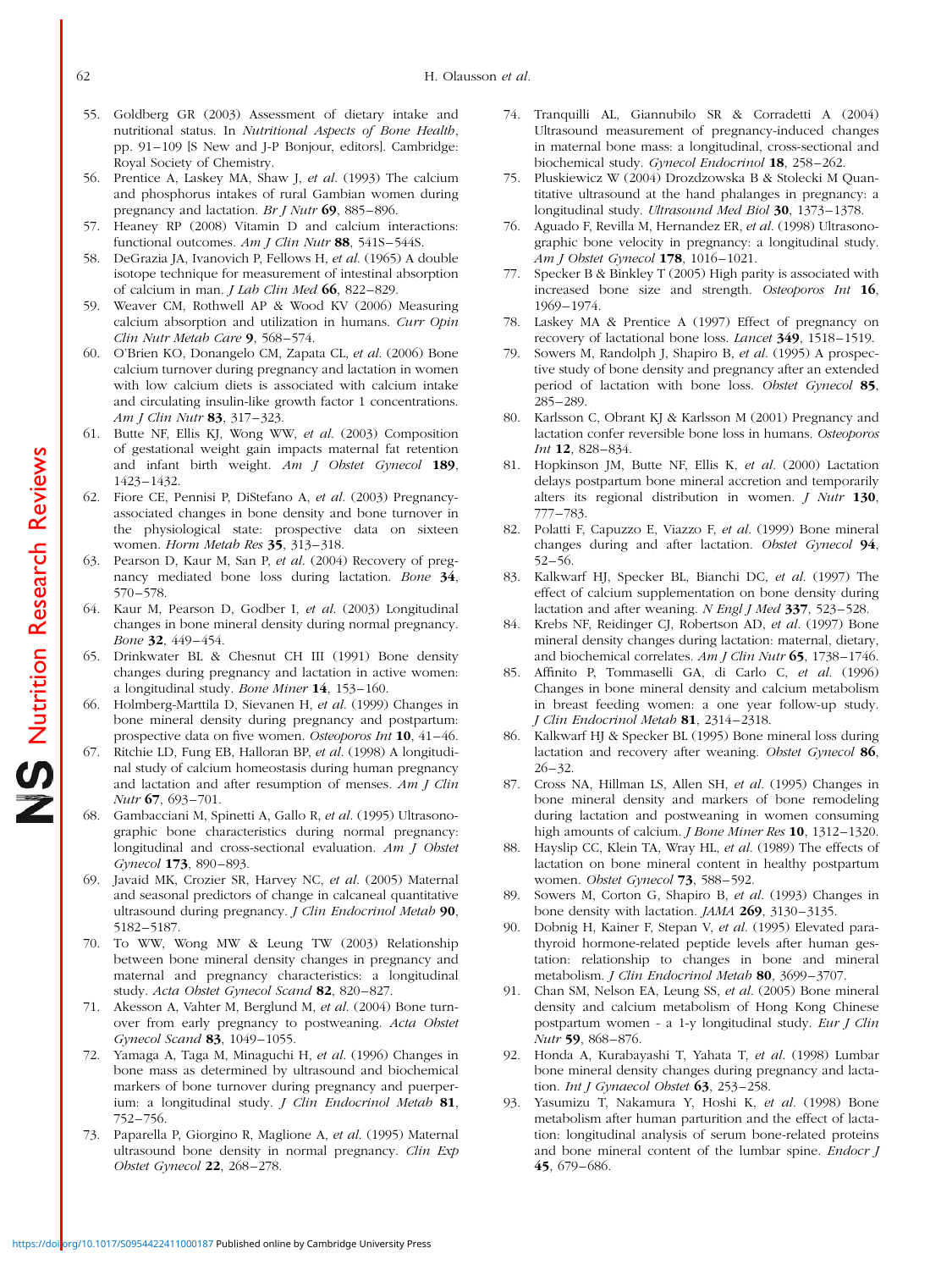- 94. Lopez JM, Gonzalez G, Reyes V, et al. (1996) Bone turnover and density in healthy women during breastfeeding and after weaning. Osteoporos Int 6, 153–159.
- 95. Kalkwarf HJ, Specker BL & Ho M (1999) Effects of calcium supplementation on calcium homeostasis and bone turnover in lactating women. *J Clin Endocrinol Metab* 84, 464–470.
- 96. Kalkwarf HJ (1999) Hormonal and dietary regulation of changes in bone density during lactation and after weaning in women. J Mammary Gland Biol Neoplasia 4, 319–329.
- 97. Jones D (2003) Genetic and biochemical determinants of interindividual variability in the skeletal response to lactation. PhD Thesis. Cambridge: University of Cambridge
- 98. Holmberg-Marttila D, Sievanen H, Jarvinen TL, et al. (2000) Vitamin D and estrogen receptor polymorphisms and bone mineral changes in postpartum women. Calcif Tissue Int 66, 184–189.
- 99. Sowers MF, Scholl T, Harris L, et al. (2000) Bone loss in adolescent and adult pregnant women. Obstet Gynecol 96, 189–193.
- 100. Jarjou LMA (2004) The calcium nutrition of rural pregnant Gambian women habituated to a low calcium diet. PhD Thesis. Milton Keynes: Open University
- 101. Jarjou LMA, Laskey MA, Sawo Y, et al (2008) A36: Changes in axial bone mineral content of Gambian women during lactation. In Breast-feeding: Early Influences on Later Health, p. 376 [GR Goldberg, AM Prentice, A Prentice, S Filteau and K Simondon, editors]. London: Springer.
- 102. Holmberg-Marttila D, Sievanen H, Laippala P, et al. (2000) Factors underlying changes in bone mineral during postpartum amenorrhea and lactation. Osteoporos Int 11, 570–576.
- 103. Heaney RP & Skillman TG (1971) Calcium metabolism in normal human pregnancy. J Clin Endocrinol 33, 661–669.
- 104. Paoletti AM, Orru M, Floris L, et al. (2003) Pattern of bone markers during pregnancy and their changes after delivery. Horm Res 59, 21–29.
- 105. Naylor KE, Rogers A, Fraser RB, et al. (2003) Serum osteoprotegerin as a determinant of bone metabolism in a longitudinal study of human pregnancy and lactation. J Clin Endocrinol Metab 88, 5361–5365.
- 106. Yoon BK, Lee JW, Choi DS, et al. (2000) Changes in biochemical bone markers during pregnancy and puerperium. J Korean Med Sci 15, 189–193.
- 107. Uemura H, Yasui T, Kiyokawa M, et al. (2002) Serum osteoprotegerin/osteoclastogenesis-inhibitory factor during pregnancy and lactation and the relationship with calcium-regulating hormones and bone turnover markers. J Endocrinol 174, 353–359.
- 108. Zeni SN, Ortela Soler CR, Lazzari A, et al. (2003) Interrelationship between bone turnover markers and dietary calcium intake in pregnant women: a longitudinal study. Bone 33, 606–613.
- 109. More C, Bhattoa HP, Bettembuk P, et al. (2003) The effects of pregnancy and lactation on hormonal status and biochemical markers of bone turnover. Eur J Obstet Gynecol Reprod Biol 106, 209–213.
- 110. Gallacher SJ, Fraser WD, Owens OJ, et al. (1994) Changes in calciotrophic hormones and biochemical markers of bone turnover in normal human pregnancy. Eur J Endocrinol 131, 369–374.
- 111. Rodin A, Duncan A, Quartero HW, et al. (1989) Serum concentrations of alkaline phosphatase isoenzymes and osteocalcin in normal pregnancy.  $J$  Clin Endocrinol Metab  $68$ , 1123–1127.
- 112. Vargas Zapata CL, Donangelo CM, Woodhouse LR, et al. (2004) Calcium homeostasis during pregnancy and lactation

in Brazilian women with low calcium intakes: a longitudinal study. Am J Clin Nutr  $80$ , 417-422.

- 113. Prentice A, Jarjou LM, Stirling DM, et al. (1998) Biochemical markers of calcium and bone metabolism during 18 months of lactation in Gambian women accustomed to a low calcium intake and in those consuming a calcium supplement. J Clin Endocrinol Metab 83, 1059–1066.
- 114. Holmberg-Marttila D, Leino A & Sievanen H (2003) Bone turnover markers during lactation, postpartum amenorrhea and resumption of menses. Osteoporos Int 14, 103–109.
- 115. Kent GN, Price RI, Gutteridge DH, et al. (1990) Human lactation: forearm trabecular bone loss, increased bone turnover, and renal conservation of calcium and inorganic phosphate with recovery of bone mass following weaning. J Bone Miner Res 5, 361–369.
- 116. Casanueva E, Flores-Quijano ME, Frike E, et al. (2004) Bone mineral density and bone turnover in adolescent mothers after lactation. Adv Exp Med Biol 554, 341–343.
- 117. Sowers M, Eyre D, Hollis BW, et al. (1995) Biochemical markers of bone turnover in lactating and nonlactating postpartum women. J Clin Endocrinol Metab 80, 2210–2216.
- 118. Carneiro RM, Prebehalla L, Tedesco MB, et al. (2010) Lactation and bone turnover: a conundrum of marked bone loss in the setting of coupled bone turnover. J Clin Endocrinol Metab 95, 1767–1776.
- 119. O'Sullivan SM, Grey AB, Singh R, et al. (2006) Bisphosphonates in pregnancy and lactation-associated osteoporosis. Osteoporos Int 17, 1008–1012.
- 120. Rousiere M, Kahan A & Job-Deslandre C (2001) Postnatal sacral fracture without osteoporosis. Joint Bone Spine 68, 71–73.
- 121. Gruber HE, Gutteridge DH & Baylink DJ (1984) Osteoporosis associated with pregnancy and lactation: bone biopsy and skeletal features in three patients. Metab Bone Dis Relat Res 5, 159–165.
- 122. Smith R & Phillips AJ (1998) Osteoporosis during pregnancy and its management. Scand J Rheumatol 107, 66-67.
- 123. Aloia JF, Vaswani AN, Yeh JK, et al. (1983) Determinants of bone mass in postmenopausal women. Arch Intern Med 143, 1700–1704.
- 124. Feldblum PJ, Zhang J, Rich LE, et al. (1992) Lactation history and bone mineral density among perimenopausal women. Epidemiology  $3, 527-531$ .
- 125. Hreshchyshyn MM, Hopkins A, Zylstra S, et al. (1988) Associations of parity, breast-feeding, and birth control pills with lumbar spine and femoral neck bone densities. Am J Obstet Gynecol 159, 318–322.
- 126. Melton LJ III, Bryant SC, Wahner HW, et al. (1993) Influence of breastfeeding and other reproductive factors on bone mass later in life. Osteoporos Int 3, 76-83.
- 127. Schnatz PF, Barker KG, Marakovits KA, et al. (2010) Effects of age at first pregnancy and breast-feeding on the development of postmenopausal osteoporosis. Menopause 17, 1161–1166.
- 128. Lissner L, Bengtsson C & Hansson T (1991) Bone mineral content in relation to lactation history in pre- and postmenopausal women. Calcif Tissue Int 48, 319–325.
- 129. Wardlaw GM & Pike AM (1986) The effect of lactation on peak adult shaft and ultra-distal forearm bone mass in women. Am J Clin Nutr 44, 283–286.
- 130. Henderson PH III, Sowers M, Kutzko KE, et al. (2000) Bone mineral density in grand multiparous women with extended lactation. Am *J* Obstet Gynecol 182, 1371–1377.
- 131. Paton LM, Alexander JL, Nowson CA, et al. (2003) Pregnancy and lactation have no long-term deleterious effect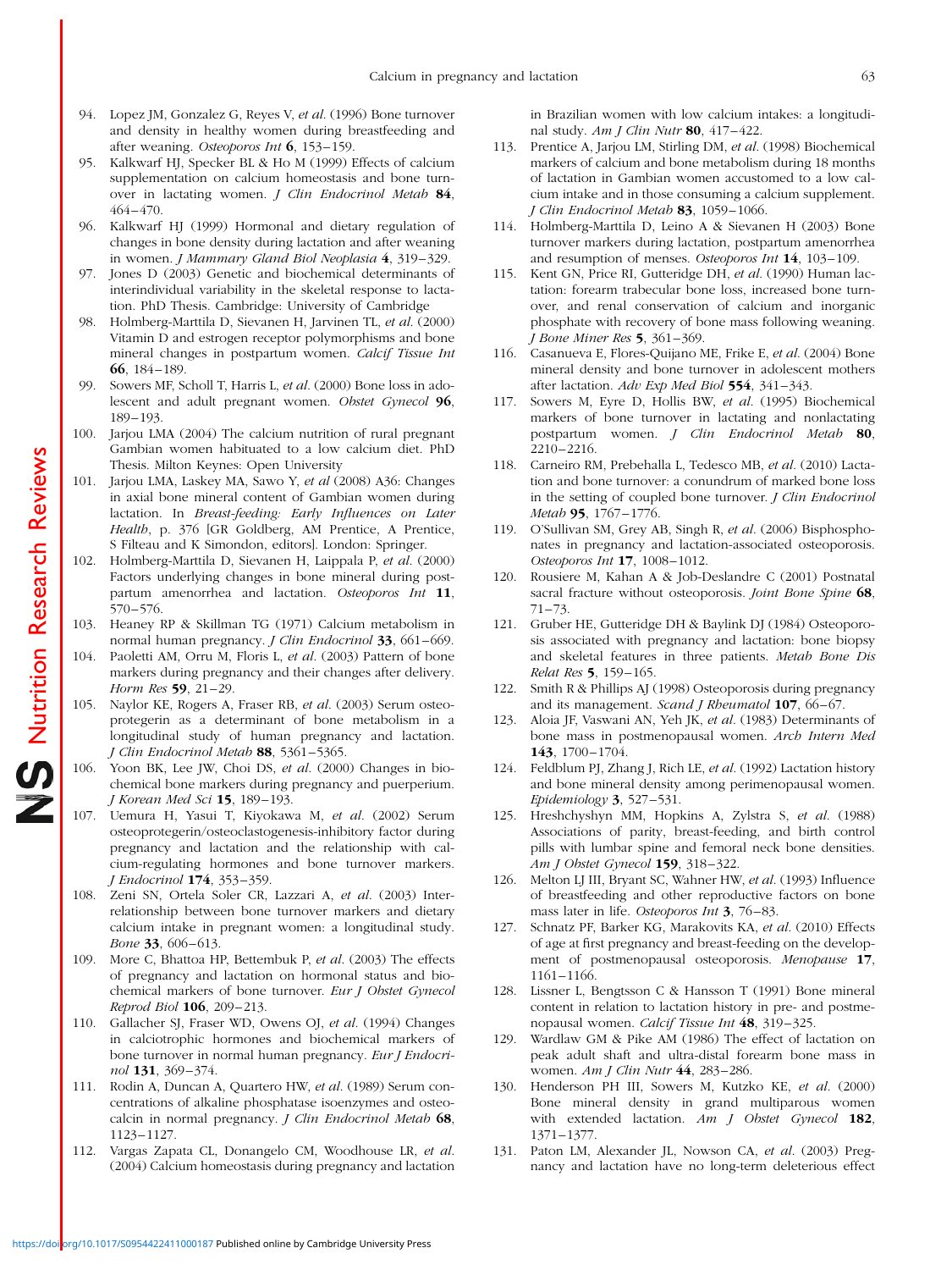on measures of bone mineral in healthy women: a twin study. Am J Clin Nutr 77, 707–714.

- 132. Chantry CJ, Auinger P & Byrd RS (2004) Lactation among adolescent mothers and subsequent bone mineral density. Arch Ped Adol Med 158, 650–656.
- 133. Alderman BW, Weiss NS, Daling JR, et al. (1986) Reproductive history and postmenopausal risk of hip and forearm fracture. Am J Epidemiol  $124$ ,  $262-267$ .
- 134. Hoffman S, Grisso JA, Kelsey JL, et al. (1993) Parity, lactation and hip fracture. Osteoporos Int 3, 171–176.
- 135. Hillier TA, Rizzo JH, Pedula KL, et al. (2003) Nulliparity and fracture risk in older women: the study of osteoporotic fractures. *J Bone Miner Res* 18, 893-899.
- 136. Michaelsson K, Baron JA, Farahmand BY, et al. (2001) Influence of parity and lactation on hip fracture risk. Am J Epidemiol 153, 1166–1172.
- 137. Kreiger N, Kelsey JL, Holford TR, et al. (1982) An epidemiologic study of hip fracture in postmenopausal women. Am J Epidemiol 116, 141–148.
- 138. Kreiger N, Gross A & Hunter G (1992) Dietary factors and fracture in postmenopausal women: a case–control study. Int J Epidemiol 21, 953–958.
- 139. Cumming RG & Klineberg RJ (1993) Breastfeeding and other reproductive factors and the risk of hip fractures in elderly women. Int J Epidemiol 22, 684-691.
- 140. Chowdhury S, Sarkar NR & Roy SK (2002) Impact of lactational performance on bone mineral density in marginallynourished Bangladeshi women. J Health Popul Nutr 20, 26–30.
- 141. Lenora J, Lekamwasam S & Karlsson MK (2009) Effects of multiparity and prolonged breast-feeding on maternal bone mineral density: a community-based cross-sectional study. BMC Women's Health 9, 19.
- 142. Walker ARP, Richardson B & Walker F (1972) The influence of numerous pregnancies and lactations on bone dimensions in South African Bantu and Caucasian mothers. Clin Sci 42, 189-196.
- 143. Cure-Cure C, Cure-Ramirez P, Teran E, et al. (2002) Bonemass peak in multiparity and reduced risk of bone-fractures in menopause. Int J Gynaecol Obstet 76, 285–291.
- 144. Cross NA, Hillman LS, Allen SH, et al. (1995) Calcium homeostasis and bone metabolism during pregnancy, lactation, and postweaning: a longitudinal study. Am J Clin Nutr 61, 514–523.
- 145. Gertner JM, Coustan DR, Kliger AS, et al. (1986) Pregnancy as state of physiologic absorptive hypercalciuria. Am J Med 81, 451–456.
- 146. Pitkin RM (1985) Calcium metabolism in pregnancy and the perinatal period: a review. Am J Obstet Gynecol 151, 99–109.
- 147. Kent GN, Price RI, Gutteridge DH, et al. (1991) Acute effects of an oral calcium load in pregnancy and lactation: findings on renal calcium conservation and biochemical indices of bone turnover. Miner Electrolyte Metab 17, 1–7.
- 148. Kalkwarf HJ, Specker BL, Heubi JE, et al. (1996) Intestinal calcium absorption of women during lactation and after weaning. Am J Clin Nutr **63**, 526–531.
- 149. Prentice A (2000) Calcium in pregnancy and lactation. Annu Rev Nutr 20, 249–272.
- 150. Kovacs CS (2005) Calcium and bone metabolism during pregnancy and lactation. J Mammary Gland Biol Neoplasia 10, 105–118.
- 151. Lippuner K, Zehnder HJ, Casez JP, et al. (1996) PTH-related protein is released into the mother's bloodstream during lacation: evidence for beneficial effects on maternal calcium-phosphate metabolism. J Bone Miner Res 11, 1394–1399.
- 152. Prentice A, Jariou LMA, Cole TI, et al. (1995) Calcium requirements of lactating Gambian mothers: effects of a calcium supplement on breast-milk calcium concentration, maternal bone mineral content, and urinary calcium excretion. Am J Clin Nutr 62, 58-67.
- 153. Klein CJ, Moser-Veillon PB, Douglass LW, et al. (1995) A longitudinal study of urinary calcium, magnesium, and zinc excretion in lactating and nonlactating postpartum women. Am J Clin Nutr 61, 779-786.
- 154. Specker BL, Vieira NE, O'Brien KO, et al. (1994) Calcium kinetics in lactating women with low and high calcium intakes. Am J Clin Nutr 59, 593–599.
- 155. Ziegler EE, O'Donnell AM, Nelson SE, et al. (1976) Body composition of the reference fetus. Growth 40, 329–341.
- 156. Fomon SJ & Nelson SE (2002) Body composition of the male and female reference infants. Annu Rev Nutr 22,  $1 - 17$
- 157. Apte SV & Iyengar L (1972) Composition of the human foetus. Br J Nutr 27, 305–312.
- 158. Koo WW, Bush AJ, Walters J, et al. (1998) Postnatal development of bone mineral status during infancy. J Am Coll Nutr 17, 65–70.
- 159. Koo WW, Walters J, Bush AJ, et al. (1996) Dual-energy X-ray absorptiometry studies of bone mineral status in newborn infants. J Bone Miner Res 11, 997–1002.
- 160. Horsman A, Ryan SW, Congdon PJ, et al. (1989) Bone mineral content and body size 65 to 100 weeks' postconception in preterm and full term infants. Arch Dis Child 64, 1579–1586.
- 161. Godfrey K, Walker-Bone K, Robinson S, et al. (2001) Neonatal bone mass: influence of parental birthweight, maternal smoking, body composition, and activity during pregnancy. J Bone Miner Res 16, 1694–1703.
- 162. Harvey NC, Javaid MK, Poole JR, et al. (2008) Paternal skeletal size predicts intrauterine bone mineral accrual. J Clin Endocrinol Metab 93, 1676–1681.
- 163. Sawyer AJ, Bachrach LK & Fung EB (editors) (2007) Bone Densitometry in Growing Patients. Guidelines for Clinical Practice. Totawa, NI: Humana Press.
- 164. Koo WW, Hammami M & Hockman EM (2002) Use of fan beam dual energy X-ray absorptiometry to measure body composition of piglets. J Nutr 132, 1380–1383.
- 165. Koo WW, Massom LR & Walters J (1995) Validation of accuracy and precision of dual energy X-ray absorptiometry for infants. *J Bone Miner Res* **10**, 1111-1115.
- 166. Vaughan LA, Weber CW & Kemberling SR (1979) Longitudinal changes in the mineral content of human milk.  $Am J$ Clin Nutr 32, 2301–2306.
- 167. Laskey MA, Prentice A, Shaw J, et al. (1990) Breastmilk calcium concentrations during prolonged lactation in British and rural Gambian mothers. Acta Paediatr Scand 79, 507–512.
- 168. Jarjou LMA, Goldberg GR, Coward WA, et al. (2012) Calcium intake of rural Gambian infants: a quantitative study of the relative contributions of breast-milk and complementary foods at 3 and 12 months of age. Eur J Clin Nutr 66, 673–677.
- 169. Jones D, Laskey MA, Rushworth S, et al (2008) A77: Breast milk calcium concentration is associated with the van 91I restriction length polymorphism of the parathyroid hormone receptor gene. In Breast-feeding: Early Influences on Later Health, p. 415 [GR Goldberg, AM Prentice, A Prentice, S Filteau and K Simondon, editors]. London: Springer.
- 170. Uemura H, Yasui T, Yoneda N, et al. (1997) Measurement of N- and C-terminal-region fragments of parathyroid hormone-related peptide in milk from lactating women

Nutrition Research Reviews

NS Nutrition Research Reviews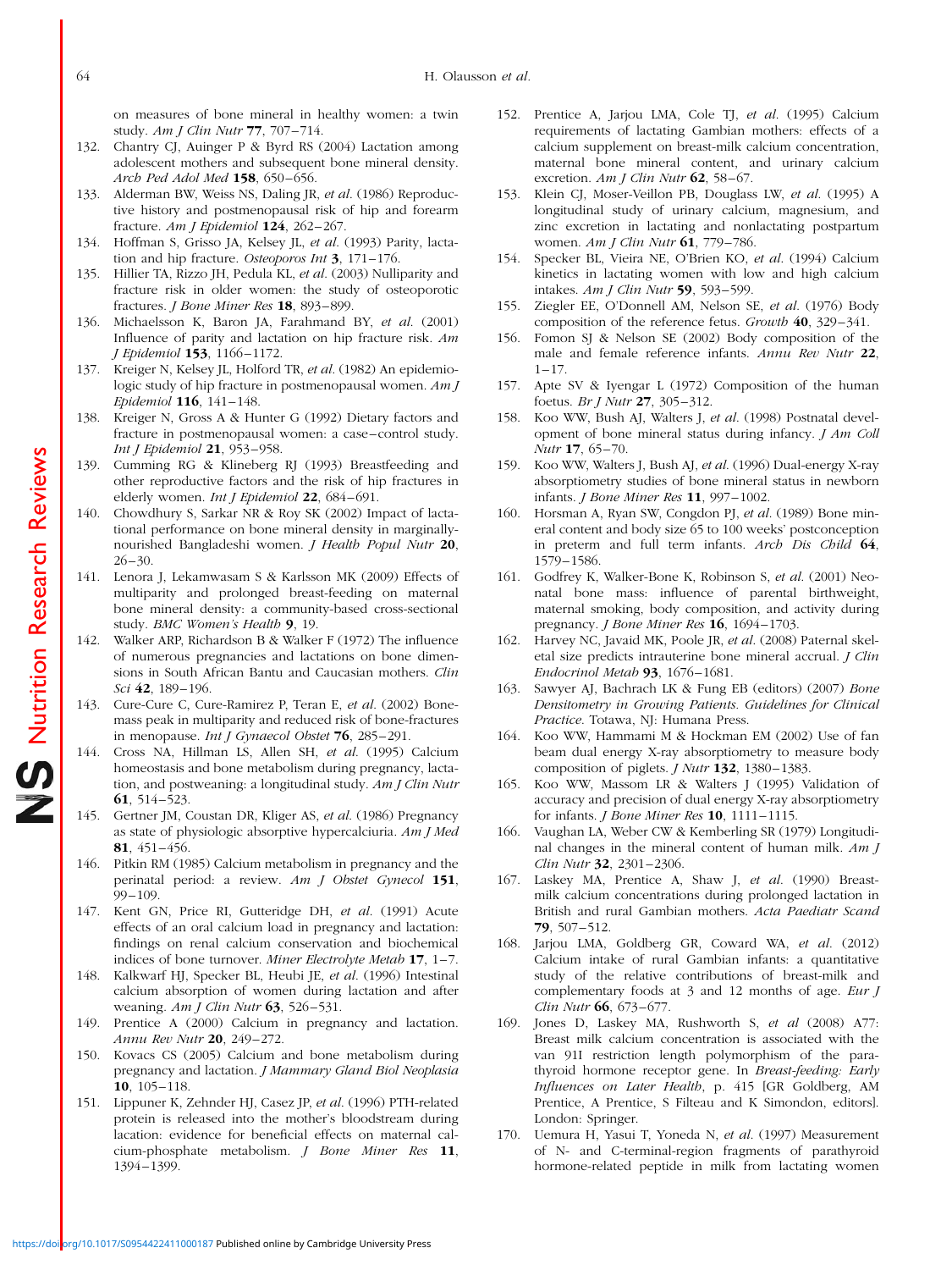and investigation of the relationship of their concentrations to calcium in milk. *J Endocrinol* 153, 445-451.

- 171. Seki K, Kato T, Sekiya S, et al. (1997) Parathyroid-hormonerelated protein in human milk and its relation to milk calcium. Gynecol Obstet Invest 44, 102–106.
- 172. DeSantiago S, Alonso L, Halhali A, et al. (2002) Negative calcium balance during lactation in rural Mexican women. Am J Clin Nutr 76, 845–851.
- 173. Kent JC, Arthur PG, Mitoulas LR, et al. (2009) Why calcium in breastmilk is independent of maternal dietary calcium and vitamin D. Breastfeeding Rev 17, 5–11.
- 174. Kumar R, Cohen WR, Silva P, et al. (1979) Elevated 1,25 dihydroxyvitamin D plasma levels in normal human pregnancy and lactation. *J Clin Invest* 63, 342–344.
- 175. Halhali A, Villa AR, Madrazo E, et al. (2004) Longitudinal changes in maternal serum 1,25-dihydroxyvitamin D and insulin like growth factor I levels in pregnant women who developed preeclampsia: comparison with normotensive pregnant women. *J Steroid Biochem Mol Biol* 89-90, 553–556.
- 176. Ardawi MS, Nasrat HA & BA'Aqueel HS (1997) Calciumregulating hormones and parathyroid hormone-related peptide in normal human pregnancy and postpartum: a longitudinal study. Eur J Endocrinol 137, 402-409.
- 177. Zeni S, Weisstaub A, Di Gregorio S, et al. (2003) Bone mass changes in vivo during the entire reproductive cycle in rats feeding different dietary calcium and calcium/phosphorus ratio content. Calcif Tissue Int 73, 594–600.
- 178. Reiter EO, Braunstein GD, Vargas A, et al. (1979) Changes in 25-hydroxyvitamin D and 24,25-dihydroxyvitamin D during pregnancy. Am J Obstet Gynecol 135, 227–229.
- 179. Evans KN, Bulmer JN, Kilby MD, et al. (2004) Vitamin D and placental-decidual function. J Soc Gynecol Investig 11, 263–271.
- 180. Turner M, Barré PE, Benjamin A, et al. (1988) Does the maternal kidney contribute to the increased circulating 1,25-dihydroxyvitamin D concentrations during pregnancy? Miner Electrolyte Metab 14, 246–252.
- 181. Gomez JM (2006) The role of insulin-like growth factor I components in the regulation of vitamin D. Curr Pharm Biotechnol 7, 125–132.
- 182. Hosking DJ (1996) Calcium homeostasis in pregnancy. Clin Endocrinol (Oxf)  $45, 1-6$ .
- 183. Wysolmerski JJ & Stewart AF (1998) The physiology of parathyroid hormone-related protein: an emerging role as a developmental factor. Annu Rev Physiol 60, 431–460.
- 184. Horwitz MJ, Tedesco MB, Sereika SM, et al. (2005) Continuous PTH and PTHrP infusion causes suppression of bone formation and discordant effects on  $1,25(OH)$ <sub>2</sub> vitamin D. J Bone Miner Res 20, 1792–1803.
- 185. Kovacs CS (2001) Calcium and bone metabolism in pregnancy and lactation. *J Clin Endocrinol Metab* 86, 2344–2348.
- 186. Stevenson JC, Hillyard CJ, MacIntyre I, et al. (1979) A physiological role for calcitonin: protection of the maternal skeleton. *Lancet* ii, 769-770.
- 187. Pitkin RM, Reynolds WA, Williams GA, et al. (1979) Calcium metabolism in normal pregnancy: a longitudinal study. Am J Obstet Gynecol 133, 781–790.
- 188. Khosla S (2001) Minireview: the OPG/RANKL/RANK system. Endocrinology 142, 5050-5055.
- 189. Yano K, Shibata O, Mizuno A, et al. (2001) Immunological study on circulating murine osteoprotegerin/osteoclastogenesis inhibitory factor (OPG/OCIF): possible role of OPG/OCIF in the prevention of osteoporosis in pregnancy. Biochem Biophys Res Commun 288, 217–224.
- 190. Specker BL, Tsang RC & Ho ML (1991) Changes in calcium homeostasis over the first year postpartum: effect of lactation and weaning. Obstet Gynecol 78, 56–62.
- 191. Sowers M, Zhang D, Hollis BW, et al. (1998) Role of calciotrophic hormones in calcium mobilization of lactation. Am J Clin Nutr 67, 284–291.
- 192. Hillman L, Sateesha S, Haussler M, et al. (1981) Control of mineral homeostasis during lactation: interrelationships of 25-hydroxyvitamin D, 24,25-dihydroxyvitamin D, 1,25-dihydroxyvitamin D, parathyroid hormone, calcitonin, prolactin, and estradiol. Am J Obstet Gynecol 139, 471–476.
- 193. Greer FR, Lane J & Ho M (1984) Elevated serum parathyroid hormone, calcitonin, and 1,25-dihydroxyvitamin D in lactating women nursing twins. Am J Clin Nutr 40, 562–568.
- 194. Dahlman T, Sjoberg HE & Bucht E (1994) Calcium homeostasis in normal pregnancy and puerperium. A longitudinal study. Acta Obstet Gynecol Scand 73, 393–398.
- 195. Greer FR, Tsang RC, Searcy JE, et al. (1982) Mineral homeostasis during lactation – relationship to serum 1,25-dihydroxyvitamin D, 25-hydroxyvitamin D, parathyroid hormone and calcitonin. Am J Clin Nutr 36, 431-437.
- 196. Sowers MF, Hollis BW, Shapiro B, et al. (1996) Elevated parathyroid hormone-related peptide associated with lactation and bone density loss. JAMA 276, 549–554.
- 197. Grill V, Hillary J, Ho PM, et al. (1992) Parathyroid hormonerelated protein: a possible endocrine function in lactation. Clin Endocrinol (Oxf)  $37, 405-410$ .
- 198. Mather KJ, Chik CL & Corenblum B (1999) Maintenance of serum calcium by parathyroid hormone-related peptide during lactation in a hypoparathyroid patient. J Clin Endocrinol Metab 84, 424–427.
- 199. Howie PW, McNeilly AS, Houston MJ, et al. (1982) Fertility after childbirth: post-partum ovulation and menstruation in bottle and breast feeding mothers. Clin Endocrinol (Oxf) 17, 323–332.
- 200. Moser PB, Reynolds RD, Acharya S, et al. (1988) Calcium and magnesium dietary intakes and plasma and milk concentrations of Nepalese lactating women. Am J Clin Nutr 47, 735–739.
- 201. Bergel E & Belizan JM (2004) Commentary: Maternal calcium intake and offspring cardiovascular risk factors. Int J Epidemiol 33, 1309–1310.
- 202. Bergel E & Barros AJD (2007) Effect of maternal calcium intake during pregnancy on children's blood pressure: a systematic review of the literature. BMC Pediatrics 7, 15.
- 203. Hofmeyr GJ, Duley L & Atallah A (2007) Dietary calcium supplementation for prevention of pre-eclampsia and related problems: a systematic review and commentary. Br J Obstet Gynaecol 114, 933–943.
- 204. Wosje KS & Kalkwarf HJ (2004) Lactation, weaning, and calcium supplementation: effects on body composition in postpartum women. Am J Clin Nutr 80, 423–429.
- 205. Scientific Advisory Committee on Nutrition (2011) The Influence of Maternal, Fetal and Child Nutrition on the Development of Chronic Disease in Later Life. London: The Stationery Office.
- 206. Jarjou LMA, Laskey MA, Sawo Y, et al. (2010) Effect of calcium supplementation in pregnancy on maternal bone outcomes in women with a low calcium intake. Am J Clin Nutr 92, 450–457.
- 207. Liu Z, Qiu L, Chen YM, et al. (2011) Effect of milk and calcium supplementation on bone density and bone turnover in pregnant Chinese women: a randomized controlled trial. Arch Gynecol Obstet 283, 205-211.
- 208. Raman L, Rajalakshmi K, Krishnamachari KA, et al. (1978) Effect of calcium supplementation to undernourished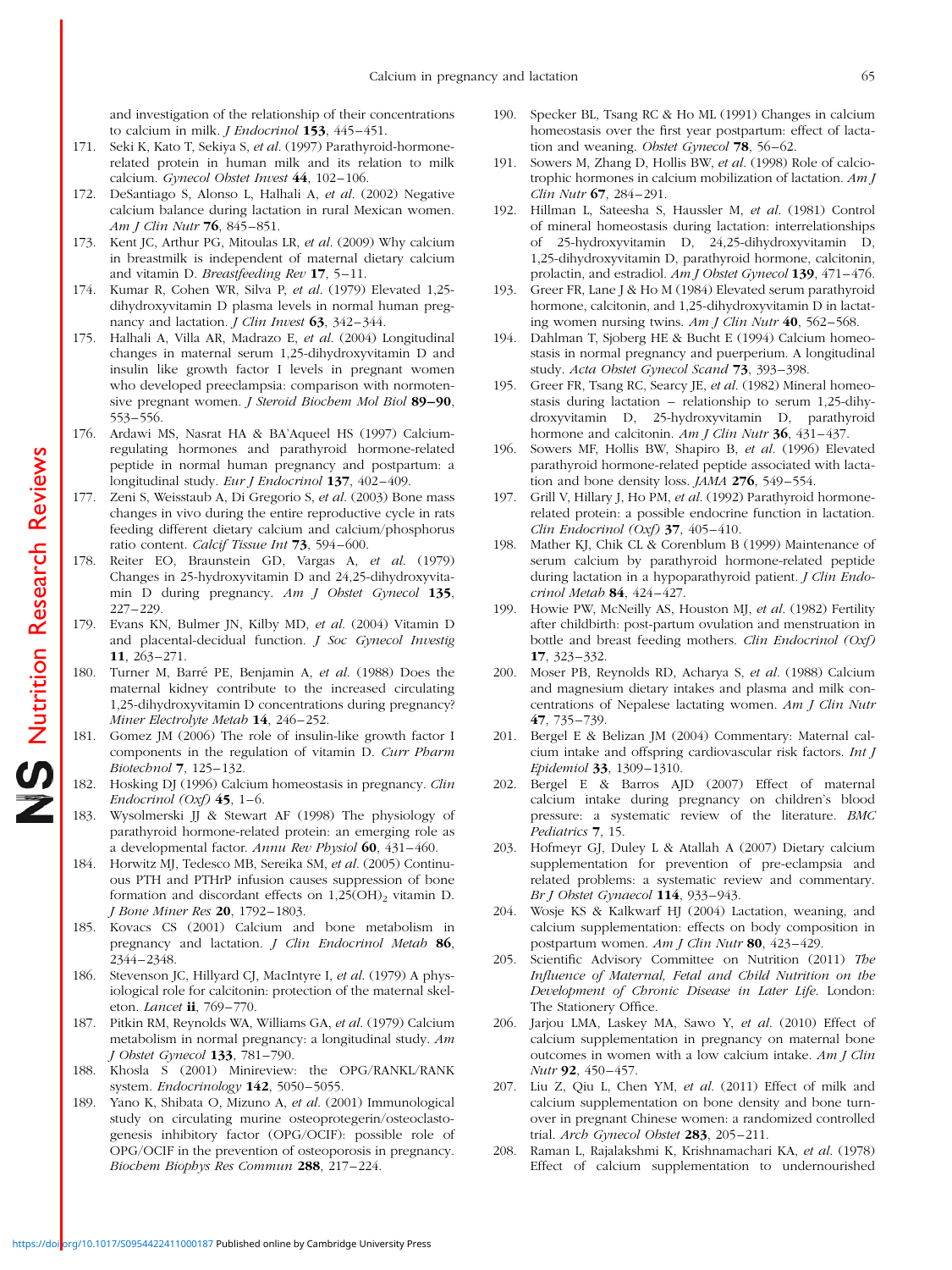mothers during pregnancy on the bone density of the neonates. Am J Clin Nutr 31, 466-469.

- 209. Krishnamachari KA & Iyengar L (1975) Effect of maternal malnutrition on the bone density of the neonates. Am  $J$ Clin Nutr 28, 482–486.
- 210. Janakiraman V, Ettinger A, Mercado-Garcia A, et al. (2003) Calcium supplements and bone resorption in pregnancy: a randomized crossover trial. Am J Prev Med 24, 260–264.
- 211. Gordon MV, McMahon LP & Hamblin PS (2005) Life-threatening milk-alkali syndrome resulting from antacid ingestion during pregnancy. Med J Aust 182, 350-351.
- 212. Caplan RH, Miller CD & Silva PD (2004) Severe hypercalcemia in a lactating woman in association with moderate calcium carbonate supplementation: a case report. J Reprod Med 49, 214–217.
- 213. Institute of Medicine (1997) Dietary Reference Intakes for Calcium, Phosphorus, Magnesium, Vitamin D, and Fluoride. Washington, DC: National Academy Press.
- 214. Institute of Medicine (2011) Dietary Reference Intakes for Calcium and Vitamin D. Washington, DC: The National Academies Press.
- 215. Fairweather-Tait S, Prentice A, Heumann KG, et al. (1995) Effect of calcium supplements and stage of lactation on the calcium absorption efficiency of lactating women accustomed to low calcium intakes. Am J Clin Nutr 62, 1188-1192.
- 216. Chan GM, McMurry M, Westover K, et al. (1987) Effects of increased dietary calcium intake upon the calcium and bone mineral status of lactating adolescent and adult women. Am J Clin Nutr 46, 319-323.
- 217. Ortega RM, Martinez RM, Quintas ME, et al. (1998) Calcium levels in maternal milk: relationships with calcium intake during the third trimester of pregnancy. Br J Nutr 79, 501–507.
- 218. Prentice A, Dibba B, Jarjou LM, et al. (1994) Is breast milk calcium concentration influenced by calcium intake during pregnancy? Lancet 344, 411-412.
- 219. Kleerekoper M, Peterson E, Nelson D, et al. (1989) Identification of women at risk for developing postmenopausal osteoporosis with vertebral fractures: role of history and single photon absorptiometry. Bone Miner 7, 171–186.
- 220. Aspray TJ, Prentice A, Cole TJ, et al. (1996) Low bone mineral content is common but osteoporotic fractures are rare in elderly rural Gambian women. J Bone Miner Res 11, 1019–1025.
- 221. Prentice A, Shaw J, Laskey MA, et al. (1991) Bone mineral content of British and rural Gambian women aged 18–80+ years. Bone Miner 12, 201–214.
- 222. Walker ARP (1972) The human requirement of calcium: should low intakes be supplemented?  $Am J Clin Nutr$  25, 518–530.
- 223. Koo WW, Walters JC, Esterlitz J, et al. (1999) Maternal calcium supplementation and fetal bone mineralization. Obstet Gynecol 94, 577–582.
- 224. Chan GM, McElligott K, McNaught T, et al. (2006) Effects of dietary calcium intervention on adolescent mothers and newborns: a randomized controlled trial. Obstet Gynecol 108, 565–571.
- 225. Chang SC, O'Brien KO, Nathanson MS, et al. (2003) Fetal femur length is influenced by maternal dairy intake in pregnant African American adolescents. Am J Clin Nutr 77, 1248–1254.
- 226. Ganpule A, Yajnik CS, Fall CH, et al. (2006) Bone mass in Indian children - relationships to maternal nutritional status and diet during pregnancy: the Pune Maternal Nutrition Study. J Clin Endocrinol Metab 91, 2994-3001.
- 227. Jones G, Riley MD & Dwyer T (2000) Maternal diet during pregnancy is associated with bone mineral density in children: a longitudinal study. *Eur J Clin Nutr* 54, 749–756.
- 228. Hawkesworth S, Sawo Y, Fulford AJC, et al. (2010) Effect of maternal calcium supplementation on offspring blood pressure in 5- to 10-y-old rural Gambian children. Am J Clin Nutr 92, 741–747.
- 229. Prentice A (2008) Vitamin D deficiency: a global perspective. Nutr Rev 66, 153-164.
- 230. Prentice A, Goldberg G & Schoenmakers I (2008) Vitamin D across the lifecycle: physiology and biomarkers. Am J Clin Nutr 88, 500S–506S.
- 231. Scientific Advisory Committee on Nutrition (2007) Update on Vitamin D: A Position Statement by the Scientific Advisory Committee on Nutrition. London: The Stationery Office.
- 232. Brannon PM, Yetley EA, Bailey RL, et al. (editors) (2008) Vitamin D and health in the 21st century: an update. Proceedings of a conference held September 2007 in Bethesda, Maryland, USA. Am J Clin Nutr 88, 483S-592S.
- 233. Brannon PM & Picciano MF (2011) Vitamin D in pregnancy and lactation in humans. Annu Rev Nutr 31, 89–115.
- 234. Hollis BW, Johnson D, Hulsey TC, et al. (2011) Vitamin D supplementation during pregnancy: double-blind, randomized clinical trial of safety and effectiveness. *J Bone Miner* Res 26, 2341–2357.
- 235. Specker BL (1994) Do North American women need supplemental vitamin D during pregnancy or lactation? Am J Clin Nutr 59, 484S–490S.
- 236. Greer FR, Hollis BW, Cripps DJ, et al. (1984) Effects of maternal ultraviolet B irradiation on vitamin D content of human milk. J Pediatr 105, 431–433.
- 237. Hollis BW (1983) Individual quantitation of vitamin  $D_2$ , vitamin  $D_3$ , 25-hydroxyvitamin  $D_2$ , and 25-hydroxyvitamin  $D_3$  in human milk. Anal Biochem 131, 211–219.
- 238. Basile LA, Taylor SN, Wagner CL, et al. (2006) The effect of high-dose vitamin D supplementation on serum vitamin D levels and milk calcium concentration in lactating women and their infants. Breastfeed Med 1, 27–35.
- 239. Hollis BW & Wagner CL (2004) Vitamin D requirements during lactation: high-dose maternal supplementation as therapy to prevent hypovitaminosis D for both the mother and the nursing infant. Am  $\overline{J}$  Clin Nutr 80, 1752S–1758S.
- 240. Wagner CL, Hulsey TC, Fanning D, et al. (2006) High-dose vitamin  $D_3$  supplementation in a cohort of breastfeeding mothers and their infants: a 6-month follow-up pilot study. Breastfeed Med 1, 59–70.
- 241. Greer FR, Hollis BW & Napoli JL (1984) High concentrations of vitamin  $D_2$  in human milk associated with pharmacologic doses of vitamin  $D_2$ . *J Pediatr* **105**, 61–64.
- 242. Prentice A, Yan L, Jarjou LM, et al. (1997) Vitamin D status does not influence the breast-milk calcium concentration of lactating mothers accustomed to a low calcium intake. Acta Paediatr 86, 1006–1008.
- 243. Specker B (2004) Vitamin D requirements during pregnancy. Am J Clin Nutr **80**, 1740S-1747S.
- 244. Cockburn F, Belton NR, Purvis RJ, et al. (1980) Maternal vitamin D intake and mineral metabolism in mothers and their newborn infants. Br Med  $J$  281, 11-14.
- 245. Pawley N & Bishop NJ (2004) Prenatal and infant predictors of bone health: the influence of vitamin D. Am J Clin Nutr 80, 1748S–1751S.
- 246. McGrath JJ, Keeping D, Saha S, et al. (2005) Seasonal fluctuations in birth weight and neonatal limb length; does prenatal vitamin D influence neonatal size and shape? Early Hum Dev 81, 609-618.
- 247. Namgung R, Tsang RC, Specker BL, et al. (1994) Low bone mineral content and high serum osteocalcin and 1,25-dihydroxyvitamin D in summer- versus winter-born